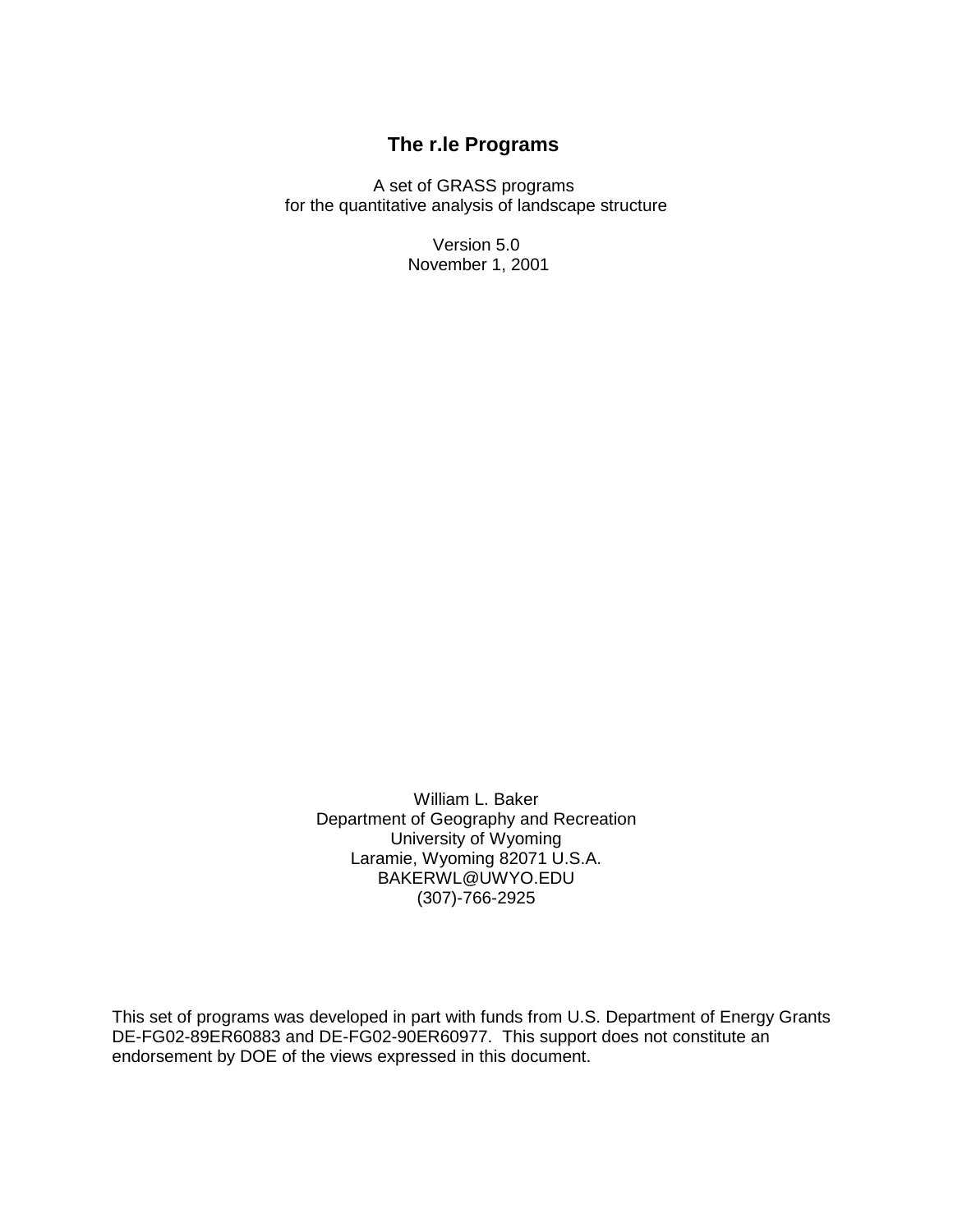#### **TABLE OF CONTENTS**

| $\overline{3}$                                                 |                                                                      |                |  |  |
|----------------------------------------------------------------|----------------------------------------------------------------------|----------------|--|--|
| 1.1.                                                           | Purpose of the r.le programs                                         | $\overline{3}$ |  |  |
| 1.2.                                                           |                                                                      | $\overline{3}$ |  |  |
| 1.3.                                                           | Relationship of the r.le programs and GRASS                          | $\overline{4}$ |  |  |
| 1.3.                                                           | Overview of the r.le programs                                        | $\sqrt{4}$     |  |  |
|                                                                |                                                                      | 5              |  |  |
| 2.1.                                                           |                                                                      | 5              |  |  |
| 2.2.                                                           |                                                                      | 5              |  |  |
|                                                                | 2.2.1. A caution about "0" data and "null" data                      | 6              |  |  |
|                                                                | 2.2.2. The GRASS mask                                                | 6              |  |  |
| 2.3.                                                           |                                                                      | 6              |  |  |
|                                                                |                                                                      | 7              |  |  |
|                                                                | 2.3.2. Group/class limits                                            | 13             |  |  |
|                                                                |                                                                      | 15             |  |  |
| 2.4.                                                           | Syntax for the r.le analysis programs                                | 16             |  |  |
| 2.5.                                                           |                                                                      |                |  |  |
|                                                                | 2.5.1. Syntax for the r.le.dist program  17                          |                |  |  |
|                                                                | 2.5.2. Examples of the use of the r.le.dist program  20              |                |  |  |
| 2.6.                                                           |                                                                      |                |  |  |
|                                                                | 2.6.1. Syntax for the r.le.patch program  22                         |                |  |  |
| 2.6.2. Examples of the use of the r.le.patch program  30       |                                                                      |                |  |  |
| 2.7.                                                           |                                                                      |                |  |  |
|                                                                | 2.7.1. Syntax for the r.le. pixel program  32                        |                |  |  |
|                                                                | 2.7.2. Examples of the use of the r.le.pixel program  38             |                |  |  |
| 2.8.                                                           |                                                                      |                |  |  |
|                                                                |                                                                      |                |  |  |
|                                                                |                                                                      |                |  |  |
|                                                                | 5. Table 1: Measures that can be calculated by the r.le programs  45 |                |  |  |
|                                                                |                                                                      |                |  |  |
|                                                                |                                                                      |                |  |  |
| 2. Time needed to complete analyses with the r.le programs  51 |                                                                      |                |  |  |
|                                                                | 3. Examples of r.le.setup files  52                                  |                |  |  |
|                                                                | 4. Help menus for the r.le programs  54                              |                |  |  |
|                                                                |                                                                      |                |  |  |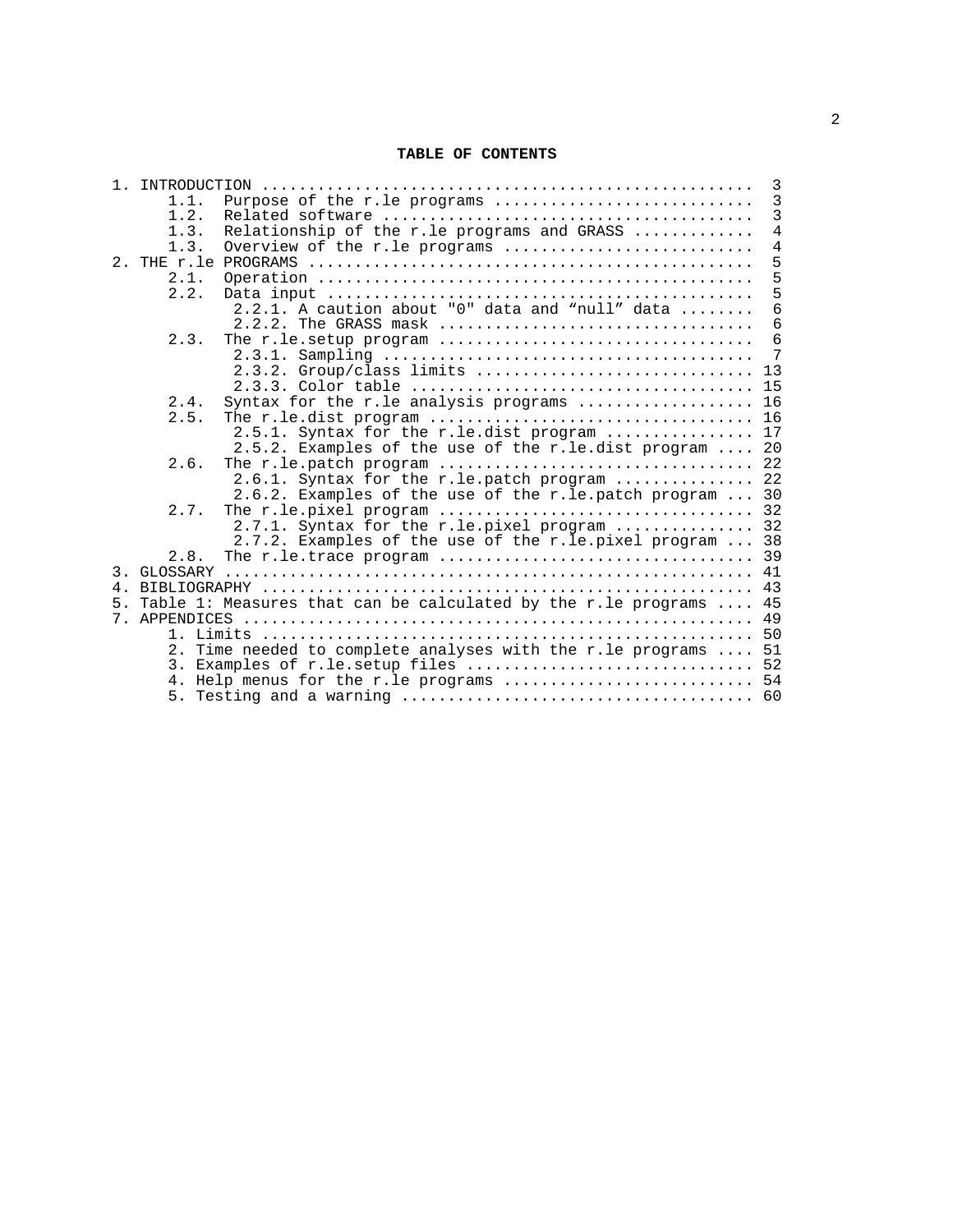#### **1. INTRODUCTION**

#### 1.1. Purpose of the r.le programs

Landscape ecology is a multi-disciplinary pursuit, involving geographers, biologists, sociologists, remote sensors, and many others. The focus of landscape ecology is on the dynamics and structure of the biosphere, including human activities, on the scale of hundreds of meters to kilometers (Risser et al. 1984; Forman and Godron 1986; Urban et al. 1987, Forman 1995). The science of landscape ecology expanded rapidly in the 1980s, and methods for the quantitative analysis of landscape structure also were developed (e.g. Mead et al. 1981; Gardner et al. 1987; Krummel et al. 1987; Milne 1988). The r.le programs have been designed to provide software for calculating a variety of common quantitative measures of landscape structure. The programs can be used to analyze the structure of nearly any landscape.

#### 1.2. Related software (SPAN & FRAGSTATS)

There are other programs available that also can be used to calculate landscape level indices. The first main program is SPAN (Turner 1990). SPAN was developed for landscape ecological analyses and has been widely utilized. It offers a set of measures related to cover, edge, size, fractal dimension, adjacencies, diversity, and texture. SPAN is a stand-alone program not integrated inside a GIS and it has a more limited set of measures than either FRAGSTATS or the r.le programs. It has been distributed by Monica Turner at Oak Ridge National Laboratory, now at the University of Wisconsin, Madison.

Another program is FRAGSTATS (McGarigal and Marks 1994). This software is available over the Internet (www.fsl.orst.edu/lter/data/software/fragstat.htm). FRAGSTATS has several advantages and limitations compared to the r.le programs. First, FRAGSTATS is available for use with ARC/INFO files directly, and it also accepts data in several raster forms (ASCII, 8/16 bit binary, ERDAS image files, and IDRISI image files). The program runs on UNIX workstations or a PC. The r.le programs can also be used to analyze data from ERDAS, ARC/INFO, or other systems. The GRASS i.in.erdas, r.in.arc, r.in.gdal, v.in.arc, v.in.ascii, r.in.tiff programs and other programs can be used to import data from many sources prior to the use of the r.le programs. Most of the indices in FRAGSTATS are also available in the r.le programs or can be calculated from r.le output, but FRAGSTATS has a richer array of core area metrics and an index called "proximity" (Gustafson and Parker 1992). FRAGSTATS also offers a nice feature for dealing with patches on the edge of a map. Otherwise there is considerable overlap in the indices available in the two programs. The r.le programs offer a flexible sampling overlay system that is useful in analyzing irregular land areas or in obtaining a sample. The user can distribute sampling areas over a part of the landscape, or calculate indices for separate, irregularly-shaped regions, or sample only in the vicinity of point observations (e.g., wildlife observations). FRAGSTATS operates only on the rectangular land area actually input to the program, although the user can code parts of this area for analysis. The r.le programs also can output new maps showing the location of particular types of edges and the sampling area framework. More significant, it is now possible to use the r.le programs to make a new map in which the original cell attribute is replaced by a particular attribute (e.g., patch size) of the patch in which the pixel occurs. This is very useful in wildlife habitat modelling. Finally, in terms of sampling, the r.le programs allow the user to run a moving window of any size across the map to make a new map of landscape structure. This also is useful in wildlife habitat modeling. Perhaps the most significant feature of the r.le programs,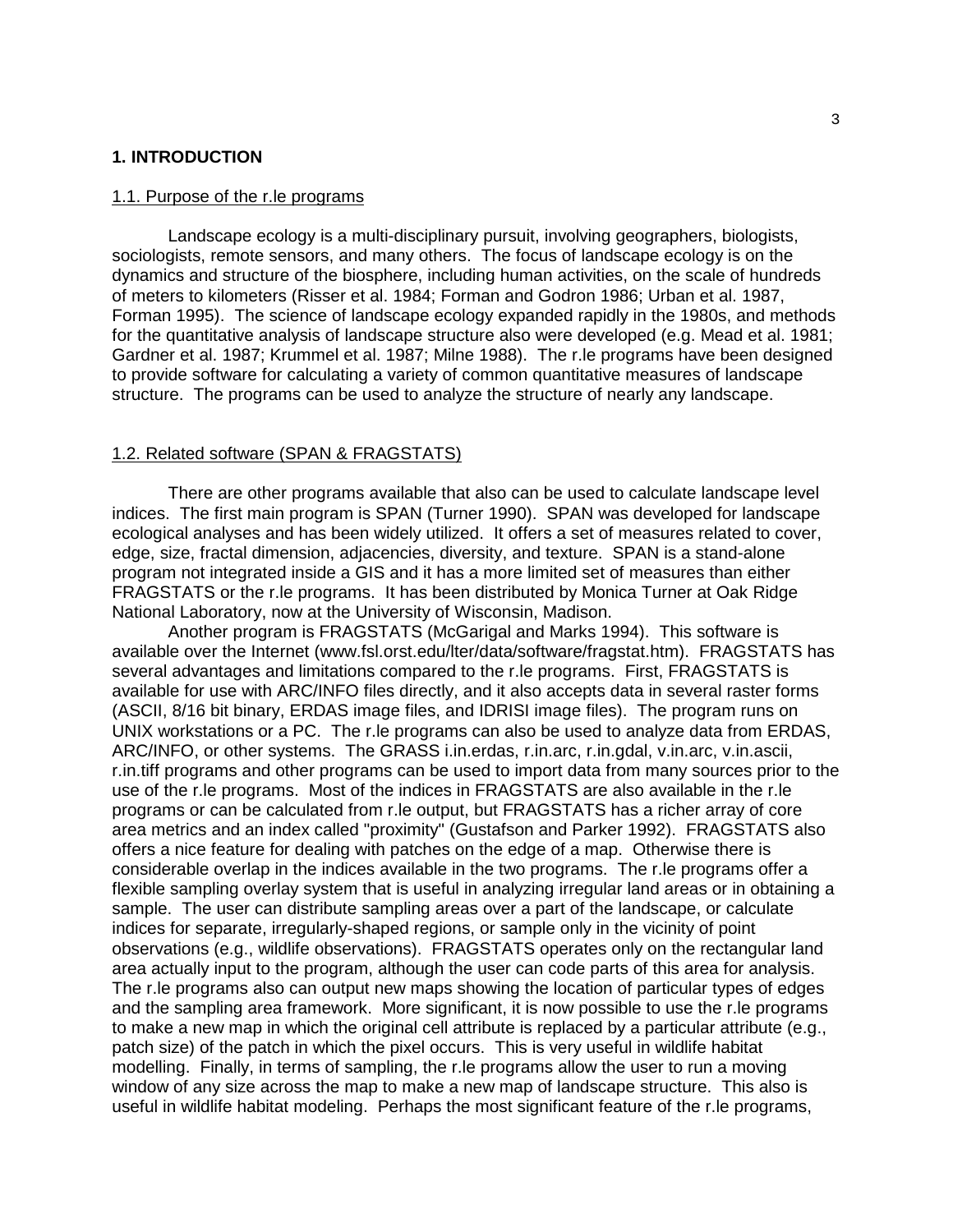compared to FRAGSTATS, is that the r.le programs are embedded in the GRASS GIS. Many features of GRASS offer powerful complements to the r.le programs. It is possible, for example, to immediately overlay a moving window output map from the r.le programs on top of a digital elevation model to illustrate how landscape structure varies across a topographic surface. Additional comparison of the two programs is in Baker (2000).

#### 1.3. Relationship of the r.le programs and GRASS

The r.le programs are intended to be part of the Geographical Resources Analysis Support System (GRASS), a public-domain geographical information system (GIS) supported by a worldwide network of developers and users. GRASS is primarily a raster-based GIS, but with extensive vector handling capabilities. GRASS operates under several versions of the UNIX operating system, under LINUX, and there is now a version for Windows. The r.le programs currently use GRASS version 5.0. The r.le programs directly use GRASS libraries and the GRASS data structures in the calculation of measures of landscape structure, and use GRASS for the entry of digitized data. GRASS also provides a number of separate image processing, data manipulation, and mapping programs which can be useful for preparing data for analysis with the r.le programs and for displaying output. See the GRASS web page at http://www.geog.uni-hannover.de/grass (may change to http://grass.itc.it) for more information.

#### 1.4. Overview of the r.le programs

The r.le programs are designed for analyzing landscapes composed of a mosaic of patches, but, more generally, these programs are capable of analyzing any two-dimensional raster or array whose entries are integer (e.g., 1, 2) or floating point (e.g., 1.1, 3.2) values. The r.le programs have options for controlling the shape, size, number, and distribution of sampling areas used to collect information about the landscape. Sampling area shapes can be square, or rectangular with any length/width ratio or can be circular with any radius. The size of sampling areas can be changed, so that the landscape can be analyzed at a variety of spatial scales simultaneously. Sampling areas may be distributed across the landscape in a random, systematic, or stratified-random manner, or as a moving window.

The r.le programs can calculate a number of measures that produce single values as output (e.g. mean patch size in the sampling area), as well as measures that produce a distribution of values as output (e.g. frequency distribution of patch sizes in the sampling area) (Table 1), and it is also possible to output tables of data about selected attributes (e.g., size, shape, amount of perimeter) of individual patches. The programs include no options for graphing or statistically analyzing the results of the analyses. External software must be used. The programs were developed under Mandrake 8.0 Linux on an Intel workstation using the Gnu C compiler. The code is written in the C programming language, and makes use of functions provided in the GRASS programmers' library.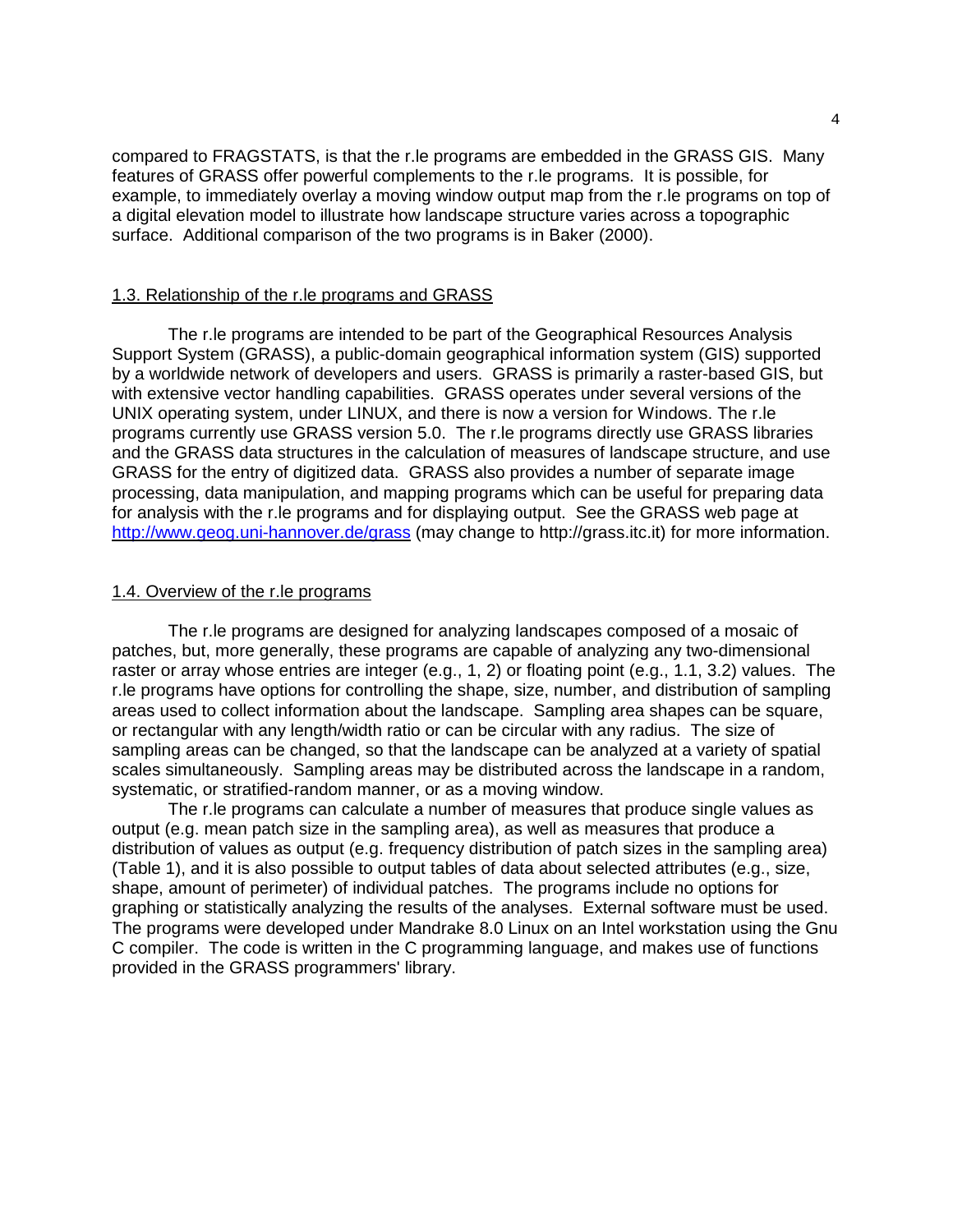#### **2. THE r.le PROGRAMS**

#### 2.1. Operation

To run the r.le programs, the user must first start GRASS and set up the working environment in GRASS by specifying the GRASS location and map layers to be used. The sequence of operations usually is to first use r.le.setup to set up a sampling framework (e.g., regions, sampling area size and shape, etc.) and then use the other r.le programs (e.g. r.le.pixel, r.le.patch, r.le.dist) to make the desired measurements. The r.le.setup program does not need to be run if the analysis will be of the full extent of the current GRASS region. All of the r.le programs operate from the GRASS command prompt (>). The commands and their parameters are entered after the GRASS command prompt, and the programs then go through a sequence of operations to complete the setup and measurements. Output from r.le.setup goes in the subdirectory "r.le.para" while output from the other r.le programs goes in the subdirectory "r.le.out". These subdirectories are created automatically when the programs are invoked, and are made subdirectories within the directory from which the programs are run. Some programs also can be used to make new maps, which become part of the maps stored in the current location and mapset (use "g.list rast" to see the names of raster maps).

#### 2.2. Data input

The r.le programs work directly with map layers that have been input and preprocessed in GRASS. Data from satellites can be downloaded into GRASS using the image processing programs in GRASS. GRASS also has programs for reading files produced by ERDAS and ARC/INFO, and for reading ASCII raster files, TIFF files, Sun raster files, and several other formats. Vector information can be input using the GRASS digitizing programs or from other GIS programs (e.g., ESRI shapefiles). Vector information must be converted to raster data using the GRASS program "v.to.rast" prior to using the r.le programs. Preprocessing capabilities of GRASS include programs to rectify imagery so that it matches a planimetric map and programs for classifying raw multi-band data.

The r.le programs were conceived for analyzing maps of patches. Any raster map can be considered to contain patchiness and can be analyzed using the programs, but a variety of landscape data can be more specifically considered "patch" data. Patches may be disturbance patches, remnant patches, environmental resource patches, introduced patches, or simply patchy entities on a map (Forman and Godron 1986, Forman 1995). Patches may simply be landscape elements (Forman 1995), such as roads, dwellings, forest patches, grassland patches, hedgerows, or fields. Patches could also be types of forest in a forested landscape (e.g. deciduous forest, recently-burned forest, conifer forest), or types of grassland in a prairie landscape. Patches of different age occur in landscapes subject to disturbances (e.g. fires, floods), where the age of the patch represents the time since it was last disturbed. Patches could also be the types identified by completing a classification of spectral data in a Landsat image, or in a scanned aerial photograph. In general, patches are simply the result of grouping pieces of the landscape into units whose members share a common set of attributes.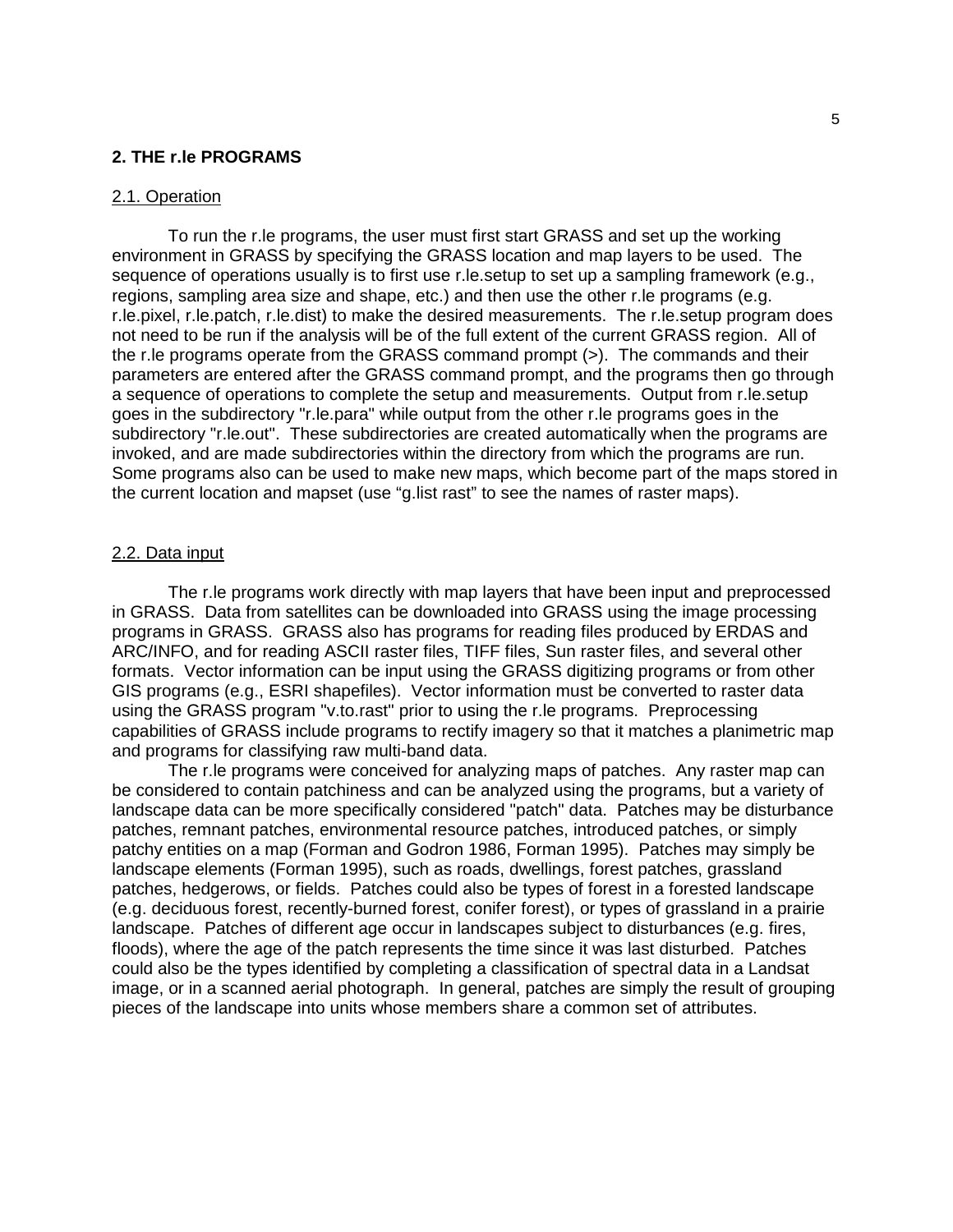#### 2.2.1. A caution about "0", null data, and large background patches

GRASS 5.0 was developed in part to treat zero (0) as a real integer value. In earlier versions of GRASS, zero was considered to mean "no data." The r.le programs now treat zero as a real integer or floating-point value in all calculations. Raster cells that contain "0" are included in all calculations and are included when the moving window is centered over them. If the user intends that cells with the attribute "0" are to be excluded from calculations, then these cells should be reclassified as null, instead of 0, using the GRASS r.null program, as r.le now follows the GRASS 5.0 convention of treating null values as representing "no data."

One purpose for having a patch with the attribute "0" (zero) is to have a background or matrix patch in which the other patches are embedded. If the user desires information about this matrix patch, then it can be given the attribute "0" or any other integer or floating-point value, and the patch will be traced just like any other patch. However, these matrix patches can be very large and complex, and this may cause the r.le programs to run out of memory while tracing the complex boundary. If the user does not need information on the matrix patch itself, then it would be most efficient to recode the attribute of the matrix patch to "null" using the GRASS r.null command before running the r.le programs. Patches with null attributes are not traced, and are not included in the calculation of summary statistics (e.g., mean, standard deviation).

## 2.2.2. The GRASS mask

GRASS has a mask command (r.mask) that can be used to limit the parts of a map that are included in an analysis. The r.le analysis programs do respond to a mask if it is present, and the results of analyses will be limited to the area specified as "1" in the MASK file. Moreover, when the moving window sampling method is used, the moving window will only move through the area of the map that is specified as "1" in the MASK file. This can considerably speed up the moving window operation, if the masked area is a small part of the map.

#### 2.3. The r.le.setup program

The r.le.setup program is used to setup the sampling and analysis framework that will be used by the other r.le programs. Before you run r.le.setup, be sure to back up files you already have made in the r.le.para subdirectory using r.le.setup in previous sessions, as the program will overwrite them! To run r.le.setup with GRASS do the following:

- 1. After starting GRASS and setting up your location and mapset, start a GRASS monitor window using the d.mon command.
- 2. Move the cursor back to the command window with the GRASS command prompt (>).
- 3. Type r.le.setup followed by a carriage return. This program runs only interactively.
- 4. You will now be queried for (1) the name of the map to be used as a backdrop for setting up the sampling scheme, (2) the name of a vector map to overlay on the raster map to aid in placing the sampling areas (optional), and (3) the name of a sitefile to overlay on the raster map to aid in placing the sampling areas (optional). These maps must already exist to be used here.
- 5. The raster map and overlay maps, if chosen, will be displayed and you will see the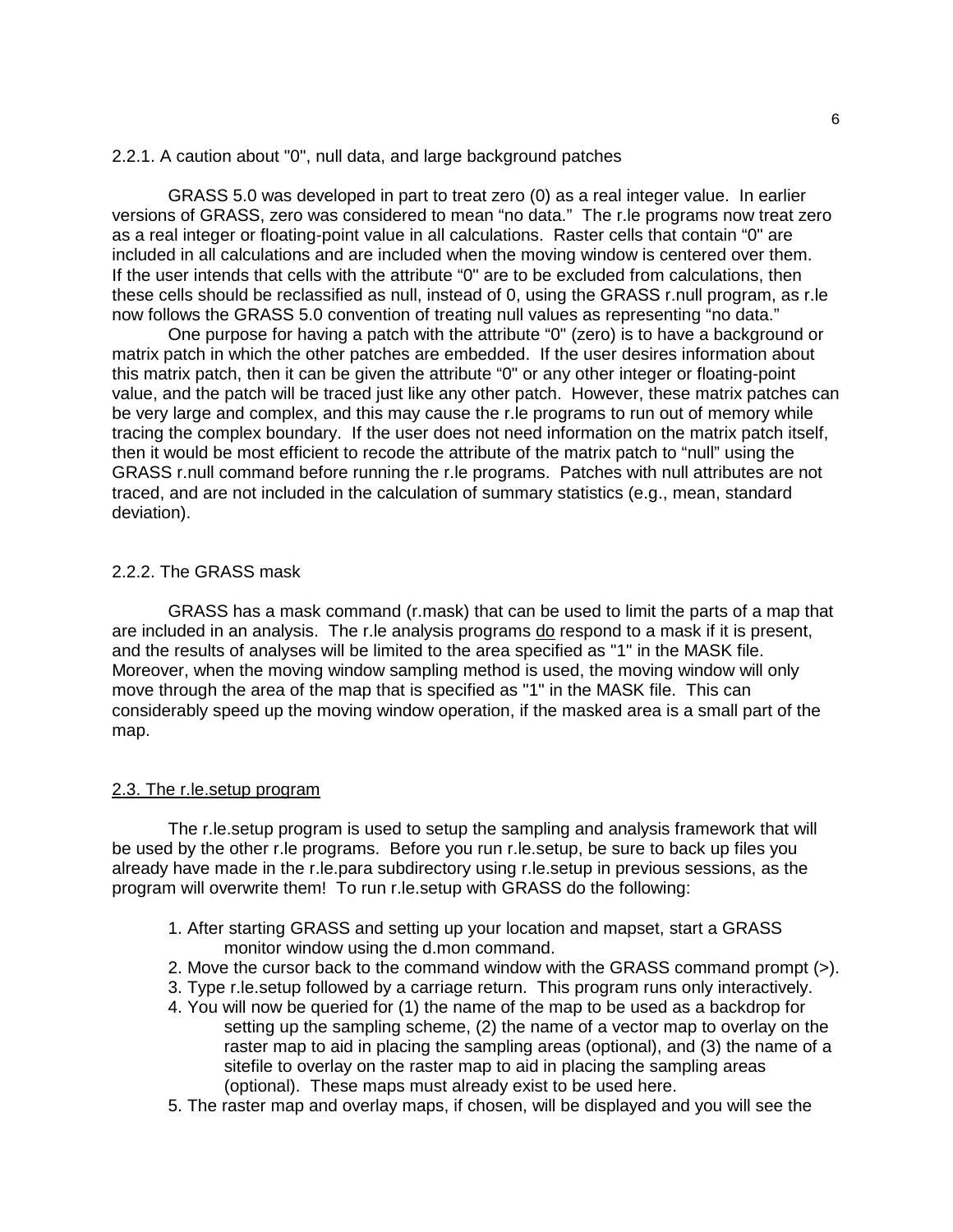#### main r.le.setup menu.

The first menu allows the user to draw sampling regions, setup a sampling frame, setup sampling units or a moving window, setup limits for groups and classes, change the color table for the backdrop raster map, or exit and save the results of the setup.

#### 2.3.1. Sampling

Information about the structure of the landscape is obtained by overlaying a set of sampling areas on top of a specified part (the *sampling frame* of a map layer, and then calculating specific structural measures for the part of the map layer that corresponds to the area in each *sampling area* (Fig.1).

To setup a *sampling frame* type 2 to "Setup a sampling frame." The program will ask "Will the sampling frame (total area within which sampling units are distributed) be the whole map? (y/n) [y]" Just hit a carriage return to accept the default (in brackets), which is to use the whole map. You actually do not need to setup a sampling frame if you want to use the whole map, as this is the default. To setup a different sampling frame type "n" and a carriage return in response to this question. Then use the mouse and a rubber band box to outline a rectangular sampling frame on screen. You will be asked last whether you want to "Refresh the screen before choosing more setup?" If you don't like the sampling frame you just created, answer yes to this question, then type 2 ("Setup a sampling frame") again to redo this part of the setup. This sampling frame will be used to limit the spatial extent of all subsequent setup procedures.



**Figure 1**

A *sampling area* may be one of four things (Fig. 2). First, it is possible to treat the entire map layer as the one (and only) sampling area. Second, if the map layer can be divided into meaningful geographical regions (e.g., watersheds), then it is possible to treat the regions themselves as sampling areas. The third option is that the sampling areas may be sampling units of fixed shape and size (also called scale) that are placed within the map layer as a whole. The fourth and final option is that the sampling area may be moved systematically across the map as a moving window. The following sections present additional details about these options for sampling areas.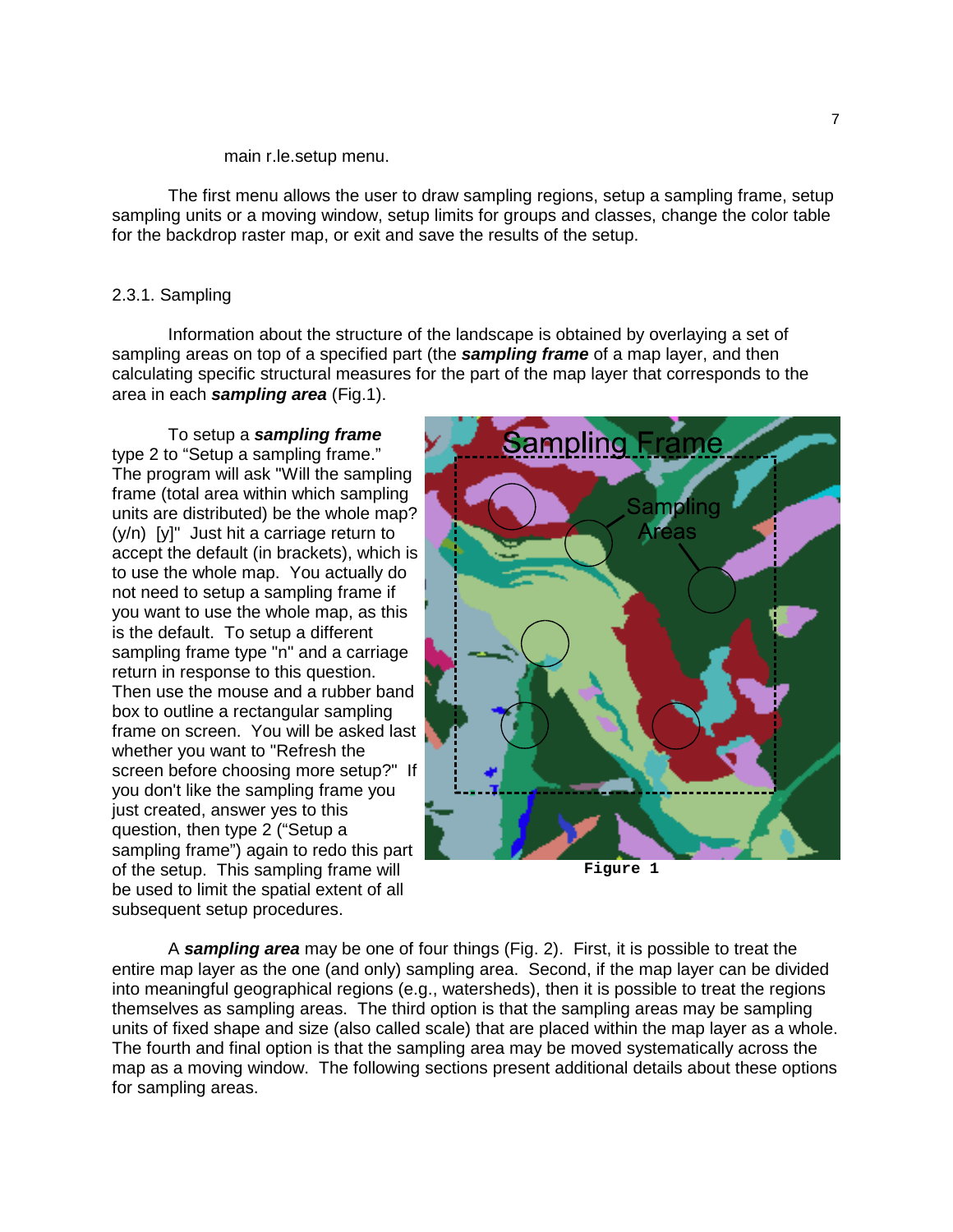#### 2.3.1.1. Whole map layer

If the whole map layer is to be used as the one and only sampling area (Fig. 2), then r.le.setup does not need to be run. The user may complete an analysis by simply entering the appropriate r.le command. The user can specify sam=w, but this is the default, so the sam= parameter can simply be omitted.



2.3.1.2. Regions

If regions are to be used as the sampling areas (Fig. 2), then the user can use r.le.setup to draw regions, or any existing map of regions can simply be used directly. To draw regions and create a new regions map in r.le.setup select

Figure 2

"Draw sampling regions" from the first r.le.setup menu, and the user is asked to do the following:

> 1. "ENTER THE NEW REGION MAP NAME:" Only a new raster map name is acceptable. The user can type LIST to find out the existing raster map names in this location and mapset.

| 3 |
|---|
|   |

If you type 1 to "Draw a region" you will receive instructions on how to use the mouse to draw the region on the screen. Once the region is drawn, you can draw another region, start over, quit drawing and save the region map (or don't save it). You can also change the color for drawing, if you're having trouble seeing the boundaries you are drawing.

Once the "Quit drawing and save the region map" option is selected, the new raster map of the sampling regions is generated and displayed on the monitor window, and you are asked if you want to refresh the screen before choosing more setup. Note that you cannot draw regions in areas outside the mask, if a mask is present (see r.mask command).

The user can also use the GRASS r.digit or v.digit programs to digitize circular or polygonal regions and to create a sampling regions map without using r.le.setup. Or, as mentioned above, an existing raster map can be used directly as a regions map.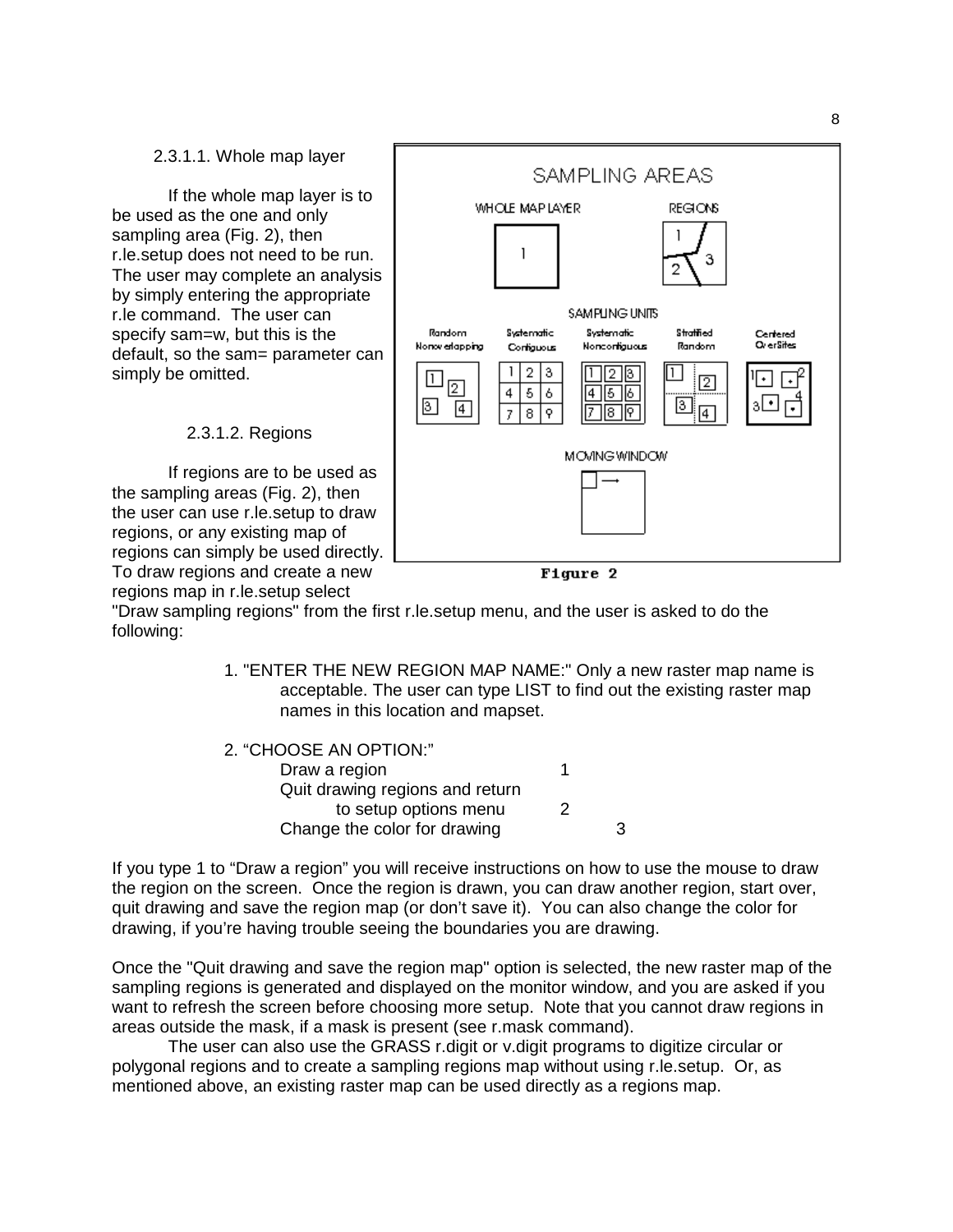## 2.3.1.3. Sampling units

If sampling units are to be used as the sampling areas (Fig. 2), then choose 3 for "Setup sampling units" from the first r.le.setup menu. The program checks the r.le.para subdirectory for an existing "units" file from a previous setup session and allows the user to rename this file (to save it) before proceeding. The r.le.setup program will otherwise overwrite the "units" file. Then the following choice is displayed followed by a series of other choices:

| HOW WILL YOU SPECIFY SAMPLING UNITS?           |  |
|------------------------------------------------|--|
| Use keyboard to enter sampling unit dimensions |  |
| Use the mouse to draw sampling units           |  |
| Which number?                                  |  |

When sampling units are defined using the keyboard, the user inputs the shape and size (scale) of the sampling units by specifying dimensions in cells using the keyboard. When sampling units are drawn with the mouse, the user clicks the mouse to define the sampling units in the GRASS monitor window, and then actually places the sampling units for each scale onto the map. By placing the units with the mouse the user can directly determine the method of sampling unit distribution as well as the shape, size, and number of sampling units.

If the choice is made to **use keyboard to enter sampling unit dimensions**, the following series of questions must be answered:

## How many different SCALES do you want (1-15)?

The user is asked to specify the number of scales that will be used. The r.le programs allow the user to simultaneously sample the same map with the same measures using sampling areas of different sizes (scales). There can be between 1 and 15 scales that can be sampled simultaneously. Substantial output can be produced if many scales are used.

## Methods of sampling unit distribution

Sampling units must be placed spatially into the landscape. There are five options for doing this, but only one option can be chosen for each scale (Fig. 2):

- 1. Random nonoverlapping: Sampling units are placed in the landscape by randomly choosing numbers that specify the location of the upper left corner of each sampling unit, subject to the constraint that successive sampling units not overlap other sampling units or the edge of the landscape, and that they must be entirely within the area defined by the mask (see r.mask command) if one exists.
- 2. Systematic contiguous: Sampling units are placed side by side across the rows. The user will be able to enter a row and column to indicate where the upper left corner of the systematic contiguous framework should be placed. Rows are numbered from the top down beginning with row 1 of the sampling frame. Columns are numbered from left to right, beginning with column 1 of the sampling frame. A random starting location can be obtained by using a standard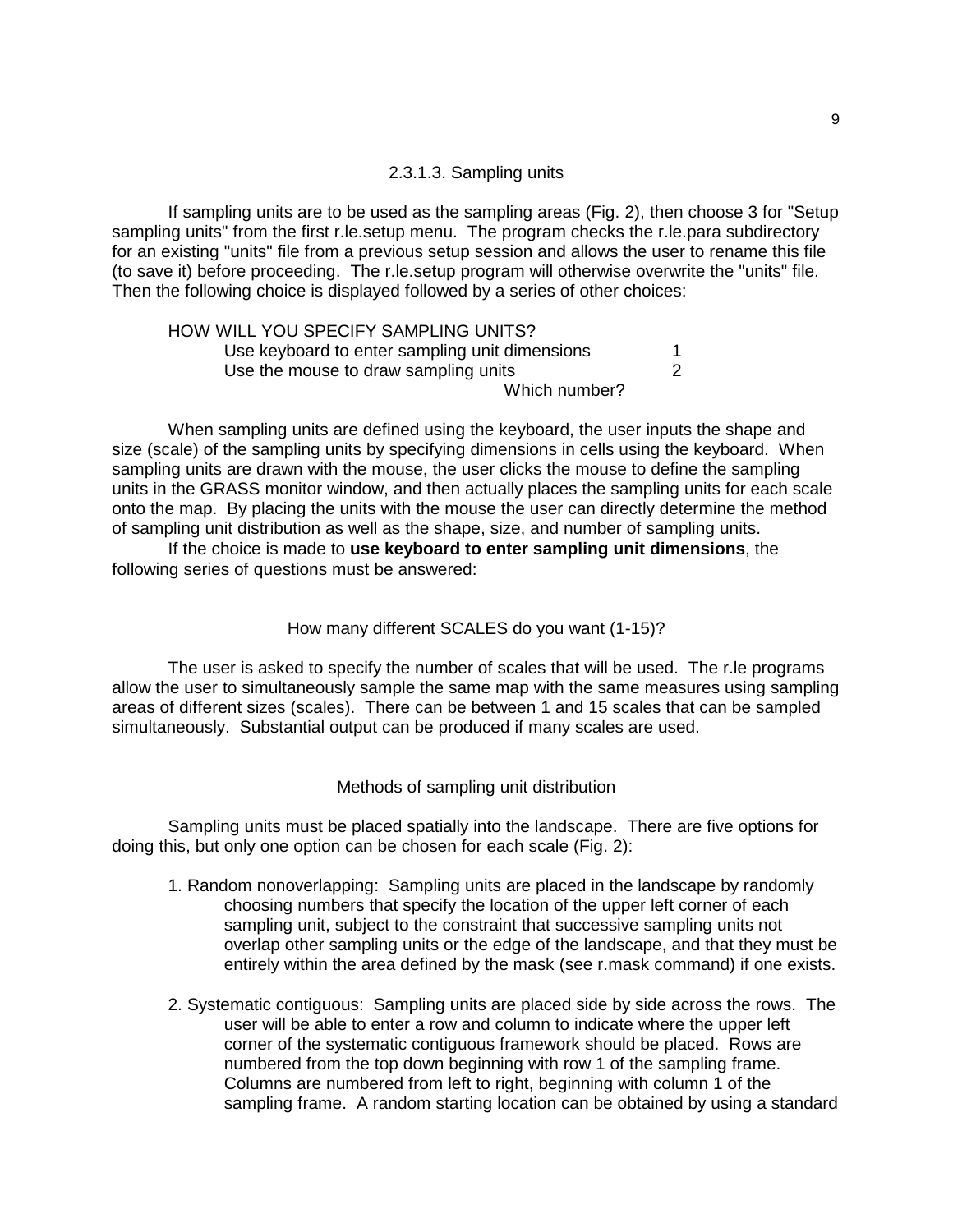random number table to choose the starting row and column. The r.le.setup program does not avoid placing the set of sampling units over areas outside the mask. The user will have to make sure that sampling units do not extend outside the mask by choosing a particular starting row and column or by drawing a sampling frame before placing the set of sampling units.

- 3. Systematic noncontiguous: The user must specify the starting row and column as in #2 above and the amount of spacing (in cells) between sampling units. Horizontal and vertical spacing are identical. Sampling units are again placed side by side (but spaced) across the rows. As in #2 the program does not avoid placing sampling units outside the masked area; the user will have to position the set of units to avoid areas outside the mask.
- 4. Stratified random: The strata are rectangular areas within which single sampling units are randomly located. The user must first specify the starting row and column as in #2 above. Then the user must specify the number of strata in the horizontal and vertical directions. As in #2 the program does not avoid placing sampling units outside the masked area; the user will have to position the set of units to avoid areas outside the mask.
- 5. Centered over sites: The user must specify the name of a sitefile containing point locations. A single sampling unit is placed with its center over each site in the site file. This is a useful approach for determining the landscape structure around points, such as around the location of wildlife observations.

Do you want to sample using rectangles (Including squares) (y) or circles  $(n)$ ? (y/n) [y]

If you choose **rectangles**, then the following series of questions must be answered:

Sampling unit SHAPE (#cols/#rows) expressed as a real number (e.g., 10 cols/5 rows = 2.0) for sampling units of scale *n*?

The user is prompted to enter a ratio that defines the shape of the sampling units. Sampling units may have any rectangular shape, including square as a special case of rectangular. Rectangular shapes are specified by entering the ratio of columns/rows (horizontal dimension/vertical dimension) as a real number. For example, to obtain a sampling unit 10 columns wide by 4 rows long specify the ratio as 2.5 (10/4).

> Recommended maximum SIZE is *m* in *xx* cell total area. What size (in cells) for each sampling unit of scale *n*?

The user is then given the recommended maximum possible size for a sampling unit (in cells) and asked to input the size of sampling units at each scale. Sampling units can be of any size, but the maximum size is the size of the landscape as a whole. All the sampling units, that make up a single sampling scale, are the same size. After specifying the size, the program determines the nearest actual number of rows and columns, and hence size, that is closest to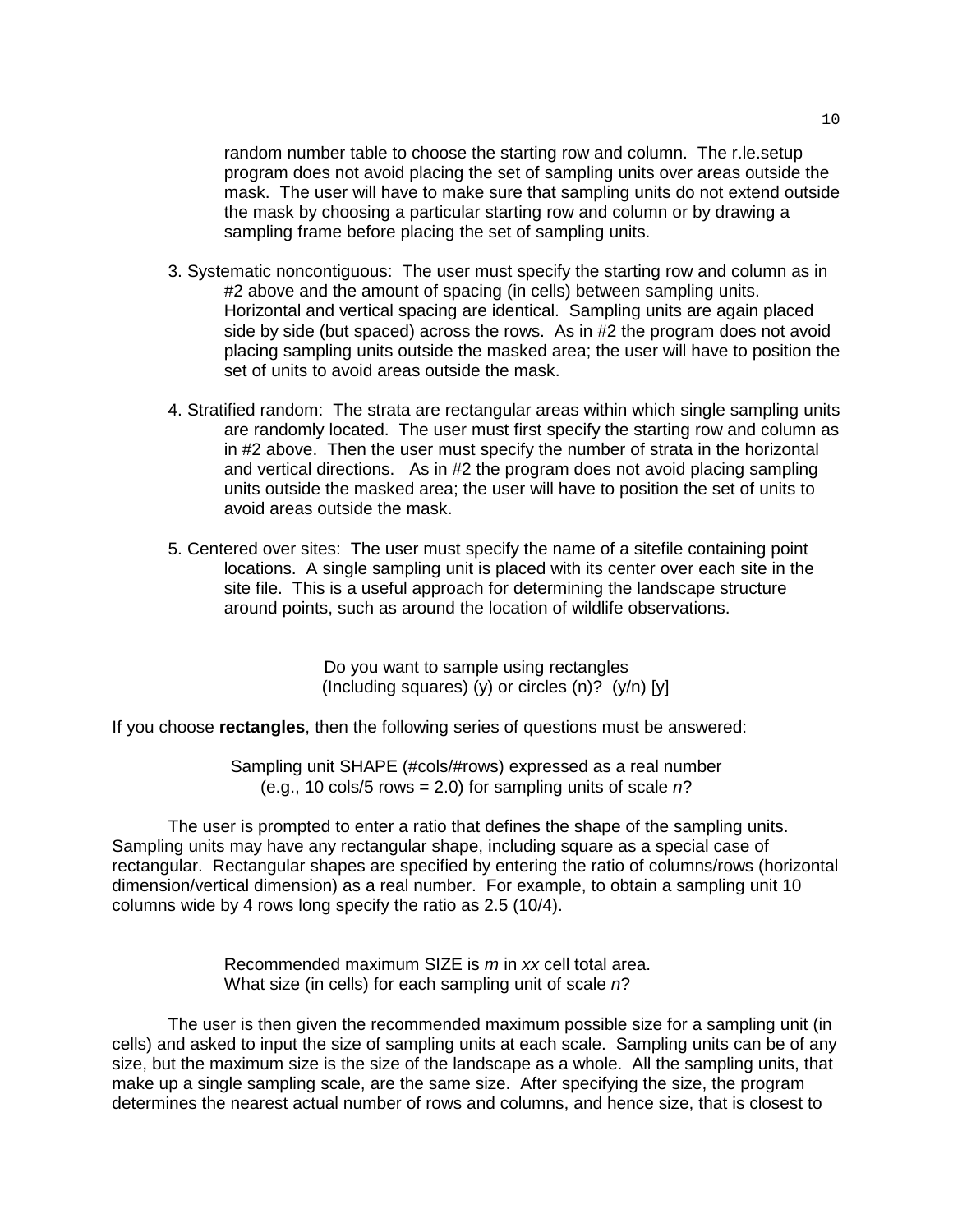the requested size, given the shape requested earlier.

The nearest size is *x* cells wide X *y* cells high = xy cells Is this size OK? (y/n) [y]

If you choose **circles**, then you will be asked to specify the radius, in cells. Once you have addressed the questions associated with rectangles or circles, you can continue with the following questions:

> Maximum NUMBER of units in scale *n* is *p*? What NUMBER of sampling units do you want to try to use?

The maximum number of units that can be placed over the map, given the shape and size of the units, is then given. The user can then choose the number of sampling units to be used in the map layer. It may not always be possible to choose the maximum number, depending upon the shape of the sampling units. In the case of systematic contiguous and noncontiguous, the program will indicate how many units will fit across the columns and down the rows. The user can then specify a particular layout (e.g., 6 units could be placed as 2 rows of 3 per row or as 3 rows of 2 per row).

Is this set of sampling units OK? (y/n) [y]

Finally, the set of sampling units is displayed on the screen (e.g., Fig. 1), and the user is asked whether it is acceptable. If the answer is no, then the user is asked if the screen should be refreshed before redisplaying the menu for "Choose method of sampling unit DISTRIBUTION," so that the user can try the sampling unit setup again.

If the choice is made to **use the mouse to draw sampling units**, then the following menu for use with the mouse is displayed after the user specifies the number of scales and whether rectangles or circles will be used:

| Draw a standard (rectangular/circular) unit of scale n. |
|---------------------------------------------------------|
| First select upper left corner, then lower right:       |
| Check unit size                                         |
| Upper left corner of unit here                          |
| Lower right corner of unit here                         |
|                                                         |

The user can then use the mouse and the rubber band box to outline the standard sampling unit. Once it has been outlined, the number of columns and rows in the unit, the ratio of width/length and the size of the unit, in cells, will be displayed. After this first unit is outlined, then a new menu is displayed:

Outline more sampling units of scale *n*? Left button: Exit Middle button: Not used Right button: Lower right corner of next unit here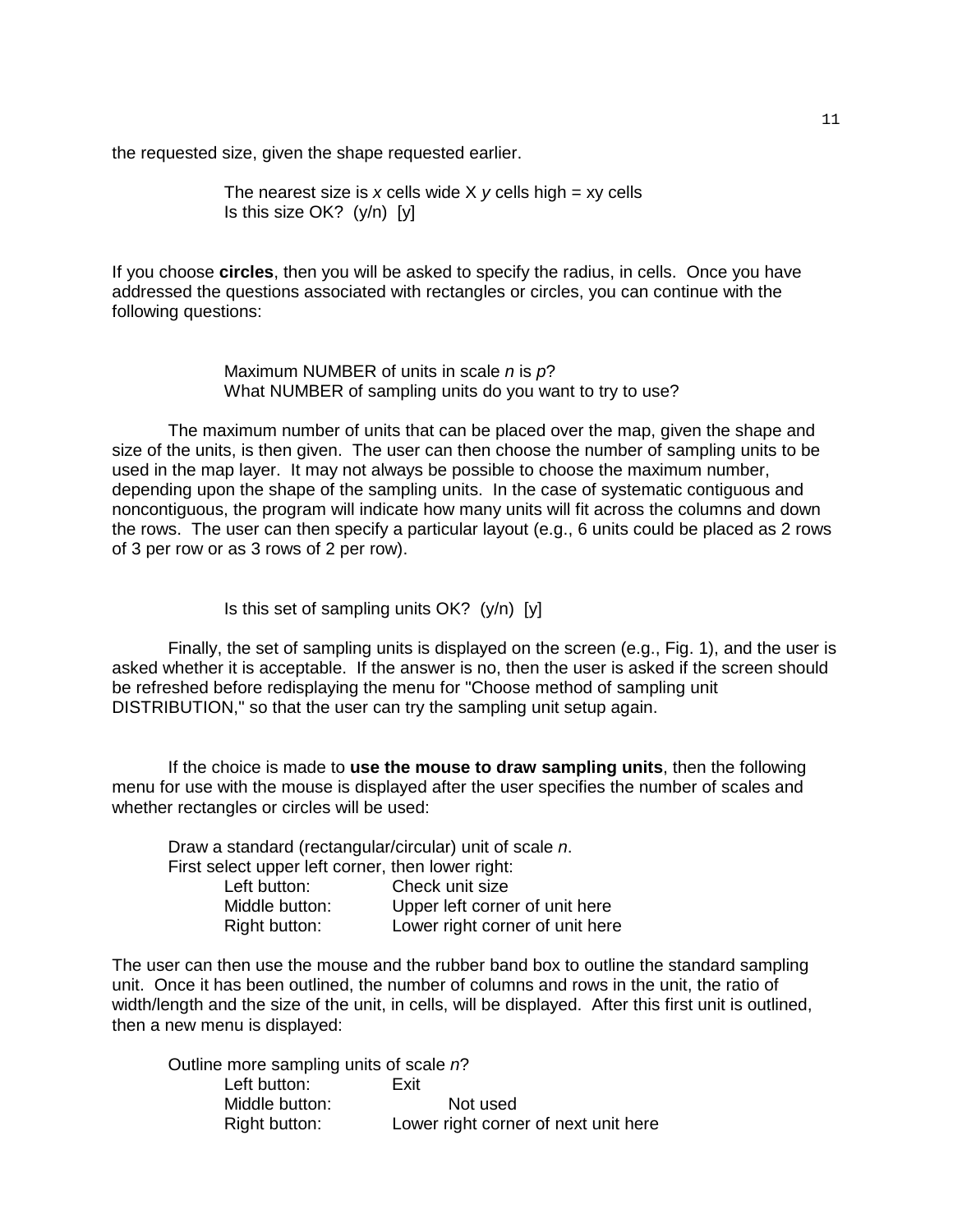The user can then place more units identical to the standard unit by simply clicking the right mouse button where the lower right corner of the unit should be placed. The rest of the rubber band box can be ignored while placing additional units. The program is set up so that units cannot be placed so they overlap one another, so they overlap the area outside the mask, or so they overlap the edge of the sampling frame. Warning messages are issued for all three of these errors and a sampling unit is simply not placed.

## 2.3.1.4. Moving window:

Using this procedure a rectangular "window" or single sampling area is moved systematically across the map to produce a new map (Fig. 2, 3). This sampling procedure can only be used with the measures that produce a single value or with a single class or group when measures produce distributions of values (Table 1). The first class or group specified when defining class or group limits (section 2.3.2.) is used if distributional measures are chosen with the moving window sampling method. In this case, the user should manually edit the *r.le.para/recl\_tb* file so that the desired group is listed as the first group in this file.

Sampling begins with the upper left corner of the moving window placed over the upper left corner of the sampling frame. It is strongly recommended that the user read the section on the GRASS mask (section 2.2.2) prior to setting up the moving window, as this mask can be used to speed up the moving window operation. The value of the chosen measure is calculated for the window area. This value is assigned to the location on the new map layer corresponding to the center cell in the window if the window has odd (e.g.  $3 \times 3$ ) dimensions. The value is assigned to the location on the new map layer corresponding to the first cell below and to the right of the center if the window has even dimensions (e.g 6 X 10). If this cell has the value "null" which means "no data" in GRASS, then this cell is skipped and a value of "null" is assigned to the corresponding location in the new map. The window is then moved to the right



Figure 3

and the process is repeated. At the end of the row, the window is moved down one cell, and then back across the row. This option produces a new map layer, whose dimensions are smaller by approximately (m-1)/2 rows and columns, where m is the number of rows or columns in the window.

(across the row) by one cell,

If the "Setup a moving window" option in the main menu is selected, first the program checks for an existing "move\_wind" file,

in the r.le.para subdirectory, containing moving window specifications from a previous session. The user is given the option to avoid overwriting this file by entering a new file name for the old "move wind" file. The user is then prompted to choose between the following:

Use keyboard to enter moving window dimensions 1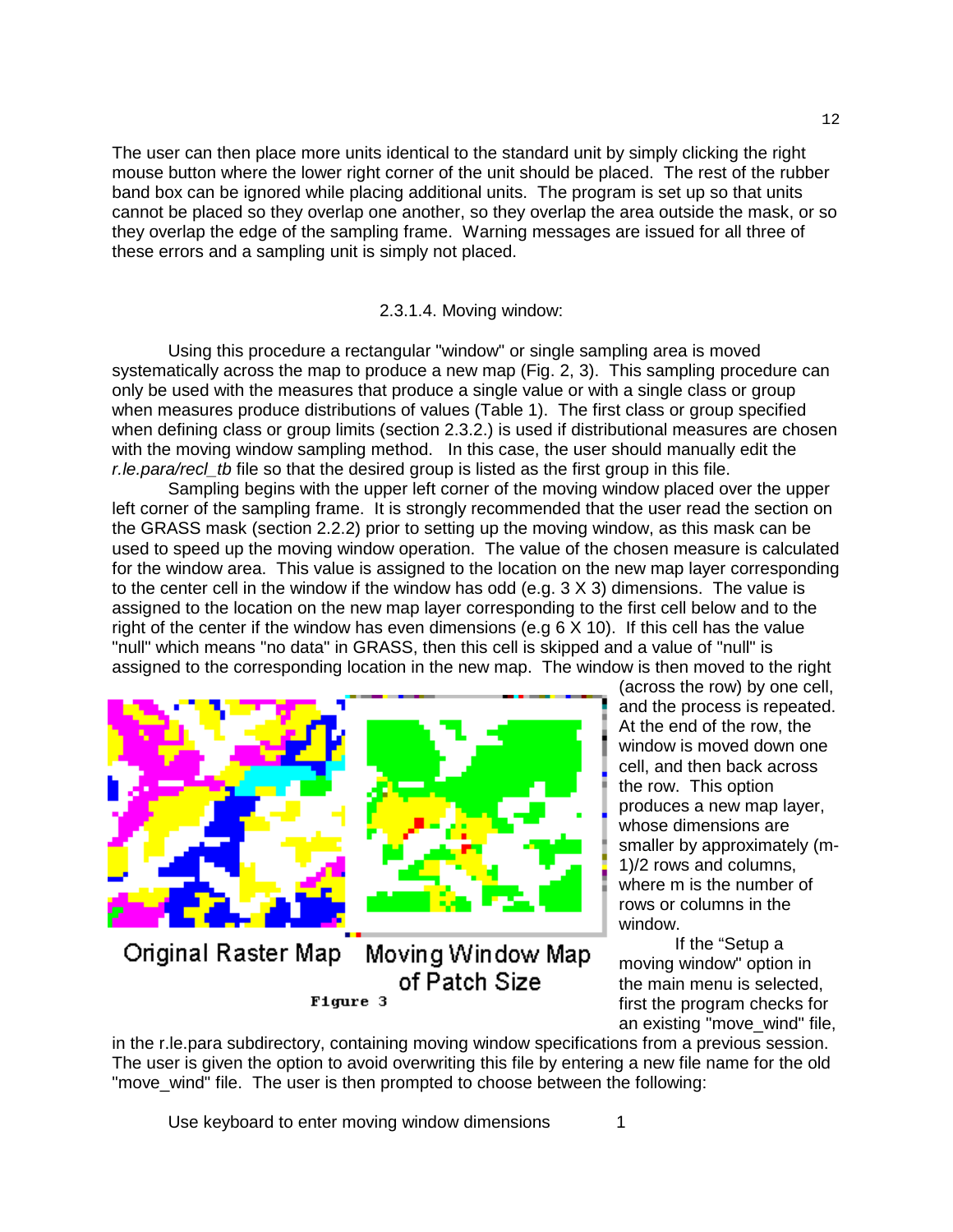Use the mouse to draw the moving window 2

If you choose 1, you will next be asked whether you want to use a rectangle or a circle for the moving window, then to enter the shape and size (rectangle) or radius (circle). If you choose 2, then the functions of the three mouse buttons are displayed. The moving window is defined in the same way as a sampling unit. Once defined, it will be displayed in the upper left corner of the sampling frame, not where you drew it.

Users should be aware that moving window analyses are very slow, because a large number of sampling units are, in effect, used. See the appendix on "Time needed to complete analyses with the r.le programs" for some ideas about how moving window size and sampling frame area affect the needed time to complete the analyses.

#### 2.3.2. Group/class limits

The r.le programs r.le.dist and r.le.patch allow the attribute categories in the input map to be reclassed into several attribute groups, and can then report the analysis results by each of these attribute groups. It is necessary to setup group limits for all measures that say "by gp" when typing "r.le.dist help" or "r.le.patch help" at the GRASS prompt. The same reclassing can be done with the measurement indices (e.g., size), except that each "bin" (class) of the reclassed indices is called an index class instead of a group. It is also necessary to setup class limits for all measures that say "by class" when typing "r.le.dist help" or "r.le.patch help" at the GRASS prompt.

Group/class limits are setup by choosing "Setup group or class limits" from the main menu upon starting r.le.setup, or you can create the files manually using a text editor. The program checks for existing group/class limit files in subdirectory r.le.para and allows the user to rename these files prior to continuing. If the files are not renamed, the program will overwrite them. The files are named recl tb (attribute group limits), size (size class limits), shape PA (shape index class limits for perimeter/area index), shape\_CPA (shape index class limits for corrected perimeter/area index), shape\_RCC (shape index class limits for related circumscribing circle index), and from\_to (for the r.le.dist program distance methods m7-m9). If you want to create these files manually, rather than using r.le.setup, refer to the appendix on "r.le.setup file formats."

Attribute groups and index classes are defined in different ways. In the r.le programs attribute groups are defined as in the following example:

1, 3, 5, 7, 9 **thru** 
$$
21 = 1
$$
 (*comment*)  
31 **thru**  $50 = 2$  (*comment*)  
**end**

In this example, the existing categories 1, 3, 5, 7, {9, 10, ... 20, 21} are included in the new group 1, while {31, 32, 33, ..., 49, 50} are included in the new group 2. The characters in bold are the "key words" that are required in the definition, but you don't have to actually type them in bold font. Each line is called one "reclass rule." You can include a comment in parentheses.

When using r.le.dist with methods  $di = m7$ , m8, or m9 you must first set up a "from to" file in the r.le.para subdirectory. This file contains the number of the attribute group to measure from and the number of the attribute group to measure to. The "from\_to" file can be setup using r.le.setup under the "Setup group or class limits" option in the main menu. After selecting this option, put an "x" in front of "From and To groups for di1=m7, m8, or m9" and follow the directions. The "from" and "to" groups are defined in a slightly different way, as in the following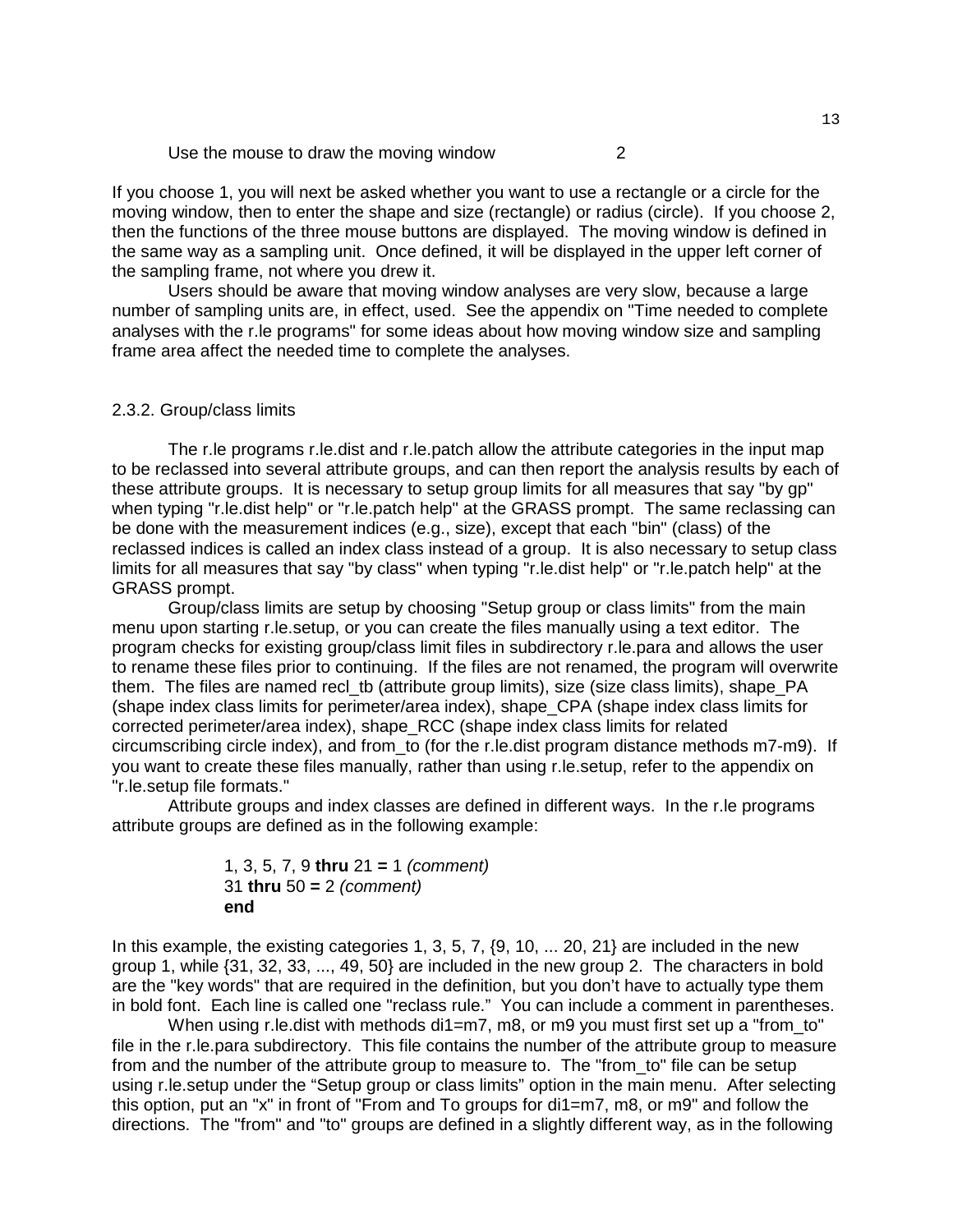example:

#### 1, 3, 5, 7, 9 **thru** 21 **end** *(comment)*

Here, the key word "end" is at the end of the line instead of in a new line. This rule is only used in the definition of the "from" and "to" attribute groups, because in this case both groups have one and only one reclass rule.

The GRASS reclass convention is adopted here with a little modification (see "r.reclass" command in the GRASS User's Manual). The difference is that r.le only allows one rule for each group while the GRASS r.reclass command allows more than one. The definition of "from" and "to" groups is simply the extension of the GRASS reclass rule. The advantage of using the GRASS reclass convention is that the user can generate a permanent reclassed map, using the GRASS r.reclass and r.resample programs, directly from the r.le setup files mentioned above.

The r.le measurement index classes are defined by the lower limits of the classes, as in the following example:

0.0, 10.0, 50.0, 200.0, **-999**

This means:

if  $v \ge 0.0$  and  $v < 10.0$  then v belongs to index class 1; if  $v \ge 10.0$  and  $v \le 50.0$  then v belongs to index class 2; if  $v \ge 50.0$  and  $v < 200.0$  then v belongs to index class 3; if  $v \ge 200.0$  then v belongs to index class 4;

where v is the calculated index value and **-999** marks the end of the index class definition. The measurement index can be the size index, one of the three shape indices, or one of the three distance indices.

The program is currently designed to allow no more than 25 attribute groups, 20 size classes, 25 shape-index classes, and 25 distance-index classes. As an alternative, the user may want to permanently group certain attributes prior to entering the r.le programs. For example, the user may want to group attributes 1-10, in a map whose attributes are ages, into a single attribute representing young patches. The user can do this using the GRASS r.reclass and r.resample commands, which will create a new map layer that can then be analyzed directly (without setting up group limits) with the r.le programs.

If you want to calculate indices for each of the existing attributes in a raster map, you still need to set up group and class limits. However, in this case the groups would be defined to have a 1:1 relationship with the attributes, as in the following example where there are only 3 attributes in the raster map:

> $1.5 = 1$  $2.0 = 2$  $3.2 = 3$ end

This will allow "by gp" measures to output index values for attributes 1.5, 2.0, and 3.2 separately.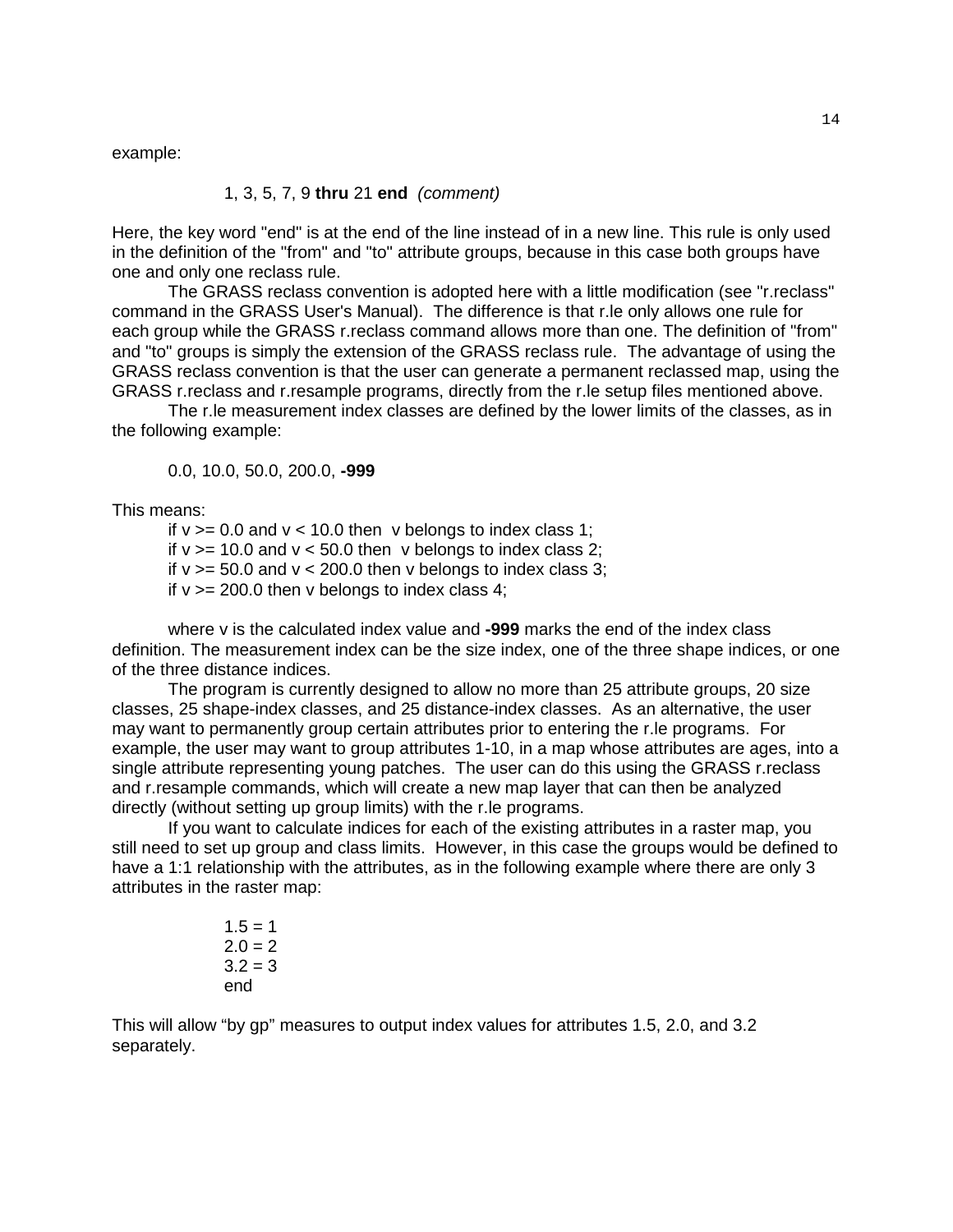#### 2.3.3. Color table

The user may want to change the color table for the map in the GRASS monitor window to make the sampling areas, cursor, and rubber band more visible. There are several different color tables that can be tried until a suitable one is found. Note that if you choose one of the other color tables from the menu, the color table for that GRASS raster map gets changed. To change it back to what it was originally, select "Set original color table" from the color table menu.

If the "Change the raster map color table" option in the main menu is selected, a menu titled "SELECT NEW COLOR TABLE FOR RASTER MAP" is displayed that has the following options:

"Aspect": generate a color table for aspect data.

- "Color ramp": generate a color table with 3 sections: red only, green only, and blue only, each increasing from none to full intensity. This table is good for continuous data such as ages.
- "Color wave": generate a color table with 3 sections: red only, green only, and blue only, each increasing from none to full intensity and back down to none. This table is good for continuous data like ages.
- "Linear grey scale": generate a grey scale color table. Each color is a level of grey, increasing from black to white.
- "Rainbow colors": generate a color table based on rainbow colors. the table generated here uses yellow, blue, indigo, violet, red. This table is good for continuous data such as ages.
- "Random colors": generate random colors. Good as a first pass at a color table for nominal data. This option generates different color combinations for the color table each time. Therefore it can be used repeatedly until the satisfactory colors are displayed.
- "Red-Yellow-Green sequence": generate a color table similar to that of "RAINBOW", except that the table starts at red, passes through yellow, and ends with green.
- "Green-Yellow-Red sequence": generate a color table similar to that of "RAINBOW", except that the table starts at green, passes through yellow, and ends with red. "Set original color table": assign the original color table to the input cell map if none of the above options improves the display during setup.
- "Return to setup options menu"

After one of these options is selected, the menu titled "CHOOSE NEXT OPTION" is displayed that has the following options:

| Don't save color table just chosen: |   |
|-------------------------------------|---|
| Return to color table menu          | 1 |
| Return to setup option menu         | 2 |
| Exit r.le.setup                     | 3 |
| Do save color table just chosen:    |   |
| Return to setup options menu        |   |
| Exit r.le.setup                     | 5 |

Which number?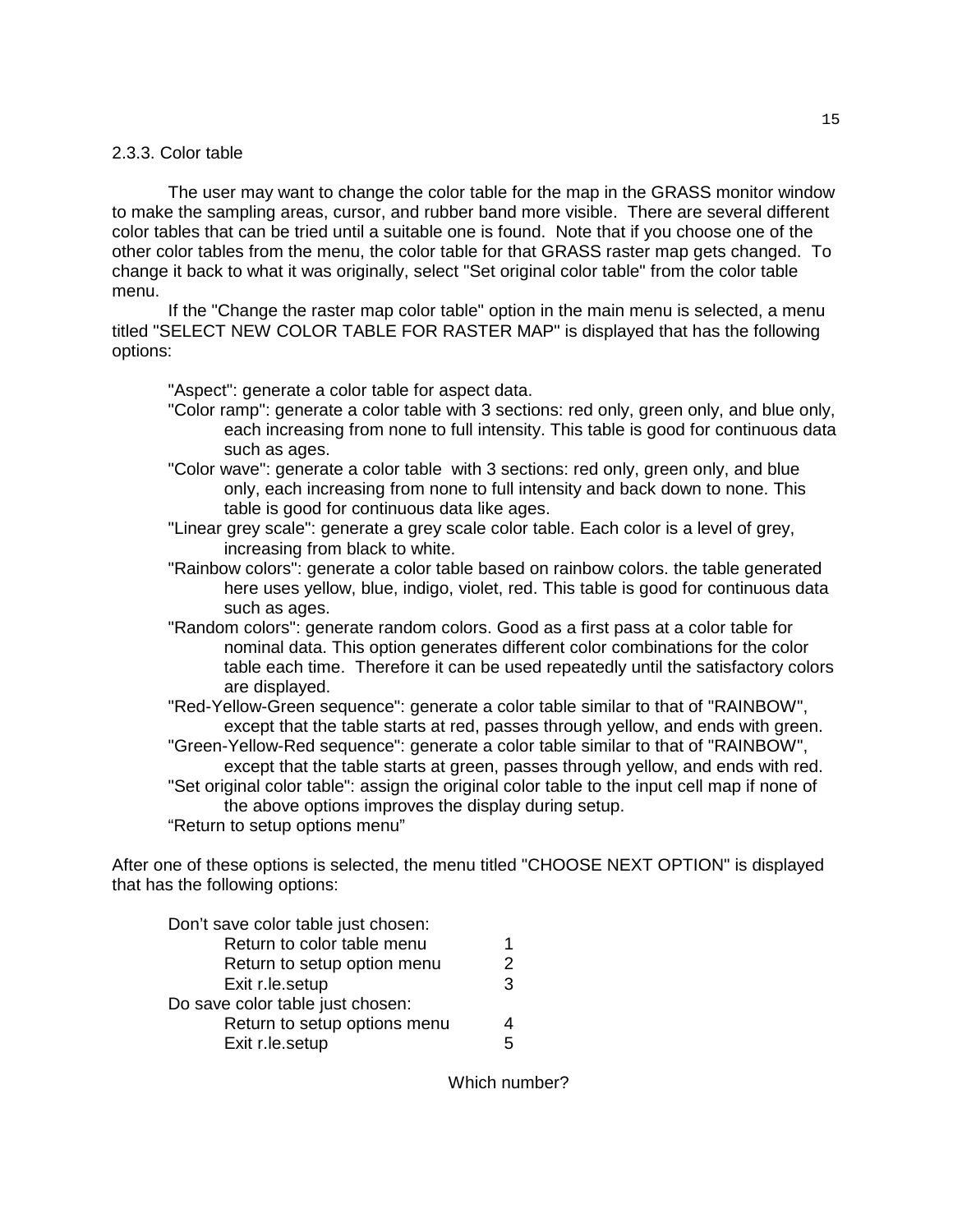## 2.4. Syntax for the r.le analysis programs

The r.le analysis programs include r.le.dist, r.le.patch, and r.le.pixel. These programs are designed to do landscape ecological analyses by computing the spatial measures selected from the measure list available with each program. Each program will be explained in the following sections. All three r.le analysis programs can be started at the GRASS prompt (>) using either a command-line or interactive method. To invoke the command-line help menu, type the name of the program, a space, and the word "help" (e.g. r.le.pixel help).

The interactive version of each program is invoked by simply typing the command followed by a carriage return. The GRASS parsing routine will then ask the user to answer questions and specify parameter values. The possible parameter values are listed along with a brief summary of their meanings.

 The command-line version of each program is invoked by typing the name of the program, followed by a list of parameters and parameter values, on the command line, followed by a carriage return. Each command-line parameter is described briefly in help menus for each of the programs.

An example of command syntax is:

#### r.le.patch map=testmap co1=2 co2=c1 -c

#### 2.5. The r.le.dist program

The r.le.dist program can be used to measure distances between patches and report those distances using several methods. See section 2.4. for an explanation of how to start the r.le.dist program.

#### 2.5.1. Syntax for the r.le.dist program

The syntax for the command-line version and the parameters for both interactive and command-line versions are as follows:

*r.le.dist [-bntu] map*=name [*sam*=name] [*reg*=name] [*ski*=value] [*can*=value] [*di1*=name[,name,...]] [*di2*=value[,...]] [*out*=name]

where:

brackets [] indicate optional parameters or values

- *-n* is a flag to request an output map showing the patch number. This number is the number assigned sequentially as the program traces the patches. It is also the number that is displayed in the individual patch measure output file specified with the "out" parameter.
- *-t* is a flag to request 4-neighbor tracing instead of the default 8-neighbor tracing. 4-neighbor tracing adds a cell to a patch only if it is in the same row or column as the current cell while tracing proceeds. 8-neighbor tracing adds cells to a patch if they are among the surrounding 8-neighboring cells.
- -u is a flag to request output maps showing the sampling units that were setup for each scale using r.le.setup.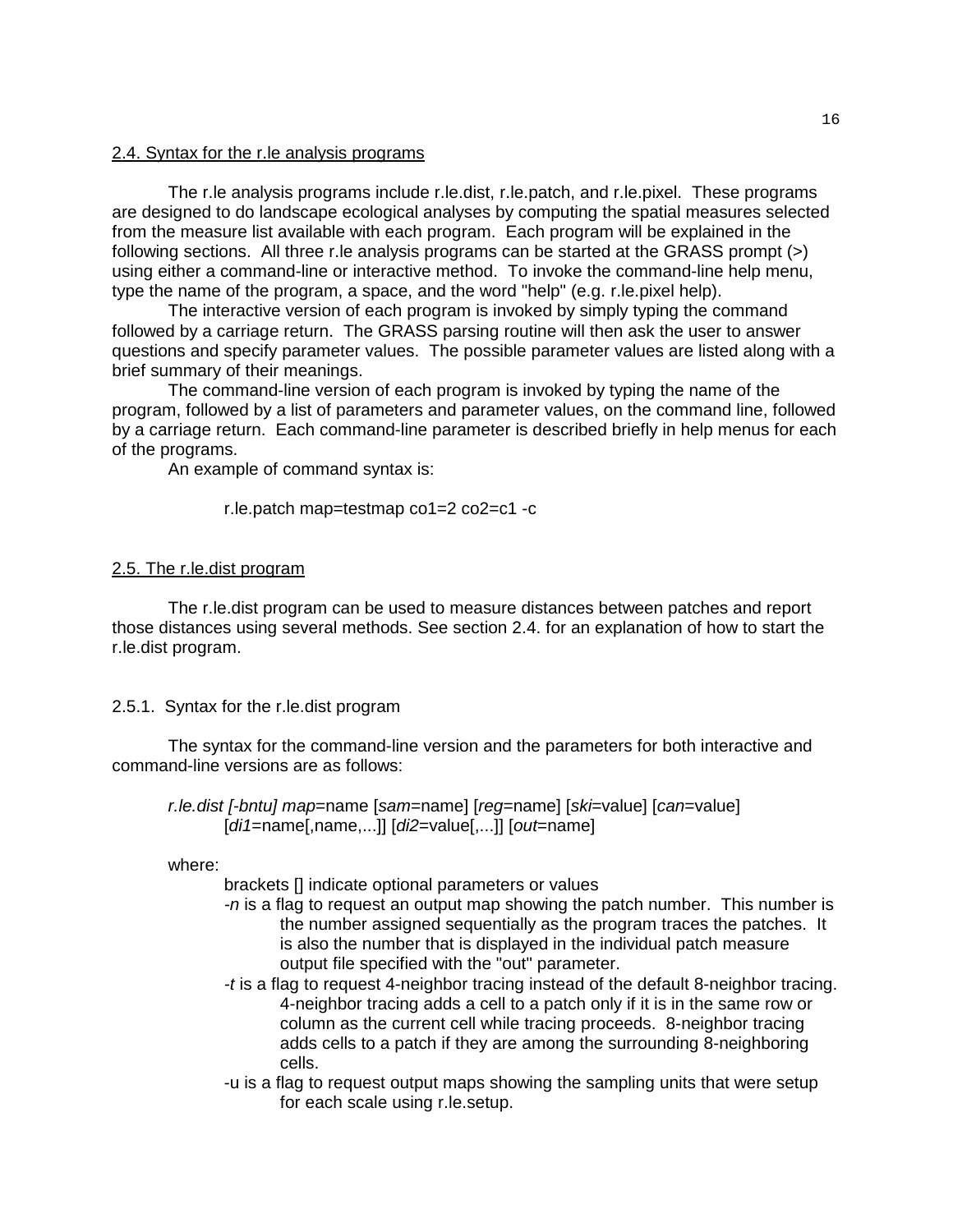*map* is the GRASS raster map to be analyzed. This raster map must be available in the user's working GRASS database (/location/mapset/), *sam* is the kind of sampling area: w, u, m, or r, where w=whole map, u=sampling

units, m=moving window, or r=regions.

*reg* is the name of the regions map to be used when sam=r,

*ski* is to specify whether to skip some points when searching along the patch boundary. This is used to speed up the distance calculations.

*ski* <= 0 means don't skip;

*ski* > 0 means:

if *np* > *ski* + 50 - search every other boundary point;

if *np* > *ski* + 200 - search every third boundary point;

if *np* > *ski* + 500 - search every fourth boundary point;

if *np* > *ski* + 2000 - search every fifth boundary point;

- where *np* is the number of total boundary cells of a patch. This is effective with the center-edge and edge-edge distance measures. Default is *ski* = 0, and maximum value is 10.
- *can* is the maximum number of candidate patches on the nearest-neighbor-list when searching for the nearest neighbor patch. It means when searching for the nearest patch of a particular patch, find *can* "close" patches first using a simple method, then find out the nearest patch from these *can* candidate patches with point-by-point calculation. The legal range of *can* is 1-30. If *can* < 1, *can* = 1; if *can* > 30, *can* = 30. The default value is *can* = 30.
- *di1* is the distance method. Distance can be measured and summarized in a variety of ways: (1) from each patch in the sampling area or only from patches belonging to a specific attribute group (gp), (2) to all adjacent neighboring patches or only to the single nearest neighbor patch, (3) regardless of the group of the neighbor or only to patches belonging to a specific group, (4) from center to center, from center to edge, or from edge to edge. See the explanation below about how these distances are calculated. There are nine combinations of these that represent choices for *di2* (some examples are illustrated in Fig. 4):

## **From each patch in the sampling area**

to all the adjacent neighbors of the patch

- $m0 =$  Distance is center-center
- m1 = Distance is center-edge to the nearest patch of the same gp
- m2 = Distance is center-center
- m3 = Distance is center-edge
- $m4 =$  Distance is edge-edge
	- to the nearest patch of any different gp
- m5 = Distance is center-center
- $m6 =$  Distance is center-edge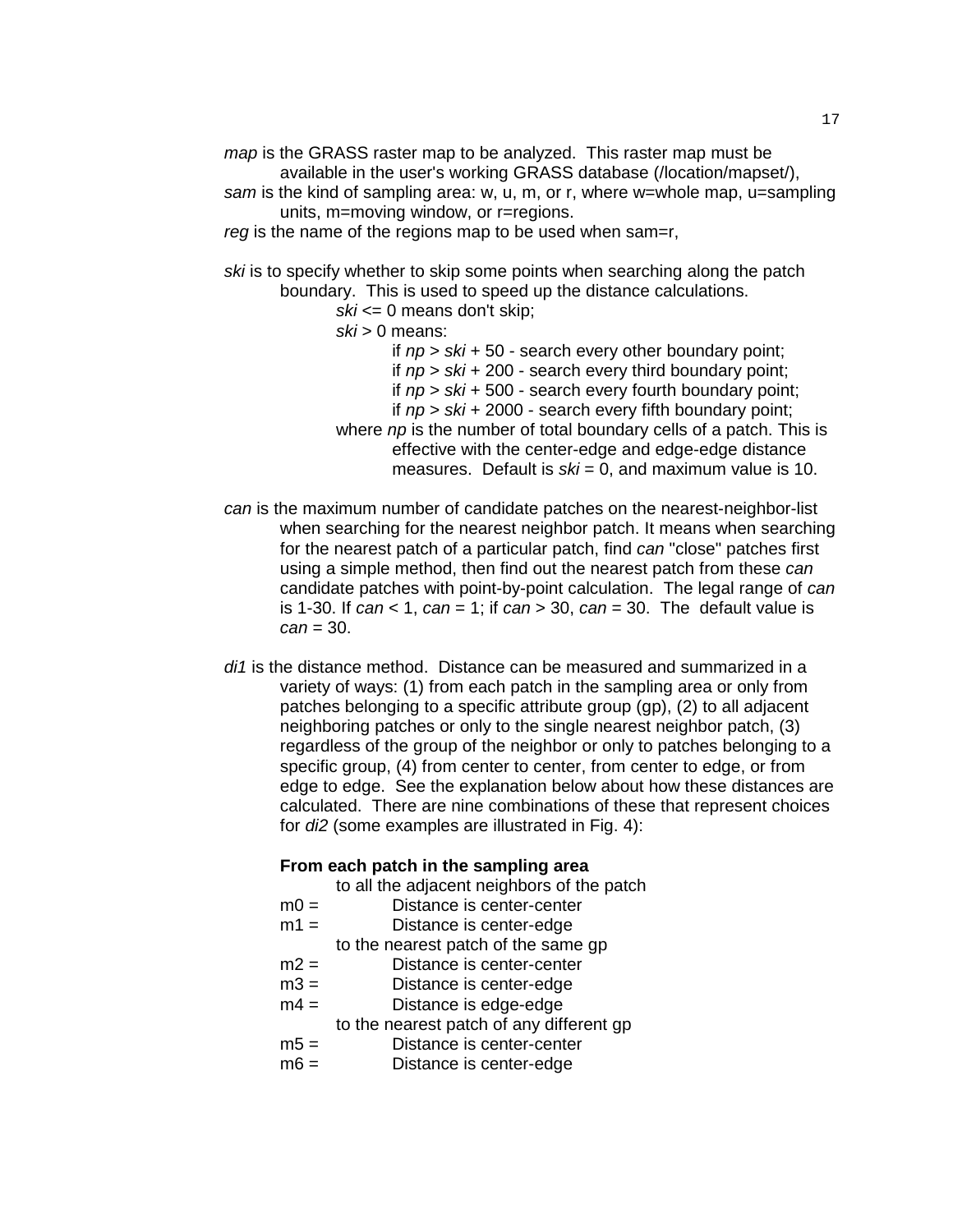#### **From each patch of a specific gp**

to the nearest patch of a specific gp

| $m =$  | Distance is center-center |
|--------|---------------------------|
| $m8 =$ | Distance is center-edge   |
| $mg =$ | Distance is edge-edge     |

In the case of m7 to m9, you must first have set up a "from\_to" file in the r.le.para subdirectory, before you can run this option. See section 2.3.2.

A polygon is considered to be adjacent to another polygon if it shares either an edge or a single vertex with the polygon. Polygon center x and y coordinates are defined as the sum of the x and y coordinates of all the boundary points divided by the number of points. This value is rounded, so that the center is the row and column value of the cell containing the center. Note that with this algorithm the center can be outside the patch if the patch is irregularly shaped. All distances are Euclidean distances in cells. Distance from center to center is the distance from the center of the center cell of one polygon to the center of the center cell of another polygon. Thus two cells next to each other in a row are a distance of 1.0 apart, while two cells next to each other on a diagonal are a distance of 1.414 apart. Distance from center to edge is measured from the center of the center cell of one polygon to the edge of the closest cell on the boundary of the other polygon. Thus, 2 cells next to each other in a row are distance 0.5 apart, based on center to edge distance. Distance from edge to edge is measured as the minimum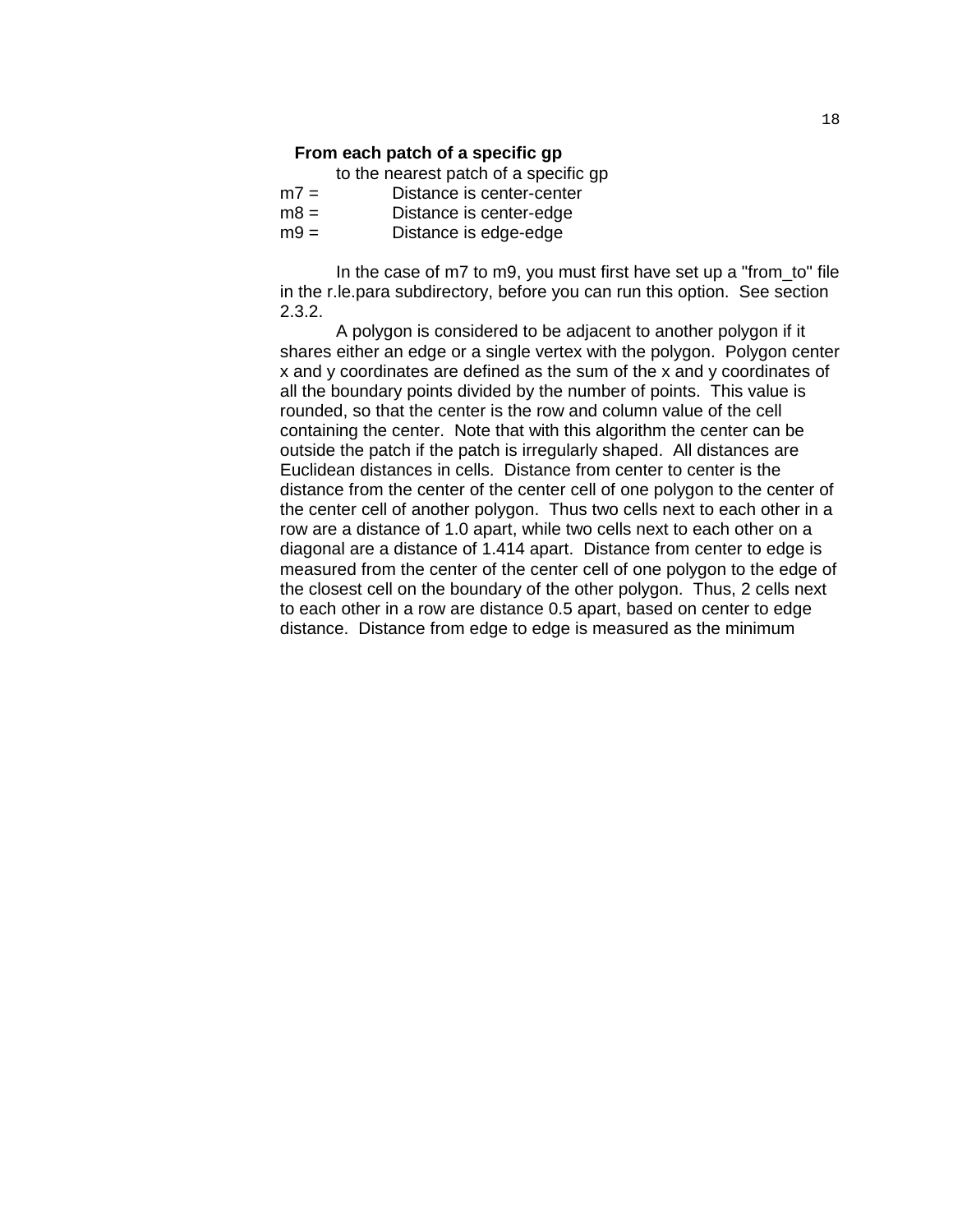

di1 = m5



di $l = m$ 7

3



Figure 4

distance between the edges of any cells on the boundary of the two polygons. Thus two cells next to each other on a row or a diagonal are a distance 0.0 apart. Note that with methods m0-m1 a very large number of distances is calculated, whereas with methods m2 m6 the number of distances measured is the same as the number of patches in the sampling area. With methods m7-m9 the number of distances is the same as the number of patches in the sampling area that belong to the "from" group. Note that the distance between polygons A and B may be used more

than once with any of the measures, as this distance may be calculated once with polygon A as the "from" polygon and once with polygon B as the "from" polygon. The distance between polygons A and B is the same no matter which is the "from" polygon if center-center or edge-edge distance are calculated, but it is not the same if center-edge distance is calculated.

*di2* is the distance measure, which can have these values:

- n1 = Mean distance: This is simply the total of all the distances divided by the number of distances measured. Note that when a patch does not have an adjacent or nearest neighbor that patch is omitted from the calculation of the mean. Its distance is not recorded as zero.
- n2 = Standard deviation of distance: This is the population standard deviation of the distances in the sampling area. It is calculated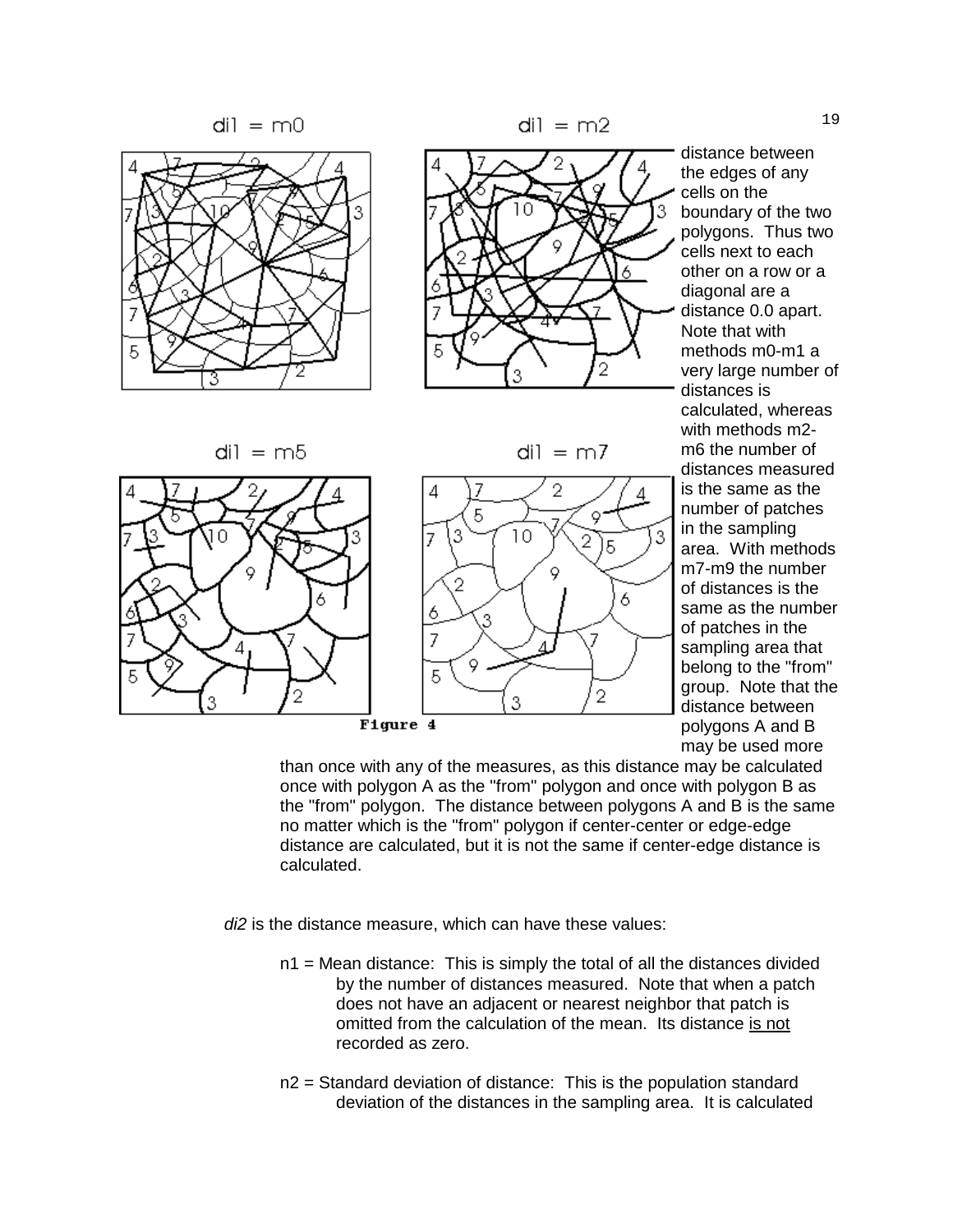$$
s = \sqrt{\left(\frac{\sum_{i=1}^{N} (x_i - \overline{x})^2}{N}\right)}
$$

where  $x_i$  is distance i,  $x$  is the mean distance of all the distances, and *N* is the number of distances. Note that when a patch does not have an adjacent or nearest neighbor that patch is omitted from the calculation of the standard deviation. Its distance is not recorded as zero.

- $n3$  = Mean distance by group: This is the mean distance within the sampling area, as in M, but calculated separately for the patches within each group.
- n4 = Standard deviation distance by group: This is the population standard deviation of distances with the sampling area, as in n2, but calculated separately for the patches within each group.
- n5 = Number of distances by distance class: This is a tally of the number of distances within each of up to 25 user-specified distance classes.
- n6 = Number of distances by distance class by group: This is a tally of the number of distances within each of up to 25 user-specified distance classes, as in n5, but calculated separately for the patches within each group.
- *out* is the name of the output file containing a table listing distance measures for each patch. Obtain this table by specifying a filename (e.g., out=table) for a file that will be written in the r.le.out subdirectory. If out=head is specified, then the file will contain a line with column headings at the top of the file. See section 2.8.2 for the format of the output file. Note that, when no adjacent or nearest neighbors are found for a particular patch, there will be no entry for that patch in this output file.
- 2.5.2. Examples of the use of the r.le.dist program

EXAMPLE 1: Measure the nearest neighbor distance from a patch in group 1 to another patch in group 1 in raster map "example1" using center-to-center distances, output the individual measurements for each patch into file "head" and calculate the mean and standard deviation of these measurements. To do this you would first use r.le.setup to setup a "from\_to" file in the r.le.para subdirectory specifying which attributes belong in group 1. Assuming you are willing to accept the default values for parameters, then type: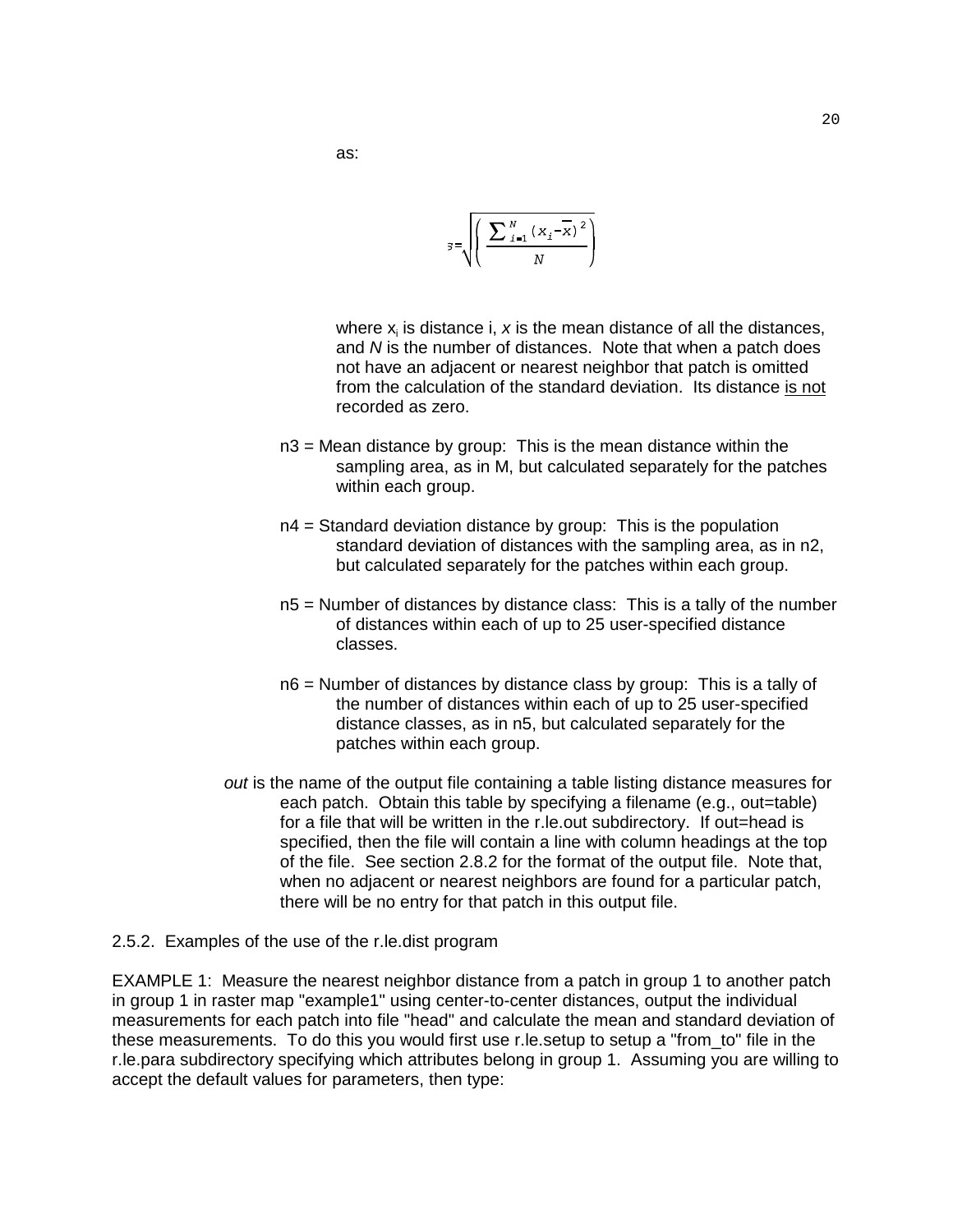r.le.dist map=example1 di1=m7 di2=n1,n2 out=head

The file "r.le.out/head" will contain a list of patches and the corresponding distances from each patch. The file "r.le.out/n1-2.out" will contain a single line with the mean distance and the standard deviation of distance.

EXAMPLE 2: Measure the distance from each patch to all its adjacent neighbors and do this for every patch in raster map "example2" using center-to-edge distances. Report the number of these distances that are in the following distance classes: 0-5 cells, 6-10 cells, > 10 cells. To do this you would first use r.le.setup to setup a "dist\_ce" file, which will contain the following entry:

0.00 6.00 11.00 -999 - lower limits.

This entry indicates the lower limit for each distance class, and -999 to indicate the end of the list. Once this file is setup, assuming that you accept the default values for parameters, then you can complete the calculation by typing:

r.le.dist map=example2 di1=m1 di2=n5

EXAMPLE 3: Use a 5 cell X 5 cell moving window to create a new map from raster map "example3" to show the mean distance, for all cells within group 1, to the nearest neighboring patch in group 2, based on edge-to-edge distances. To speed up the calculations, skip every other cell in the boundary when finding distances, and only use 10 candidate patches. To do this, first use r.le.setup to make a "from\_to" file specifying the attributes that belong in group 1 and the attributes that belong in group 2. Then use r.le.setup to setup the moving window. Choose the option in r.le.setup that allows you to use the keyboard to setup the moving window, then enter 5 5 to choose a 5 by 5 moving window. Then to complete the calculation and make the new map type:

r.le.dist map=example3 sam=m ski=1 can=10 di1=m9 di2=n1

The program will show a decreasing number of windows as they are completed and the estimated time of completion. Once the program is completed, a new map called "n1" will be created. Use "g.list rast" to see that map "n1" is there. Display the map in a monitor window by typing "d.rast n1".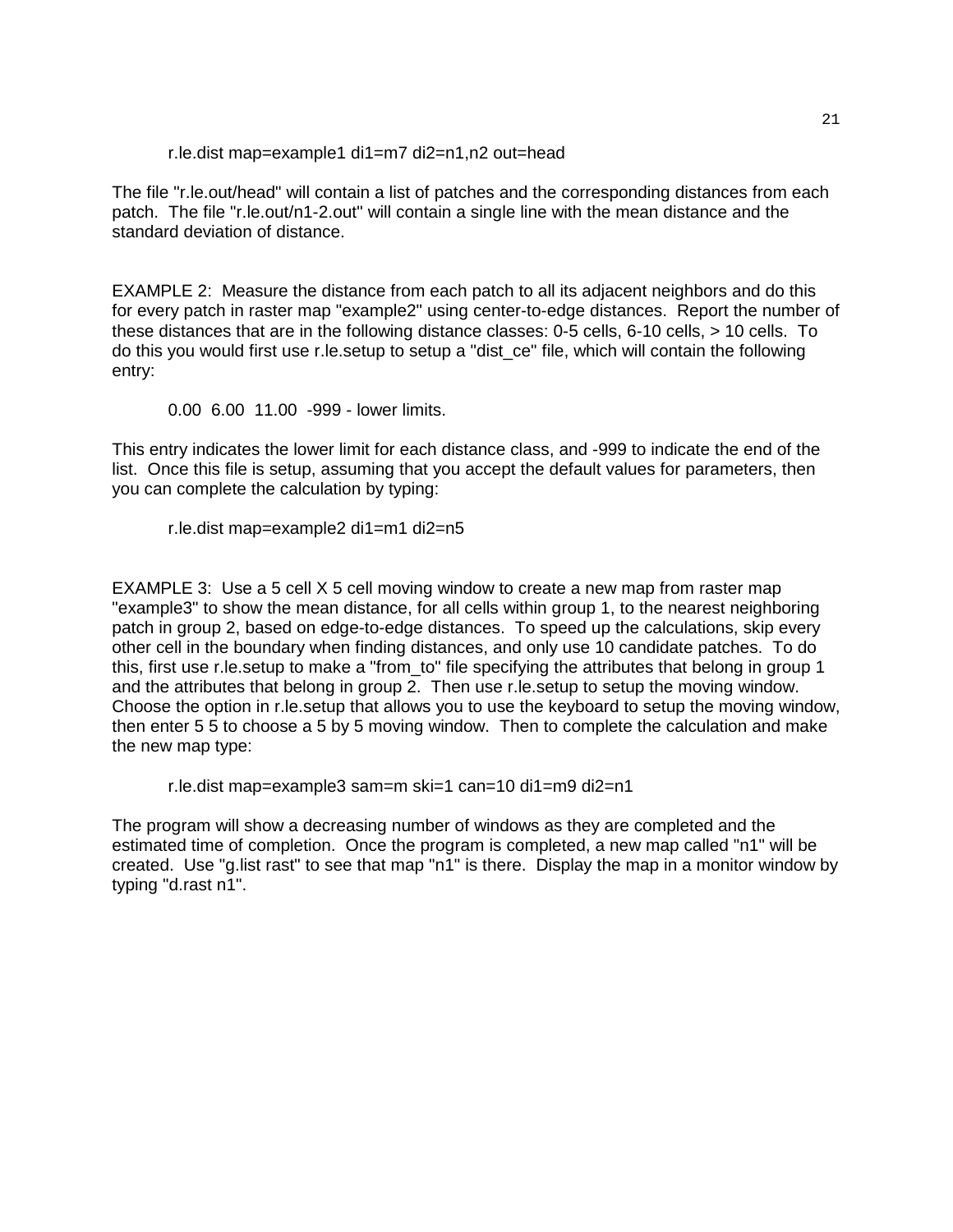#### 2.6. The r.le.patch program

This program can be used to calculate attribute, patch size, core (interior) size, shape, boundary complexity, and perimeter measures for sets of patches in a landscape. See section 2.4. for an explanation of how to start the r.le.patch program.

Note that the perimeter-area fractal dimension, which was available in previous versions of the r.le programs, has been removed. Research by Frohn (1998) has shown that the perimeter-area fractal dimension is unstable, unreliable, and should not be used. Also, the perimeter-area fractal dimension does not show a meaningful or consistent response to landscape fragmentation (Baker 2000). Twist number statistics, in contrast, have a sounder theoretical basis as a measure of boundary complexity (Bogaert et al. 1999), and should be considered as a possible replacement for the perimeter-area fractal dimension. The r.le.patch program now includes twist number statistics.

## 2.6.1. Syntax for the r.le.patch program

The syntax for the command-line version and the parameters for both interactive and command-line versions are as follows:

```
 r.le.patch [-cnptu] map=name [sam=name] [reg=name] [att=name[,name,...]]
     [siz=name[,name,...]] [co1=value] [co2=name[,name,...]] [sh1=name]
     [sh2=name[,name,...]] [bnd=name[,name,...]] [per=name[,name,...]] [out=name]
```
where:

brackets [] indicate optional parameters or values

- *-c* is a flag o request an output map called "interior" which will contain patch interiors.
- *-n* is a flag to request an output map showing the patch number. This number is the number assigned sequentially as the program traces the patches. It is also the number that is displayed in the individual patch measure output file specified with the "out" parameter.
- *-p* is a flag to request that the sampling area boundary be counted as though it were perimeter for patches adjoining the boundary.
- *-t* is a flag to request 4-neighbor tracing instead of the default 8-neighbor tracing. 4-neighbor tracing adds a cell to a patch only if it is in the same row or column as the current cell while tracing proceeds. 8-neighbor tracing adds cells to a patch if they are among the surrounding 8 neighboring cells.
- -u is a flag to request output maps showing the sampling units that were set up for each scale using r.le.setup
- *map* is the GRASS raster map to be analyzed. This raster map must be available in the user's working GRASS database (/location/mapset/),
- *sam* is the kind of sampling area: w, u, m, or r, where w=whole map, u=sampling units, m=moving window, or r=regions.
- *reg* is the name of the regions map to be used when sam=r,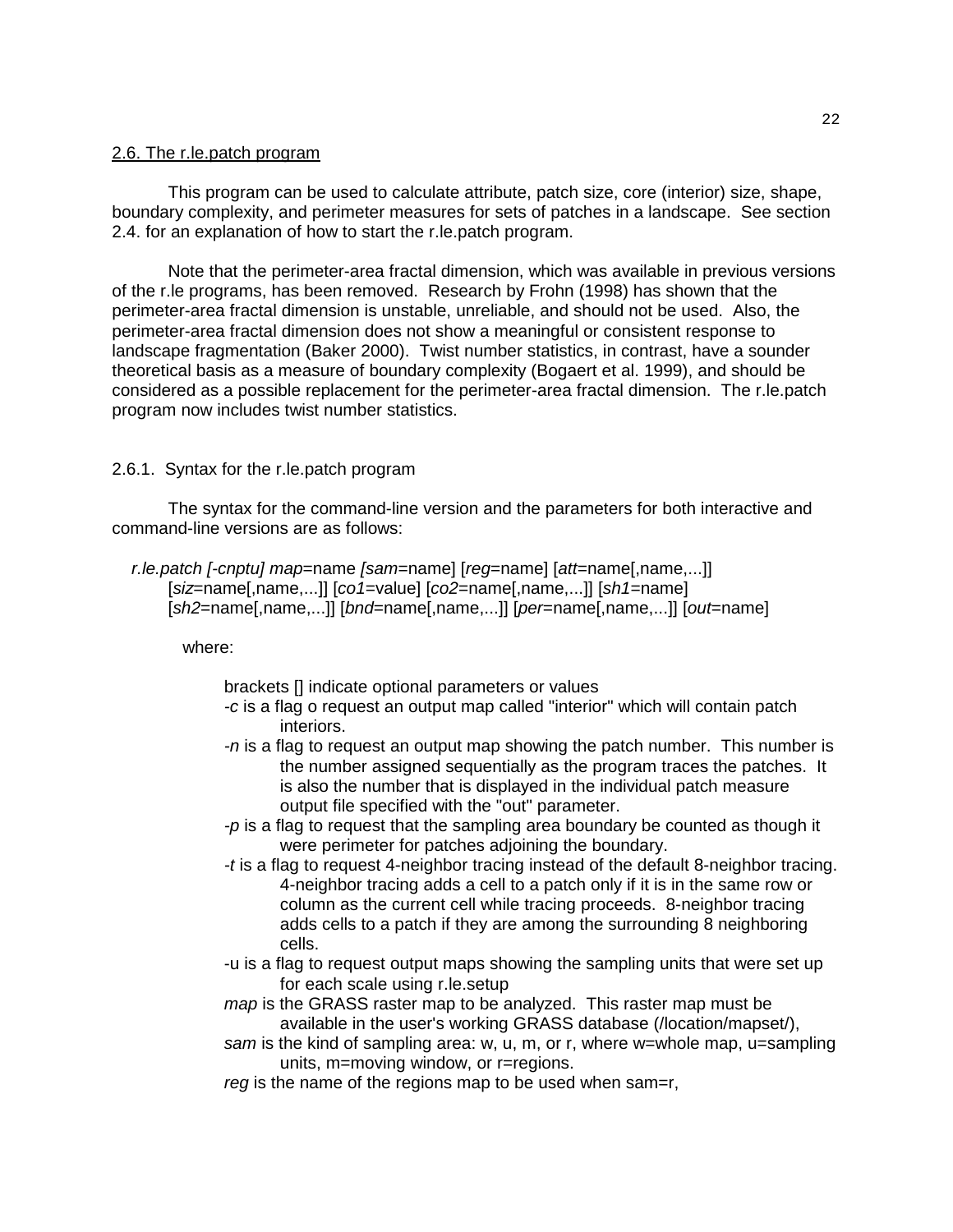- *att* is a set of attribute measures:
	- a1 = Mean pixel attribute: This is the average value of the attributes of all the non-null cells in the sampling area. Each attribute is weighted by how many cells it occupies. The mean pixel attribute, *x*, is then:

$$
\overline{x} = \frac{\sum_{i=1}^{m} (w_i * i)}{size}
$$

where  $w_i$  is the number of cells of attribute i, i is the attribute of these cells, *m* is the number of non-null attributes in the sampling area, and size is the size of the sampling area (in cells). This measure is only meaningful when attributes represent interval/ratio data, rather than nominal or ordinal data.

> a2 = Standard deviation of pixel attribute: This is simply the population standard deviation of the non-null attributes of the pixels in the sampling area. The standard deviation of pixel attributes, *s*, is then:

$$
S=\sqrt{\left(\frac{\sum_{i=1}^{N}(x_i-\overline{x})^2}{N}\right)}
$$

where  $x_i$  is the attribute of patch *i*,  $x$  is the mean attribute of all the patches, and *N* is the number of patches.

- a3 = Mean patch attribute: This is the average attribute of all the patches in the sampling area. It is calculated by summing up the attributes of each patch and dividing by the number of patches.
- a4 = Standard deviation of patch attributes: This is simply the population standard deviation of the attributes of the patches in the sampling area. The standard deviation of patch attributes, *s*, is then:

$$
S = \sqrt{\left(\frac{\sum_{i=1}^{N} (x_i - \overline{x})^2}{N}\right)}
$$

where  $x_i$  is the attribute of patch *i*,  $x$  is the mean attribute of all the patches, and *N* is the number of patches.

- a5 = Cover by group: This is a measure of the amount of land area covered by each group. Cover is expressed as the decimal fraction of the sampling area (excluding null cells) occupied by each group.
- a6 = Density by group: This is a measure of the number of patches in each group. It is expressed as the raw number of patches that are in each group.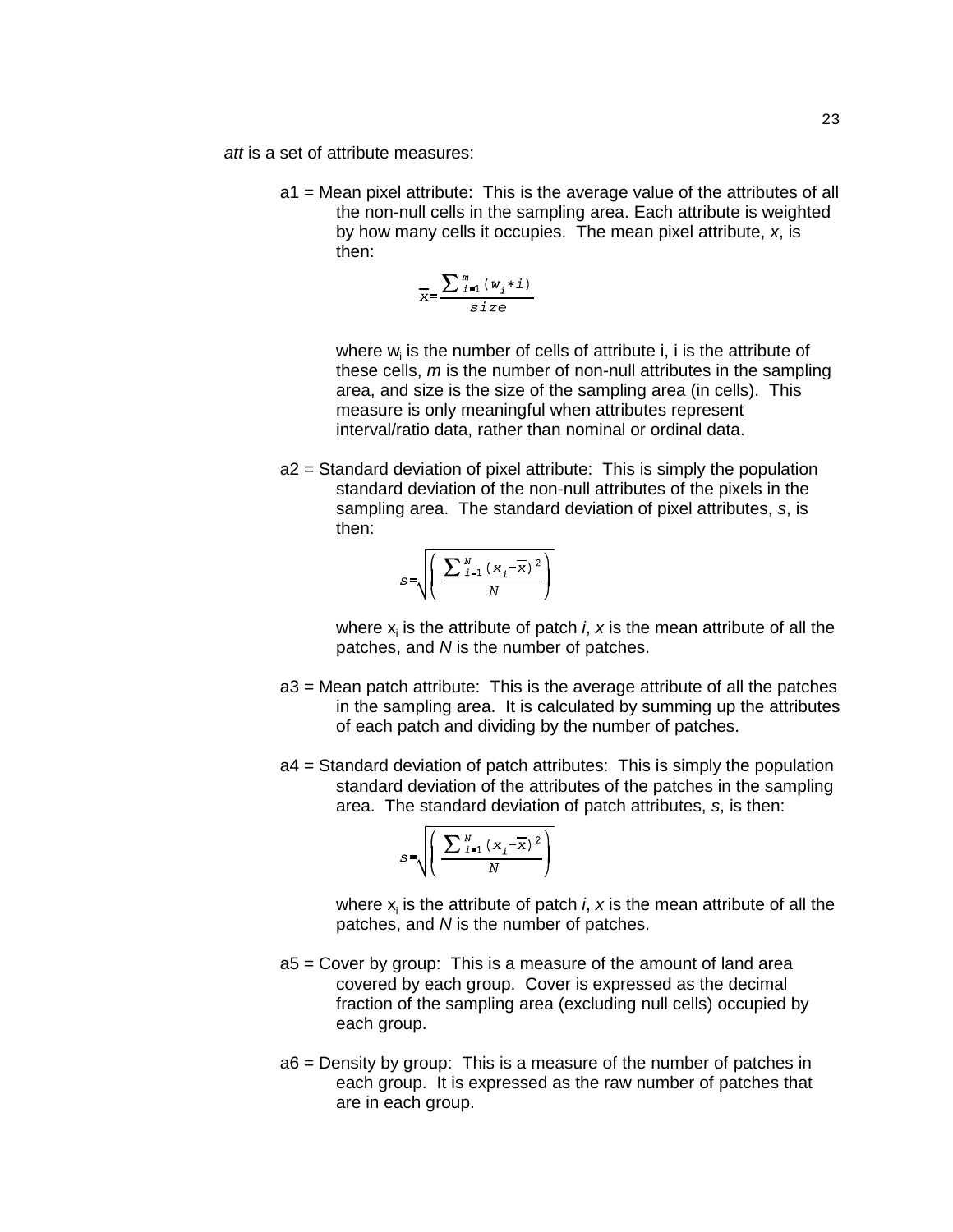- a7 = Total density: This is a measure of the raw total number of patches in the sampling area.
- a8 = Effective mesh number (Splitting index): This is "the number of patches one gets when dividing the region into parts of equal size in such a way that this new configuration leads to the same degree of landscape division" (Jaeger 2000 p. 118). A large number indicates more patches and more fragmentation. The formula is:

$$
S = \frac{A_t^2}{\sum_{i=1}^n A_i^2}
$$

where  $A_t$  is the total area of the region (excluding null cells) and  $A_t$ is the area of the *i*th patch of the total of *n* patches. See also measures s7 and s8.

- *siz* is a set of size measures:
	- s1 = Mean patch size: This measure, the mean size or area (in cells) of the patches in the sampling area, is calculated for all patches in the sampling area, ignoring the group of each patch, by simply dividing the sampling area size (excluding null cells) by the number of patches.
	- s2 = Standard deviation of patch size: This is the population standard deviation of the sizes (in cells) of all the patches in the sampling area, ignoring the group of each patch. The standard deviation of patch size, *s*, is then:

$$
S = \sqrt{\left(\frac{\sum_{i=1}^{N} (x_i - \overline{x})^2}{N}\right)}
$$

where  $x_i$  is the size of patch *i*,  $x$  is the mean size of all the patches, and *N* is the number of patches.

- s3 = Mean patch size by group: This is the mean patch size within the sampling area, as in s1, but calculated separately for all the patches within each group.
- s4 = Standard deviation of patch size by group: This is the population standard deviation of the sizes (in cells) of all the patches in the sampling area, as in s2, but calculated separately for all the patches within each group.
- s5 = Number by size class: This is a measure of the number of patches in the sampling area that fall within each size class. This measure is calculated for all the patches in the sampling area, ignoring the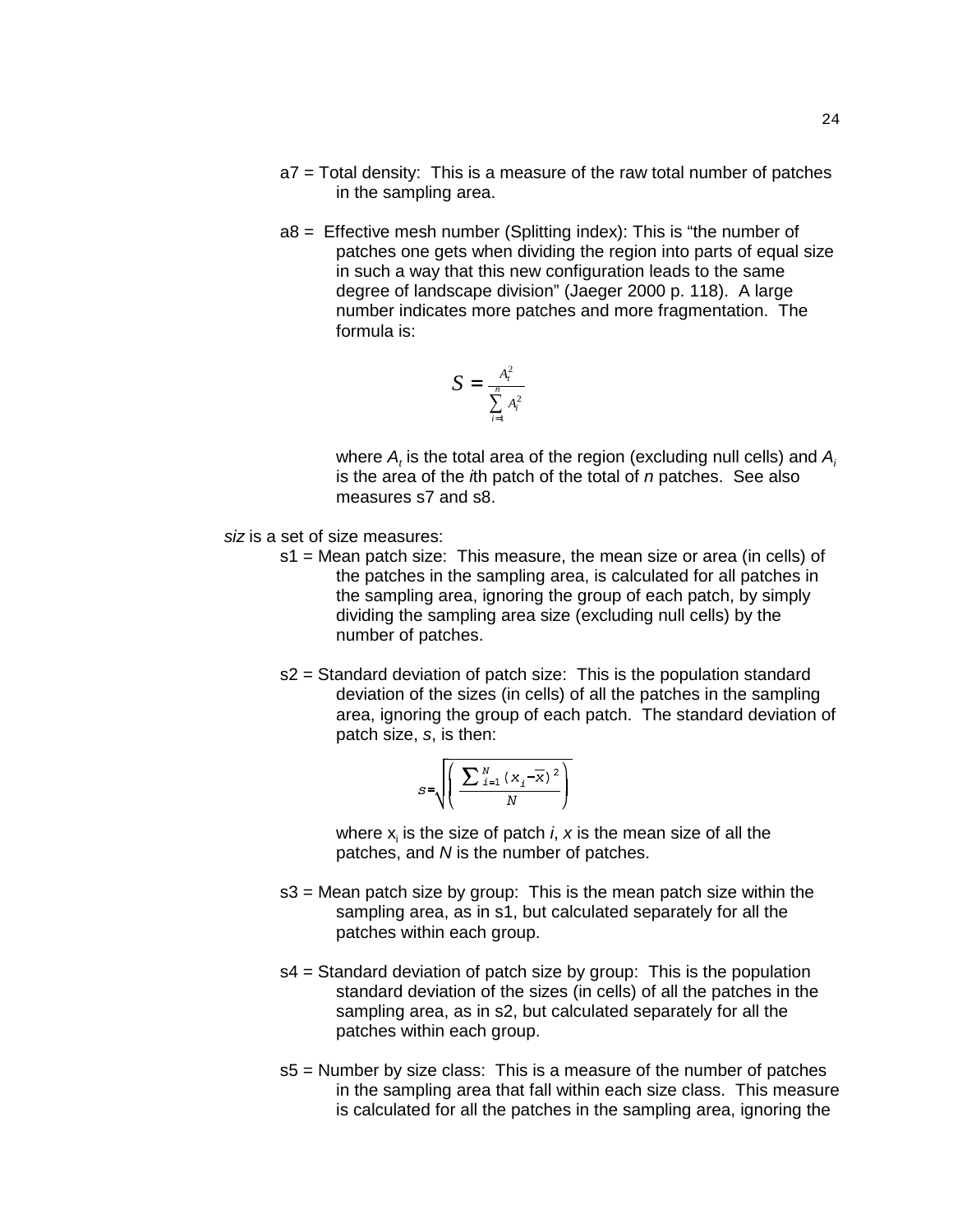group of each patch. The results can be reported for up to 25 size classes.

- s6 = Number by size class by group: This is a measure of the number of patches in the sampling area that fall within each size class. This measure is calculated separately for all the patches within each group. The results can be reported for up to 20 size classes.
- s7 = Effective mesh size (*m*): "Denotes the size of the areas when the region under investigation [sampling area] is divided into *S* areas (each of the same size A/S) with the same degree of landscape division" as the original map (Jaeger 2000 p. 118). The formula is:

$$
m = \frac{A_t}{S} = \frac{1}{A_t} \sum_{i=1}^{n} A_i^2
$$

where  $A_t$  is the total area of the region,  ${\cal S}$  is the effective mesh number (see measure a8) and A<sub>i</sub> is the area of the *i*th patch of the total of *n* patches. See also measures a8 and s8.

s8 = Degree of landscape division (*D*): "the probability that two randomly chosen places in the landscape under investigation [sampling area] are *not* situated in the same undissected area...graphically, D is represented as the area *below* the curve in the diagram of the cumulative area distribution function..." (Jaeger 2000 p. 118). D varies from 0.0 to 1.0, where 0.0 is undivided and 1.0 is maximum division. The formula is:

$$
D = 1 - \sum_{i=1}^{n} \left(\frac{A_i}{A_t}\right)^2
$$

where  $A_t$  is the total area of the region (excluding null cells) and  $A_t$ is the area of the *i*th patch of the total of *n* patches.

- *co1* is the width of the edge in cells for use with *co2*. This represents how wide the area of the patch is that is suspected to be affected by the patch edge.
- *co2* is a set of core size measures. This represents the size of the patch core after the edge width specified by *co1* has been removed from the outside of the patch. A map of the core or "interior" area can be obtained by specifying the -c flag.
	- $c1$  = Mean core size: This measure, the mean size or area (in cells) of the core of patches in the sampling area, is calculated for all patches in the sampling area (including patches with no core area), ignoring the group of each patch.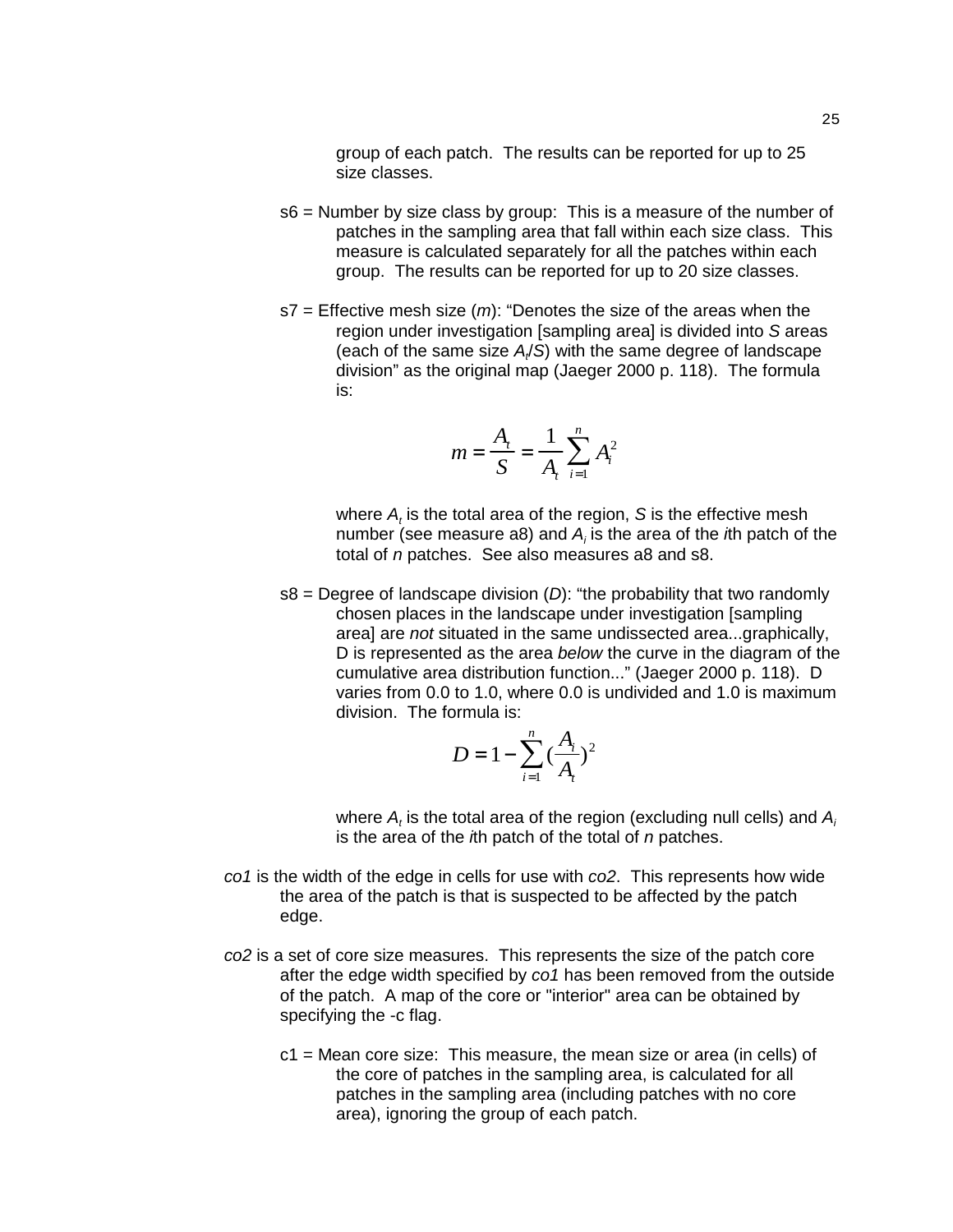c2 = Standard deviation of core size: This is the population standard deviation of the sizes (in cells) of the cores of all the patches in the sampling area (including patches with no core area), ignoring the group of each patch. The standard deviation of core size, *s*, is then:

$$
S = \sqrt{\left(\frac{\sum_{i=1}^{N} (x_i - \overline{x})^2}{N}\right)}
$$

where  $x_i$  is the core size of patch *i*,  $x$  is the mean core size of all the patches, and *N* is the number of patches.

- c3 = Mean edge size: This measure, the mean size or area (in cells) of the edge of patches in the sampling area, is calculated for all patches in the sampling area (including patches with no edge area), ignoring the group of each patch.
- c4 = Standard deviation of edge size: This is the population standard deviation of the sizes (in cells) of the edges of all the patches in the sampling area (including patches with no edge area), ignoring the group of each patch. The standard deviation of edge size, *s*, is then:

$$
S = \sqrt{\left(\frac{\sum_{i=1}^{N} (x_i - \overline{x})^2}{N}\right)}
$$

where x<sub>i</sub> is the edge size of patch *i*, x is the mean edge size of all the patches, and *N* is the number of patches.

- c5 = Mean core size by group: This is the mean core size within the sampling area, as in c1, but calculated separately for all the patches within each group.
- c6 = Standard deviation of core size by group: This is the population standard deviation of the sizes (in cells) of the cores all the patches in the sampling area, as in c2, but calculated separately for all the patches within each group.
- $c7$  = Mean edge size by group: This is the mean edge size within the sampling area, as in c3, but calculated separately for all the patches within each group.
- c8 = Standard deviation of edge size by group: This is the population standard deviation of the sizes (in cells) of the edges all the patches in the sampling area, as in c4, but calculated separately for all the patches within each group.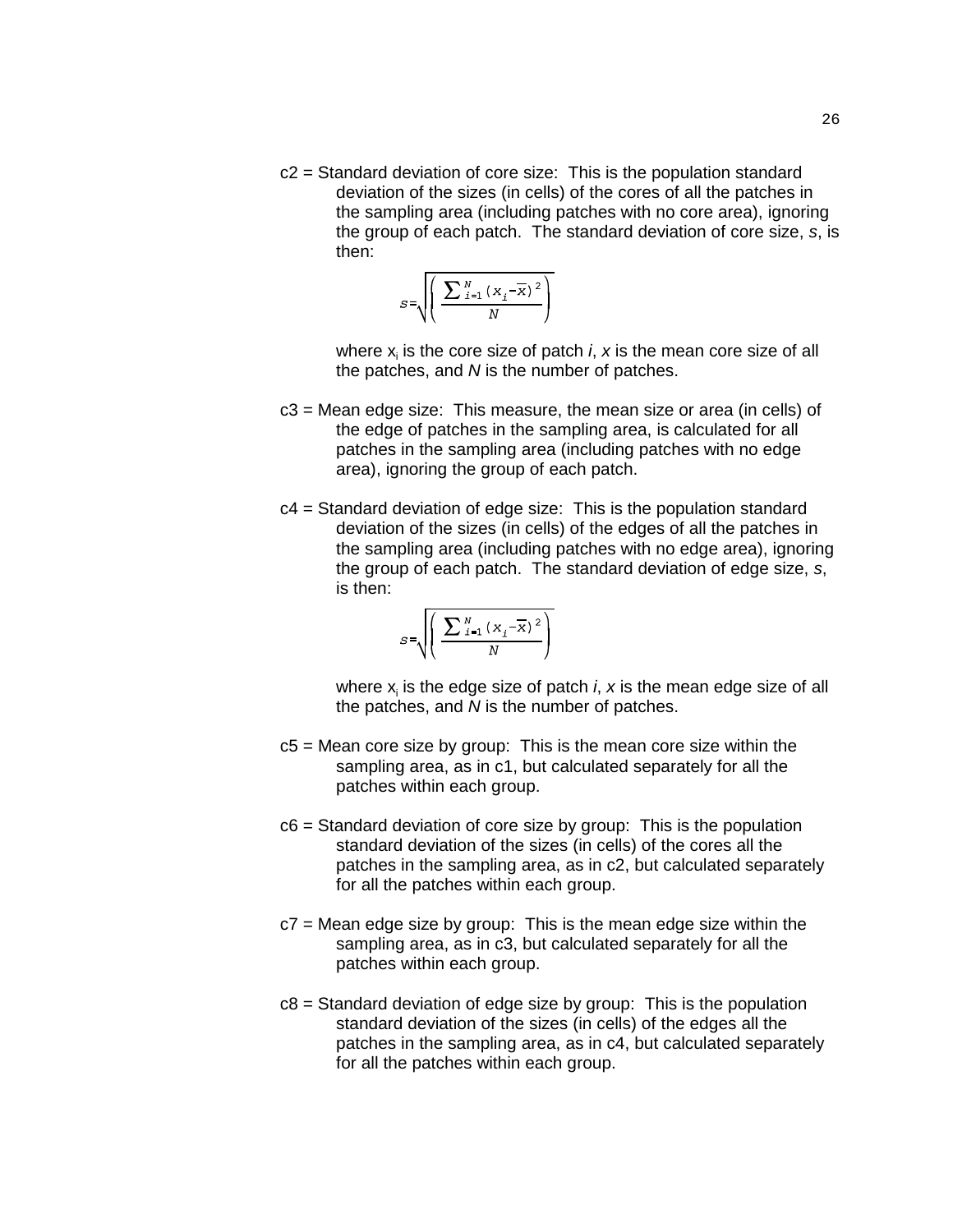- c9 = Number of cores and edges by size class: This is a measure of the number of patches in the sampling area that fall within each core or edge size class. This measure is calculated for all the patches in the sampling area (including patches with no core or edge area), ignoring the group of each patch. The results can be reported for up to 20 size classes.
- c10 = Number of cores and edges by size class by group: This is a measure of the number of cores and edges of patches in the sampling area that fall within each size class. This measure is calculated separately for all the cores and edges within each group (including patches with no core or edge area). The results can be reported for up to 20 size classes.
- *sh1* is a set of shape indices. There are three possible indices of patch shape here. These are only three of the simplest indices of two-dimensional shape (Austin 1984; MacEachren 1985):
	- m1 = Perimeter/area: The total length of the perimeter of each patch is divided by its area, and the mean of these values is then calculated. The sampling area edge can be either included or excluded as part of the edge of the patch using the -p flag. A problem with the ratio of perimeter/area as a shape index is that it varies with the size of the patch, so it is not generally recommended..
	- m2 = Corrected perimeter/area: The formula for this index for each patch is:  $(0.282 \times \text{perimeter})/(area)^{1/2}$ . The mean of these values for all the patches is then calculated. This index corrects for the size problem of index m1. The index varies from a value of 1.0 for a circle to infinity for an infinitely long and narrow shape. It is 1.12 for a square.
	- m3 = Related circumscribing circle: This index compares the area of the patch to the area of the smallest circle that can circumscribe the patch. The formula for each patch is:

$$
RCC = \frac{2 * (area/\Pi)^{1/2}}{longest-axis}
$$

This index varies from 0.0 to 1.0 as the compactness of the shape approaches that of a circle. A square has the value 0.79789.

*sh2* is a set of shape measures:

h1 = Mean patch shape: This measure is calculated for all patches in the sampling area, ignoring the group of each patch. The mean patch shape is simply the sum of the patch shape indices for every patch divided by the number of patches.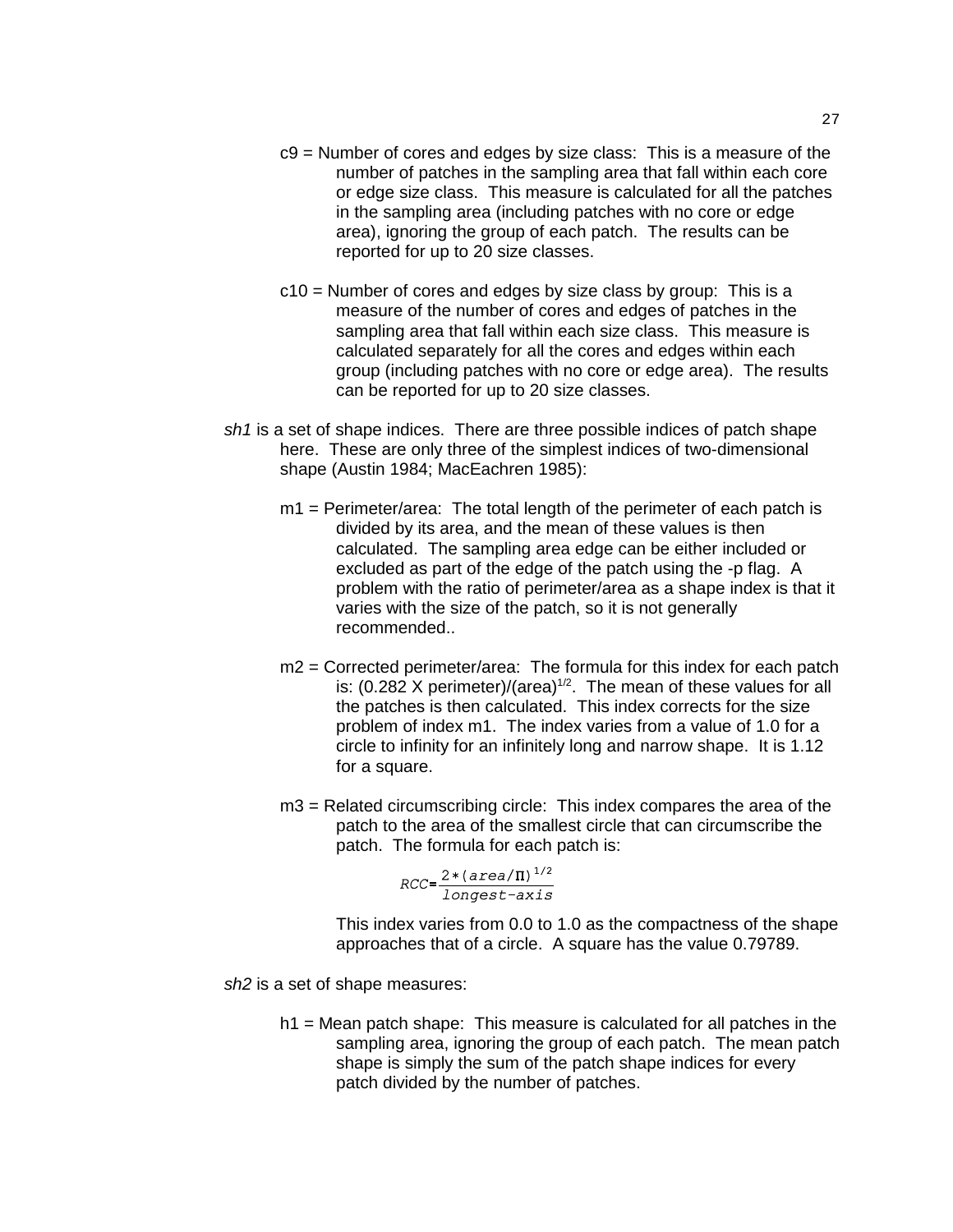h2 = Standard deviation of patch shape: This is the population standard deviation of the shapes of all the patches in the sampling area, ignoring the group of each patch. The standard deviation of patch shape, *s*, is then:

$$
S = \sqrt{\left(\frac{\sum_{i=1}^{N} (x_i - \overline{x})^2}{N}\right)}
$$

where x<sub>i</sub> is the shape of patch *i*, *x* is the mean shape of all the patches, and *N* is the number of patches.

- h3 = Mean patch shape by group: This is the mean patch shape within the sampling area, as in h1, but calculated separately for all the patches within each group.
- h4 = Standard deviation of patch shape by group: This is the population standard deviation of the shapes of all the patches in the sampling area, as in h2, but calculated separately for all the patches within each group.
- h5 = Number by shape index class: This is the number of patches, in the sampling area, whose shape index value falls within each shape index class. This measure is calculated for all the patches in the sampling area, ignoring the group of each patch. The results can be reported for up to 25 shape index classes.
- h6 = Number by shape index class by group: This is the number of patches, in the sampling area, whose shape index value falls within each shape index class. This measure is calculated separately for all the patches in each group. The results can be reported for up to 25 shape index classes.
- *bnd* is the boundary complexity of a patch. Boundary complexity is based on counts of individual cells that bound the patch. The measures that are used here were implemented with the assistance of Dr. J. Bogaert at the University of Antwerp, Belgium, and are described in full in Bogaert et al. (1999).
	- n1 = Mean twist number (*t*): This measure is based on a count of the number of straight segments along the boundary of a patch. "For a closed curve like a patch perimeter, the number of twists *t(n)* will always equal the number of perimeter segments" (Bogaert 1999 p. 277). "Large twist numbers are associated with small segment lengths and rough perimeters" (Bogaert 1999 p. 277). The mean twist number is simply the mean of the twist numbers for the *n* patches in the sampling area.
	- n2 = Standard deviation of twist number: This is the population standard deviation of the twist numbers of all the patches in the sampling area, ignoring the group of each patch.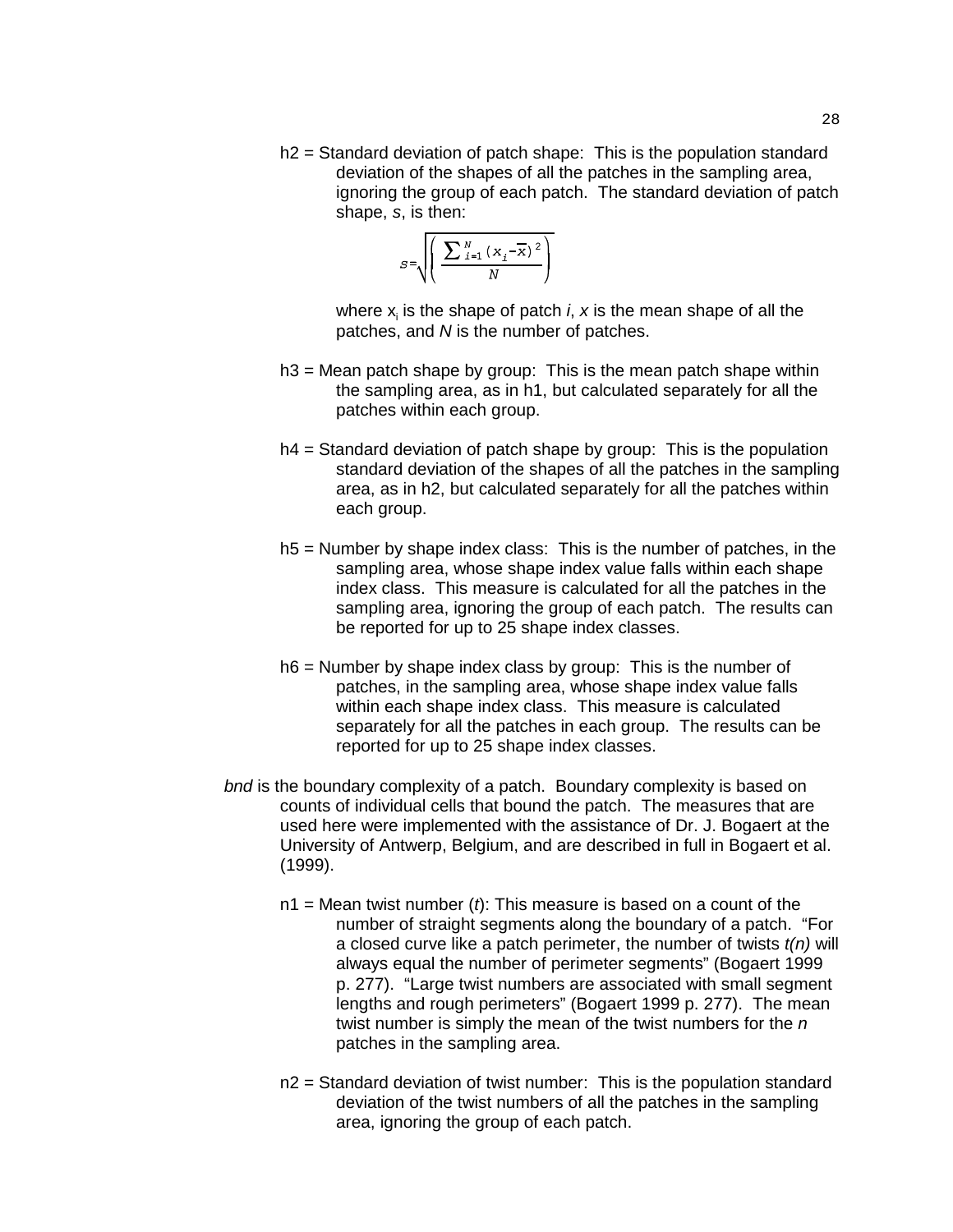$n3$  = Mean omega index ( $\Omega$ ): This is an index of the irregularity of the

patch perimeter based on the twist number. It ranges from 0.0 to 1.0. High values are associated with straight perimeter segments. The formula for the omega index for a patch is:

$$
\Omega = \frac{t_{\text{max}}(n) - t(n)}{t_{\text{max}}(n) - 4}
$$

where  $t_{max}(n)$  is the maximum possible twist number for a patch with *n* cells (see Bogaert et al. 1999), and *t(n)* is the actual twist number for the patch with *n* cells. The mean omega index is simply the mean of the omega indices for all the patches in the sampling area, ignoring the group of each patch.

- n4 = Standard deviation of the omega index: This is the population standard deviation of the omega indices of all the patches in the sampling area, ignoring the group of each patch.
- *per* is the perimeter of a patch, which is the total length of external and internal boundary expressed as the number of cell edges. The perimeter includes the edge of the sampling area when the -p flag is specified, but the default excludes the sampling area edge. The perimeter is measured for each patch individually. Thus boundaries between adjoining patches get measured twice, once for each patch. The edge measures of r.le.pixel, in contrast, do not measure shared boundaries twice. There are several possible measures of perimeter:
	- p1 = Sum of the perimeters: This is the total of all the perimeters for all the patches in the sampling area, ignoring the group to which the patch belongs.
	- p2 = Mean perimeter: This is the mean perimeter length for the patches in the sampling area, ignoring the group to which the patches belong. It is calculated by dividing the sum of the perimeters by the number of patches.
	- p3 = Standard deviation of perimeter: This is the population standard deviation of perimeter length for all the patches in the sampling area, ignoring the group to which they belong. The standard deviation of perimeter length, *s*, is then:

$$
S = \sqrt{\left(\frac{\sum_{i=1}^{N} (x_i - \overline{x})^2}{N}\right)}
$$

where x<sub>i</sub> is the perimeter length of patch *i*, *x* is the mean perimeter length of all the patches, and *N* is the number of patches.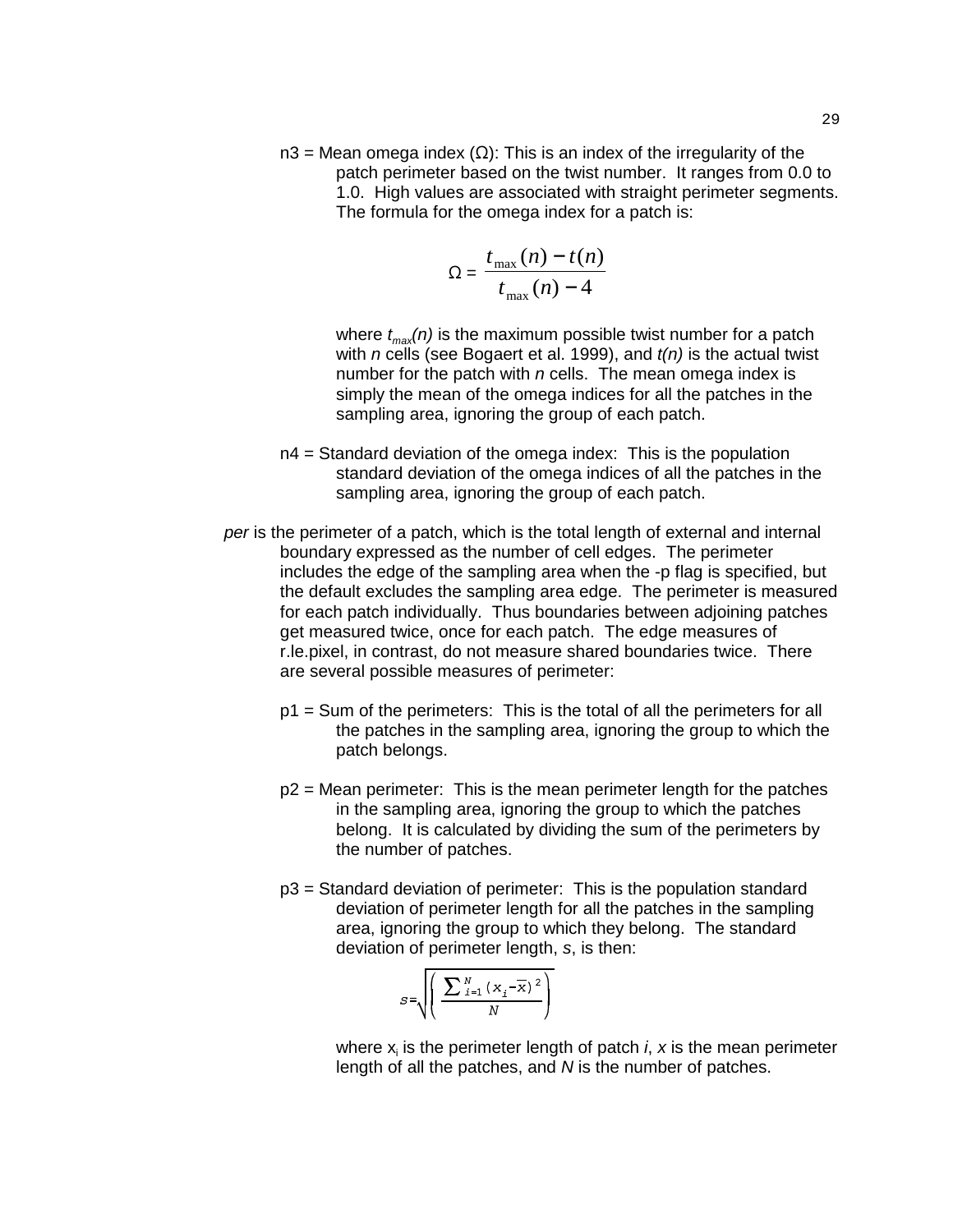- $p4$  = Sum of perimeters by group: This is the total of all the perimeters for all the patches in the sampling area, as in p1, calculated separately for the patches belonging to each group.
- p5 = Mean perimeter by group: This is the mean perimeter length for the patches in the sampling area, calculated separately for the patches belonging to each group. It is calculated by dividing the sum of the perimeters by the number of patches within each group.
- p6 = Standard deviation of perimeter by group: This is the population standard deviation of perimeter length for all the patches in the sampling area, as in p3, but calculated separately for the patches belonging to each group.
- *out* is the name of the output file containing a table listing individual measures for each patch (e.g., size, shape). Obtain this table by specifying a filename (e.g., out=table) for a file that will be written in the r.le.out subdirectory. If out=head is specified, then the file will contain a line with column headings at the top of the file.
- 2.6.2. Examples of the use of the r.le.patch program

EXAMPLE 1: Measure and report mean patch size and mean perimeter for all patches in raster map "example1" and report patch size and perimeter for each patch. Make a new map with each cell attribute the number of the patch; this number corresponds to the number in the resulting "r.le.out/head" file. Do not count the sampling area boundary as perimeter and use 8 neighbor tracing. To do this simply type:

## r.le.patch map=example1 -n siz=s1 per=p2 out=head

Since the default is to not count sampling area boundary as perimeter and to use 8 neighbor tracing, nothing need be typed for these options. The mean patch size value will be found in file "r.le.out/s1-2.out" and the mean perimeter value in file "r.le.out/p1-3.out". You will find a list of each patch's size and perimeter in file "r.le.out/head" and a new map called "num" should be found in your mapset. Use "g.list rast" to see if it's there and "d.rast num" to display it.

EXAMPLE 2: Measure and report the mean size of patch core areas for all forest areas in map "example2" given that the edge of patches extends into the patch 2 cells. Make a new map showing the core areas of each patch, and report the amount of core area for each individual patch. To do this first use r.le.setup and click on "GROUP/CLASS LIMITS" at the main menu. Then put an "x" where there's now a dash under "r.le.patch - Attribute groups"; then input a list of the attributes that belong in the group "forest" which can be given a group number of "1". Now to complete the analysis type:

r.le.patch map=example2 -c co1=2 co2=c1 out=head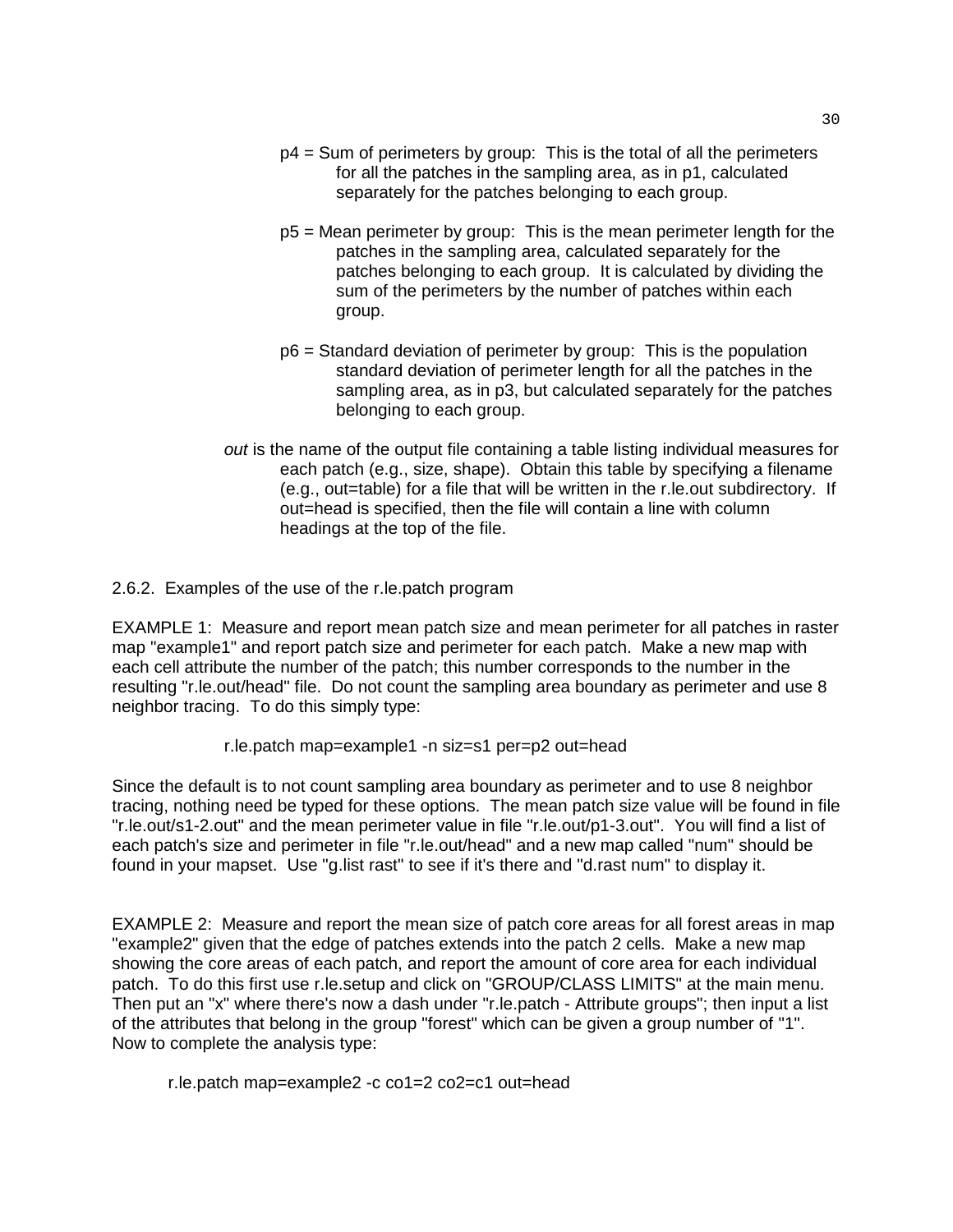Because you specified the -c flag, a new map called "interior" will be produced in your mapset. An example of this map is in Fig. 4, which was produced with the command above. This map will be like the original map except that a 2 cell margin around each patch will be reclassified to category 0. Some patches, as a result, may disappear if they were only a few cells wide. Since you specified "out=head" you can look at file "r.le.out/head" to see a list of each patch in the map and its core area. Look at file "r.le.out/c1-4.out" file for mean size of core areas.

EXAMPLE 3: Setup a random nonoverlapping sampling network of 25 sampling units each 10 cells wide by 5 cells high, and place this network over the part of raster map "example3" that is in Albany County. Do the same thing in adjoining Carbon County. The purpose of this example is to see whether landscapes in Albany County are more variable than are those in Carbon County. In each sampling unit measure the sum of perimeters. To do this first make a raster map (or use an existing map?) showing Albany and Carbon counties. You can use v.digit or some other approach to make this map. Once the map is made, type "r.mask" and put a "1" in front of the attribute representing Albany County. What this does is it masks Albany County so all attributes in this county show through, while those areas outside Albany County do not. Subsequent use of r.le.patch is thus restricted to the Albany County area. Next, start r.le.setup, click on "SAMPLING UNITS" at the main menu, then enter "1" to use the keyboard to enter sampling unit parameters. Then type "1" to select just one scale. Then type "1" to select the random nonoverlapping method of sampling unit distribution. When asked about sampling unit shape, enter 2.0 to get a shape that is twice as wide as high (we need 10 cells wide by 5 cells high). Then enter "50" to get a sampling unit that is the right size (10 X  $5 = 50$ ). Finally, enter "25" as the number of sampling units. The sampling units will be displayed on the screen as they are placed. Answer "y" to accept the set of sampling units. Enter "n" to avoid refreshing the screen. Then click on "EXIT-SAVE" at the main menu. The sampling unit file is saved as file "r.le.para/units" You can check to see that the file was made correctly by typing "more r.le.para/units" and the file contents will display on screen. By the way, the sampling unit framework you just setup should look something like the one in Fig. 1, which was made using the above procedure. Now, you are ready to run the r.le.patch analysis using the sampling unit network you just setup. To complete the analysis just type:

r.le.patch map=example3 sam=u per=p1

The "sam=u" parameter requests that the sampling unit network be used. After the program is completed, type "more r.le.out/p1-3.out" to see the result. This file will contain 25 lines listing the sum of perimeters for each of the sampling units.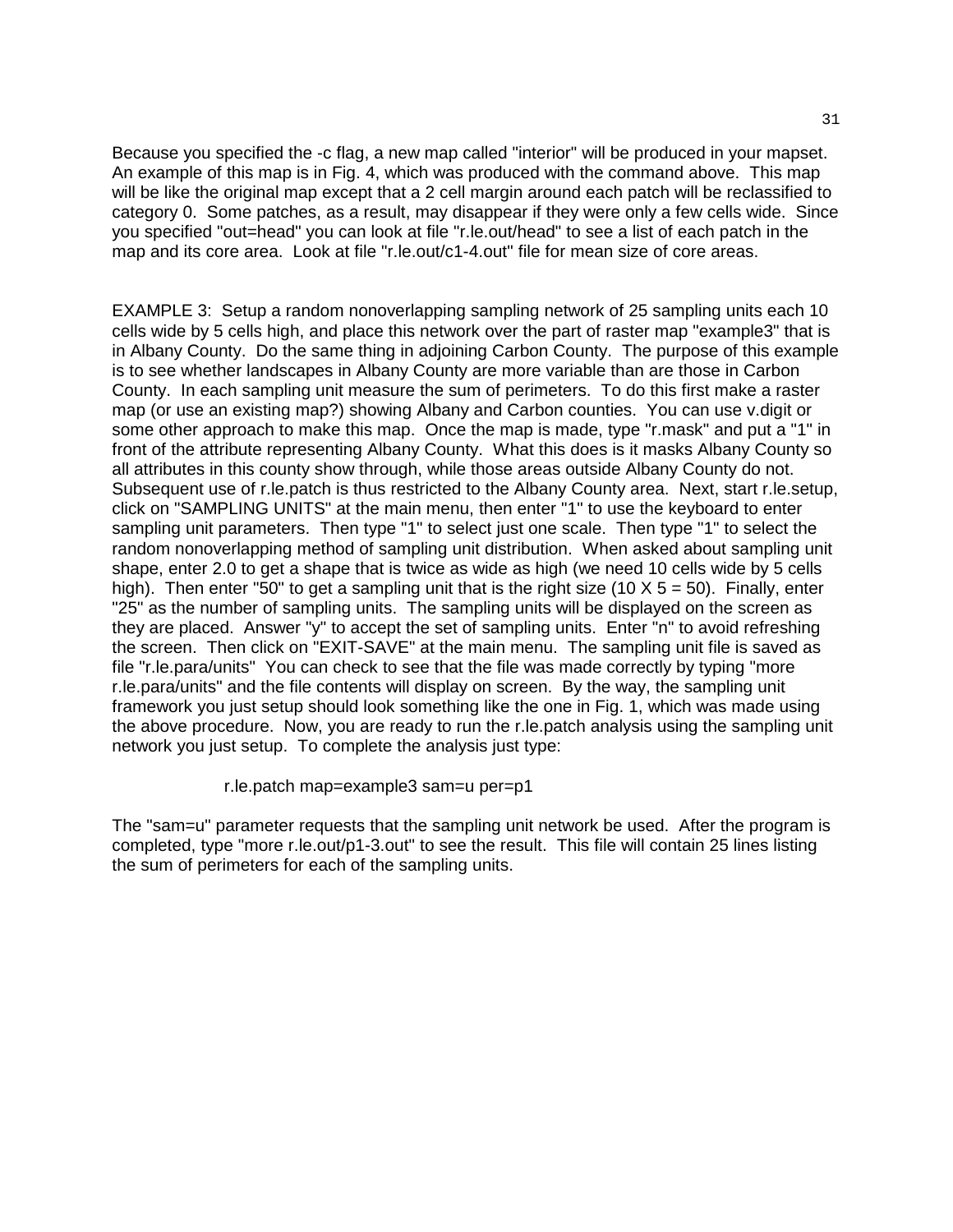## 2.7. The r.le.pixel program

The r.le.pixel program contains a set of measures for attributes, diversity, texture, juxtaposition, and edge. See section 2.4. for an explanation of how to start the r.le.pixel program.

## 2.7.1. Syntax for the r.le.pixel program

The syntax for the command-line version and the parameters for both interactive and command-line versions are as follows:

```
 r.le.pixel [-beuz] map=name [sam=nam] [reg=name] [att=name[,name,...]]
            [div=name[,name,...]] [te1=name] [te2=name[,name,...]]
            [jux=name[,name,...]] [edg=name[,name,...]]
```
where:

brackets [] indicate optional parameters or values

- *-e* is a flag to request an output map showing the location of edges of a particular type as specified in file r.le.para/edge
- *-u* is a flag to request output maps showing the sampling units that were setup for each scale using r.le.setup
- *-z* is a flag to request an output map 'zscores' with standardized scores. These scores rescale the attributes by subtracting the mean pixel attribute and then dividing the result by the standard deviation of the mean pixel attribute. Attributes then represent deviations from the mean in standard deviation units.
- *map* is the GRASS raster map to be analyzed. This raster map must be available in the user's working GRASS database (/location/mapset/),
- *sam* is the kind of sampling area: w, u, m, or r, where w=whole map, u=sampling units, m=moving window, or r=regions,
- *reg* is the name of the regions map to be used when sam=r,

*att* is a set of attribute measures:

b1 = Mean pixel attribute: This is the average value of the attributes of all the non-null cells in the sampling area. Each attribute is weighted by how many cells it occupies. The mean pixel attribute, *x*, is then:

$$
\overline{x} = \frac{\sum_{i=1}^{m} (w_i * i)}{size}
$$

where  $w_i$  is the number of cells of attribute i, i is the attribute of these cells, *m* is the number of non-null attributes in the sampling area, and size is the size of the sampling area (in cells). This measure is only meaningful when attributes represent interval/ratio data, rather than nominal or ordinal data.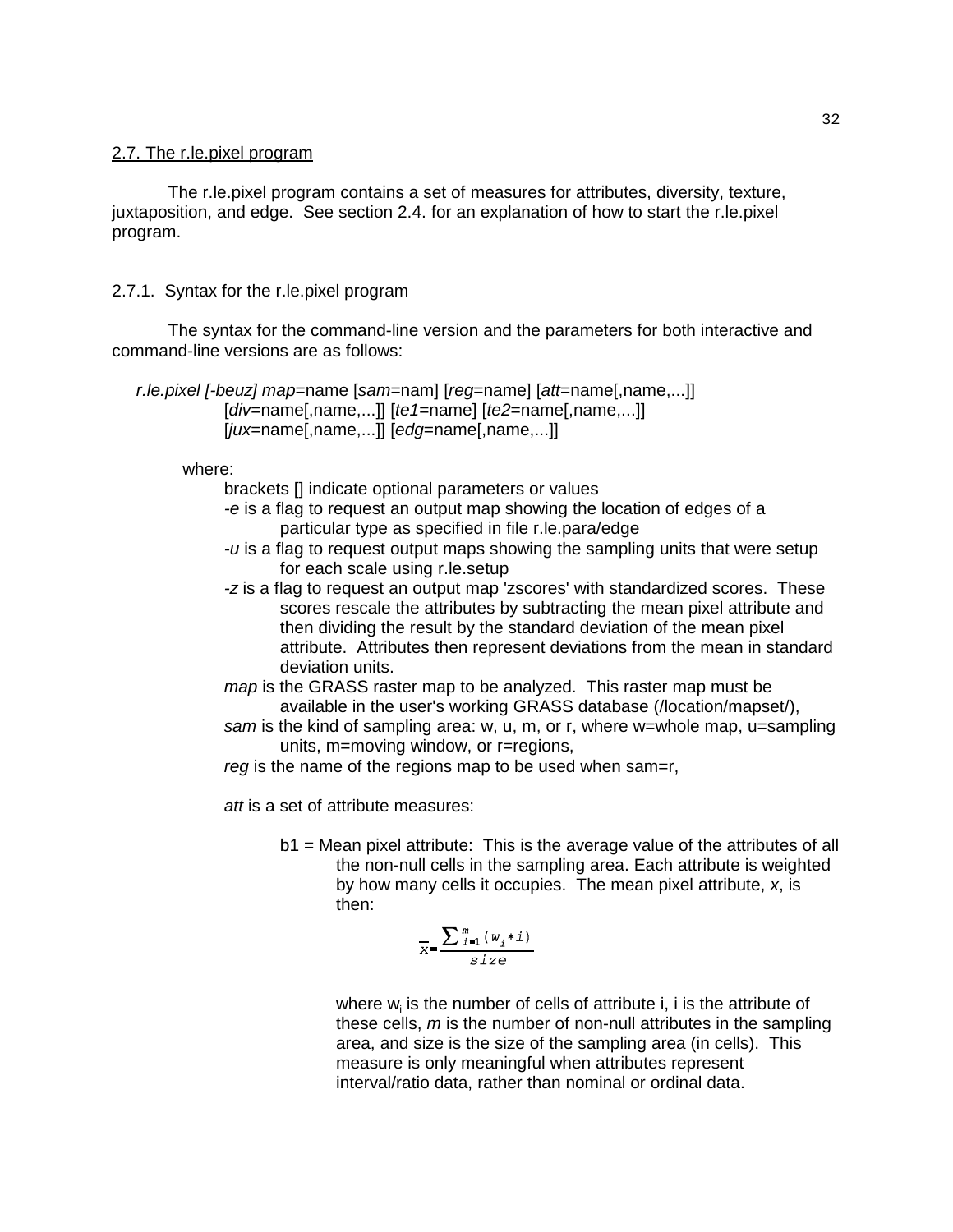b2 = Standard deviation of pixel attribute: This is simply the population standard deviation of the non-null attributes of the cells in the sampling area. The standard deviation of pixel attributes, *s*, is then:

$$
S = \sqrt{\left(\frac{\sum_{i=1}^{N} (x_i - \overline{x})^2}{N}\right)}
$$

where  $x_i$  is the attribute of patch *i*,  $x$  is the mean attribute of all the patches, and *N* is the number of patches.

- b3 = Minimum pixel attribute: This is the smallest non-null pixel attribute.
- b4 = Maximum pixel attribute: This is the largest non-null pixel attribute.
- *div* is a set of measures of the diversity of patch attributes within the sampling area. The relative merits of the following measures have been evaluated by Peet (1974):
	- $d1$  = Richness: This is simply the number of different patch attributes present in the sampling area.
	- $d2$  = Shannon index (H'): This is an index that combines richness and evenness. Its formula is:

$$
H^{\prime}=-\sum_{i=1}^m p_i * \ln \left(p_i\right)
$$

where  $\rho_{\text{i}}$  is the fraction of the sampling area occupied by attribute *i*, and *m* is the number of attributes in the sampling area.

d3 = Dominance: This index is related to the Shannon index, but emphasizes the deviation from evenness. The formula for dominance, *D*, is:

#### $D=ln(n)$   $-H'$

where *n* is the number of attributes in the sampling area. This index was first proposed and used by O'Neill et al. (1988).

 $d4$  = Inverse Simpson's index (1/S): This index also combines richness and evenness. It is a measure of the probability of encountering two cells of the same attribute when taking a random sample of two cells. Its formula is:

$$
1/S = 1/\sum_{i=1}^{m} p_i^2
$$

where  $\rho_{\text{\tiny i}}$  is the fraction of the sampling area occupied by attribute *i*, and *m* is the total number of attributes within the sampling area.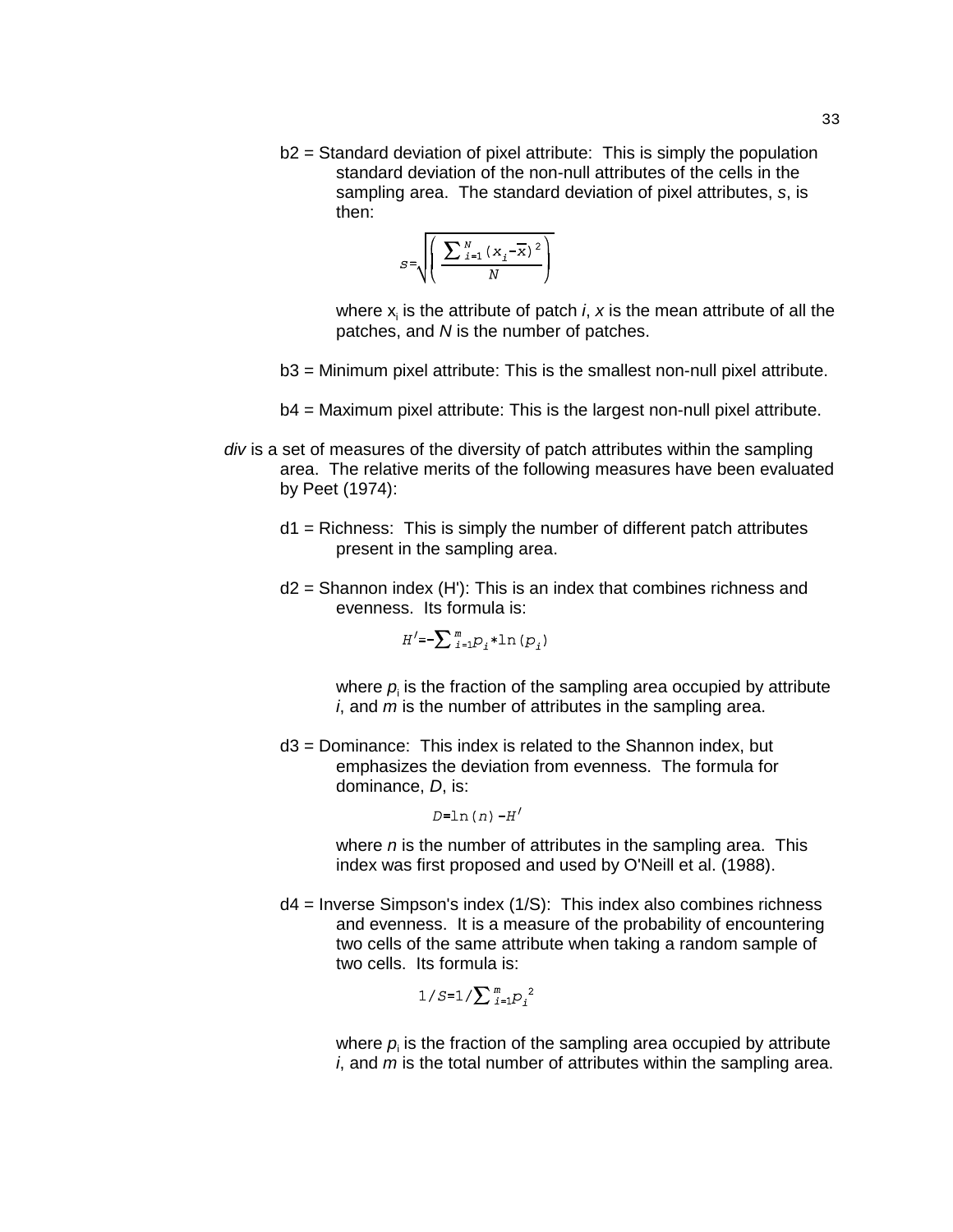

**Figure 5**

- *te2* is a set of texture measures that quantify the adjacency of similar attributes. They are in a sense simply local (neighborhood) measures of diversity. Most of the measures have been reviewed by Haralick et al. (1973), Haralick (1975), Musick and Glover (1990), and Baraldi and Parmiggiani (1995). All of the measures require calculation of a grey-level cooccurrence matrix (GLCM), which is m X m, where m is the number of attributes in the sampling area. The GLCM matrix contains entries, *P*ij, which are the decimal fraction of the total number of adjacencies that are represented by attribute *i* adjacent to attribute *j*. The number of adjacencies is calculated by moving through the sampling area cell-bycell with a 3 cell X 3 cell window using the possible adjacencies specified by parameter *te1* (Fig. 5). Baraldi and Parmiggiani (1995) suggest that the most significant and distinct measures of texture are angular second moment (t2) and contrast (t5), so these might be good starting points for any analysis. There are five measures of texture that can be calculated:
	- t1 = Contagion: This measure quantifies the degree of clumping, and is a modification of the entropy measure (N). The formula for contagion, *C*, is:

#### $C=2*ln(m)$ -ENT

The formula for this measure was printed incorrectly in O'Neill et al. (1988), where it was introduced, as 2*m*\*ln(*m*)-*ENT*. Frohn (1998) presents evidence that the contagion index is unstable, varying with resolution, number of attributes, and rotation. He suggests that other measures are preferable. Baker (2000) found that the contagion index did not show a consistent or meaningful response to landscape fragmentation.

t2 = Angular second moment (energy): This is a measure of "textural uniformity, i.e., pixel pairs repetitions" (Baraldi and Parmiggiani 1995 p. 298). Values range from 0 to a high of 1, when "the gray level distribution over the window has either a constant or periodic form" (Baraldi and Parmiggiani 1995 p. 298). The formula for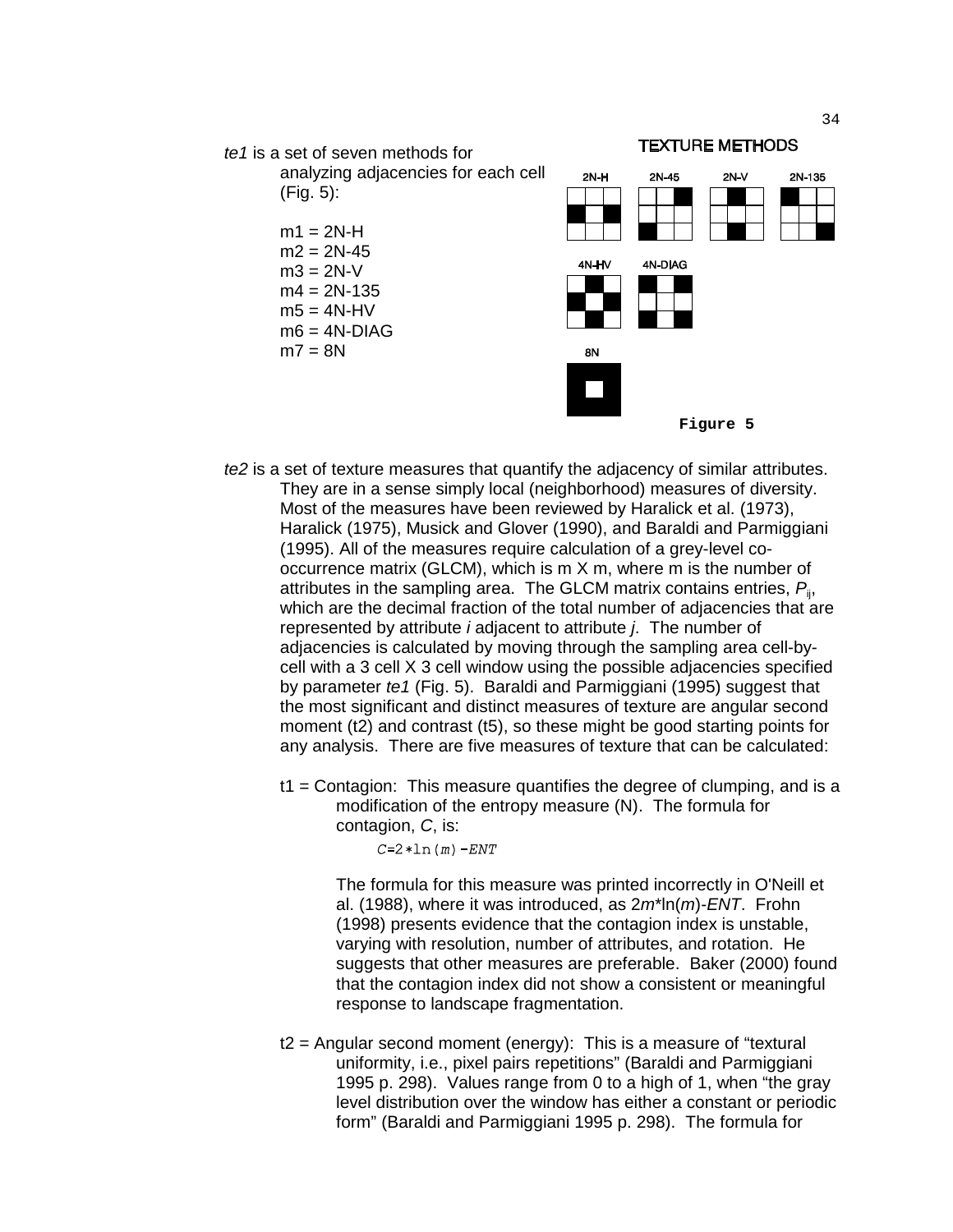angular second moment, *ASM*, is:

ASM= $\sum_{i=1}^{m} \sum_{j=1}^{m} (P_{i,j})^2$ 

t3 = Inverse difference moment: This measure combines the textural effects of both angular second moment and contrast. Baraldi and Parmiggiani (1995) recommend it not be used. The formula for inverse difference moment, *IDM*, is:

$$
IDM = \sum_{i=1}^{m} \sum_{j=1}^{m} \frac{1}{1 + (i - j)^2} P_{ij}
$$

t4 = Entropy: Entropy is a maximum with completely random gray-level values from window-to-window (complete "disorder"). There is no maximum value; entropy is inversely related to angular second moment (energy), and that index may be the better, since it varies from 0 to 1 (Baraldi and Parmiggiani 1995). The formula for entropy, *ENT*, is:

$$
ENT = -\sum_{i=1}^{m} \sum_{j=1}^{m} P_{ij} * \ln (P_{ij})
$$

t5 = Contrast: This is a measure of the contrast or amount of local variation present in the landscape. This measure is strongly inversely correlated with inverse difference moment and angular second moment (Baraldi and Parmiggiani 1995). The formula for contrast, *CON*, is:

$$
CON = \sum_{i=1}^{m} \sum_{j=1}^{m} \left[ (i-j)^2 * P_{ij} \right]
$$

*jux* is a set of two juxtaposition measures. Juxtaposition was described and used by Mead et al. (1981) and Henein and Cross (1983). Juxtaposition is a measure of the weighted length of edges surrounding a center cell. The juxtaposition for a center cell surrounded by eight neighbors is given by:

$$
J = \frac{\sum_{n=1}^{8} q_n * w_{ij}}{\sum_{n=1}^{8} q_n}
$$

where:

*q*n is 2.0 if cell *n* horizontally or vertically forms, with the center cell, one of the edge types specified in the weight matrix, and *q*n is 1.0 if cell *n* diagonally forms, with the center cell, one of the edge types specified in the weight matrix. Diagonal neighbors get a quantity ranking, *q*, of 1.0, while horizontal and vertical neighbors get a quantity ranking of 2.0 because horizontal and vertical edges share more edge than do diagonal edges in a raster representation of patches. Unless there are null cells, the denominator of the equation is 12.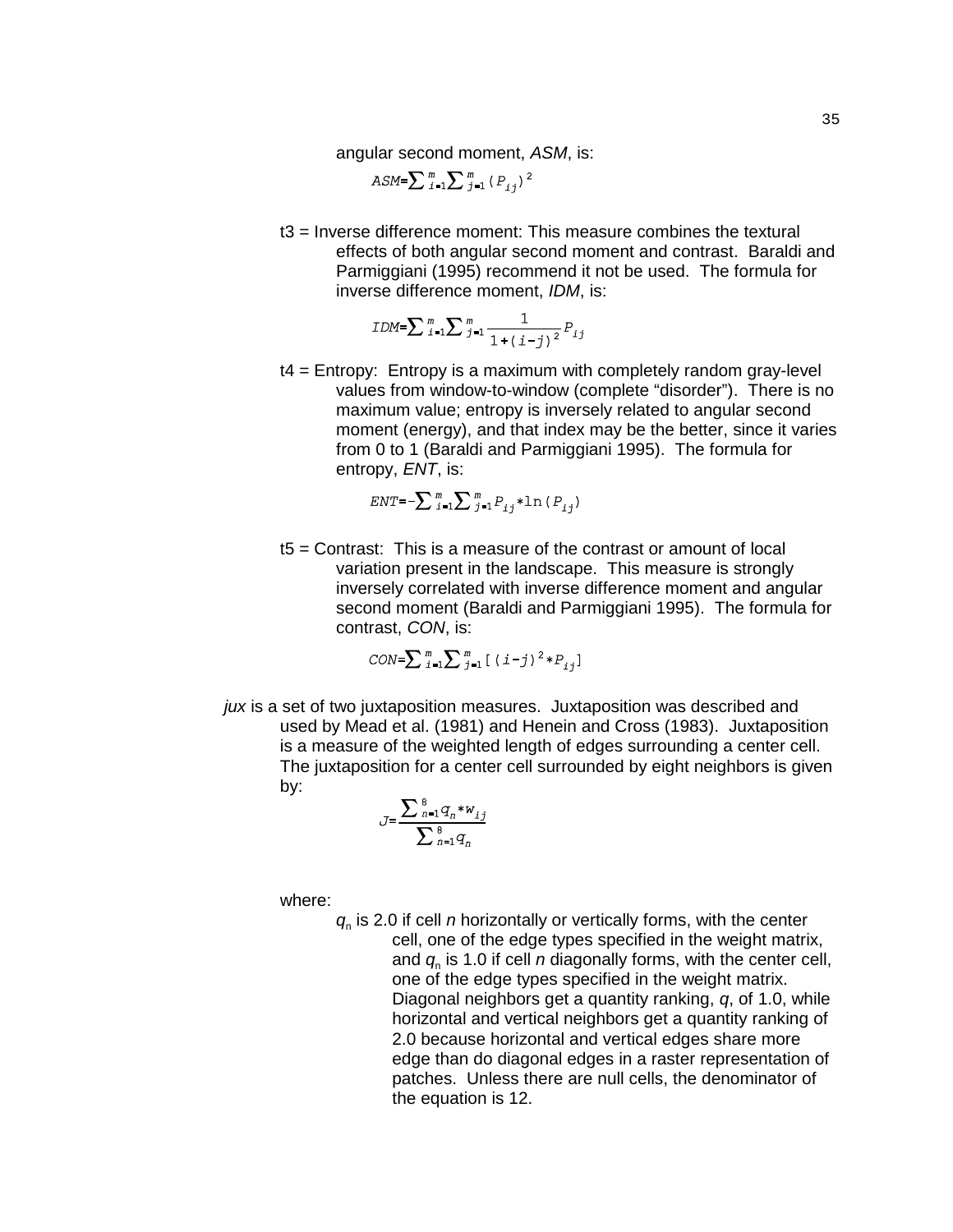*w*<sub>ii</sub> is a user-assigned number between -1.0 and +1.0 which indicates the user-assigned relative "quality" or weight to be given to edges between attributes  $m_{\text{i}}$  and  $m_{\text{j}}$ .

The weight matrix containing the  $w_i$  is  $m \times m$ , where  $m$  is the number of different attributes. This matrix must be typed into a file created with an editor and stored as an ASCII file named "weight" in the r.le.para subdirectory. The weighting matrix has the format:

|             | $\boldsymbol{att}_1$ | att <sub>2</sub> |          | $att_m$         |
|-------------|----------------------|------------------|----------|-----------------|
| $att_1$     | $W_{11}$             | $W_{i2}$         | $\cdots$ | $W_{1m}$        |
| $att_2$     | $W_{21}$             | $W_{22}$         | $\cdots$ | $W_{2m}$        |
| $\cdots$    | $\cdots$             | .                | .        | .               |
| $\it att_m$ | $W_{m1}$             | $W_{m2}$         | $\cdots$ | $W_{\text{mm}}$ |

where *att<sub>i</sub>* is attribute *I* of *m* attributes, and  $w_{\scriptscriptstyle\rm ij}$  is the weight, expressed as a real number between -1.0 and +1.0, assigned when attribute *i* and attribute *j* share an edge. The weight matrix should be symmetric (i.e.,  $w_{23} = w_{32}$ ). Diagonal elements can be non-zero so weight is given to adjacent cells with the same attribute. Juxtaposition values range from 0.0 to 1.0, with 0.0 indicating no adjacencies of the edge types specified in the weight matrix and 1.0 occurring when edge types with potential weights that are all +1.0 occur in every cell around the center cell.

An example of a weight file:

|   |     | 2   | 3   | 4   |
|---|-----|-----|-----|-----|
| 1 | 0.0 | 0.3 | 0.2 | 0.6 |
| 2 | 0.3 | 0.0 | 0.4 | 0.7 |
| 3 | 0.2 | 0.4 | 0.0 | 0.4 |
| 4 | 0.6 | 0.7 | 0.4 | 0.0 |

The two juxtaposition measures, then, are:

 $j1$  = Mean juxtaposition: The program first calculates the juxtaposition for each non-null cell in the map layer by examining edges with nonnull attributes in the 8 cells surrounding each cell. Then the program finds the mean juxtaposition of all the cells in the sampling area, by summing all the juxtaposition values and dividing by the number of non-null cells.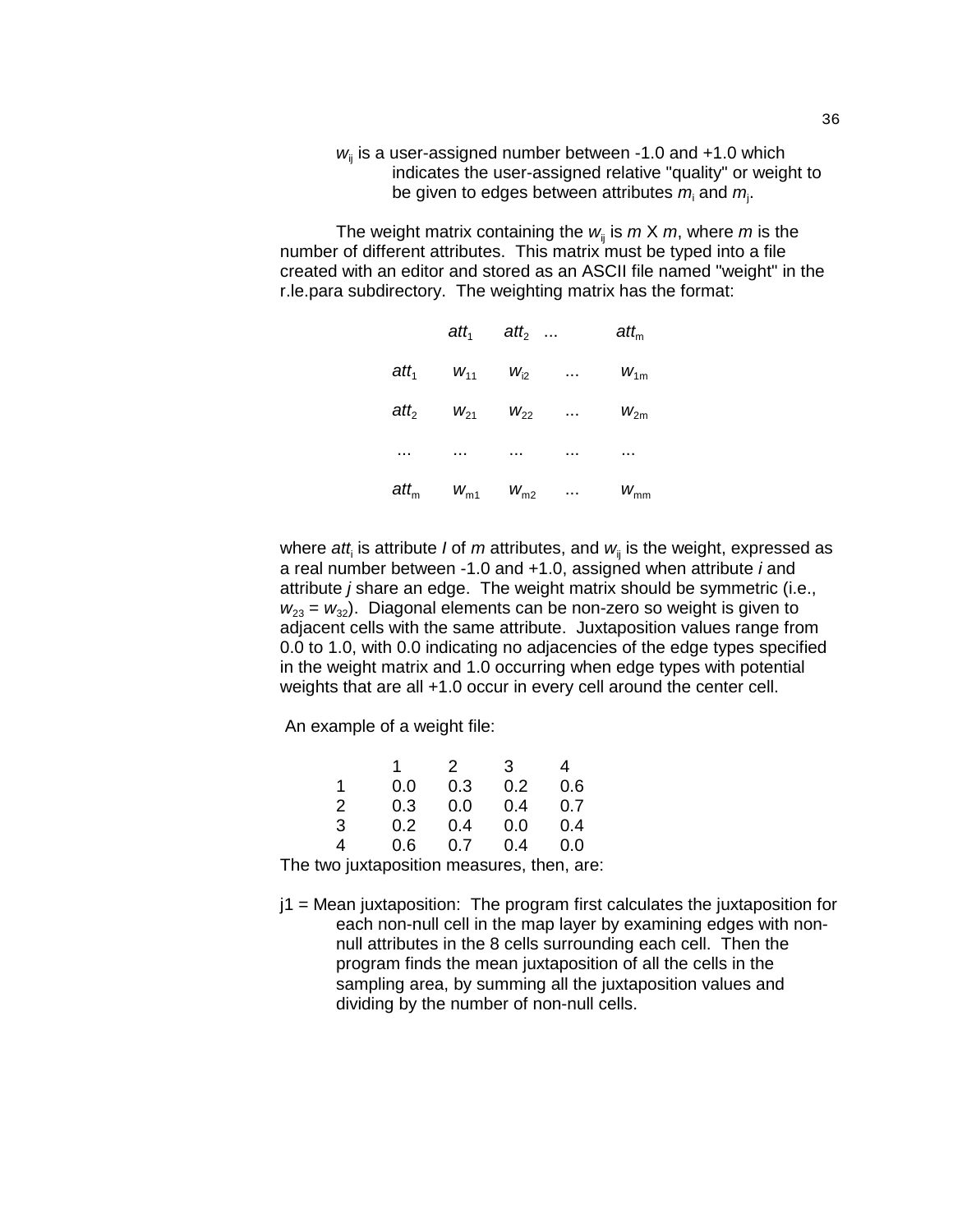$j2$  = Standard deviation of juxtaposition: This is the population standard deviation for all the cells in the sampling area. The standard deviation, *s*, is given by:

$$
S = \sqrt{\left(\frac{\sum_{i=1}^{N} (x_i - \overline{x})^2}{N}\right)}
$$

where  $x_{\text{i}}$  is the juxtaposition for cell *i*, *x* is the mean juxtaposition of all the cells, and *N* is the number of cells.

- *edg* is the length of patch boundary, but in summing edge for all the patches in a sampling area edges are counted only once when they are shared between two patches. An "edge" is considered to occur only when adjoining cells, along a row or within a column, have a different attribute. Diagonal neighbors with different attributes are not considered edge, nor are adjoining cells with the same attribute.
	- e1 = Sum of the edges: This is the total length of all the edges, counted only once, of all the patches in the sampling area. It differs from the total perimeter length which sums the length of each patch's total perimeter, effectively counting shared perimeters twice.
	- e2 = Sum of edges by edge type: This is the length of all the edges of a particular type. The type of edge that is desired is specified by creating a file "r.le.para/edge" that has the following format:



where *att*<sup>i</sup> is attribute *I* of *m* attributes, and *e*ij is a 1 if the edge between attribute *i* and *j* should be counted and 0 if it should not be counted. Note that the matrix should be symmetric (i.e.,  $e_{21}$  =  $e<sub>2</sub>$ ), and diagonal elements of the matrix should be 0, since edges are only between cells with different attributes.

Here is an example of an edge file, which specifies that only edges between attributes 1 and 2 should be measured: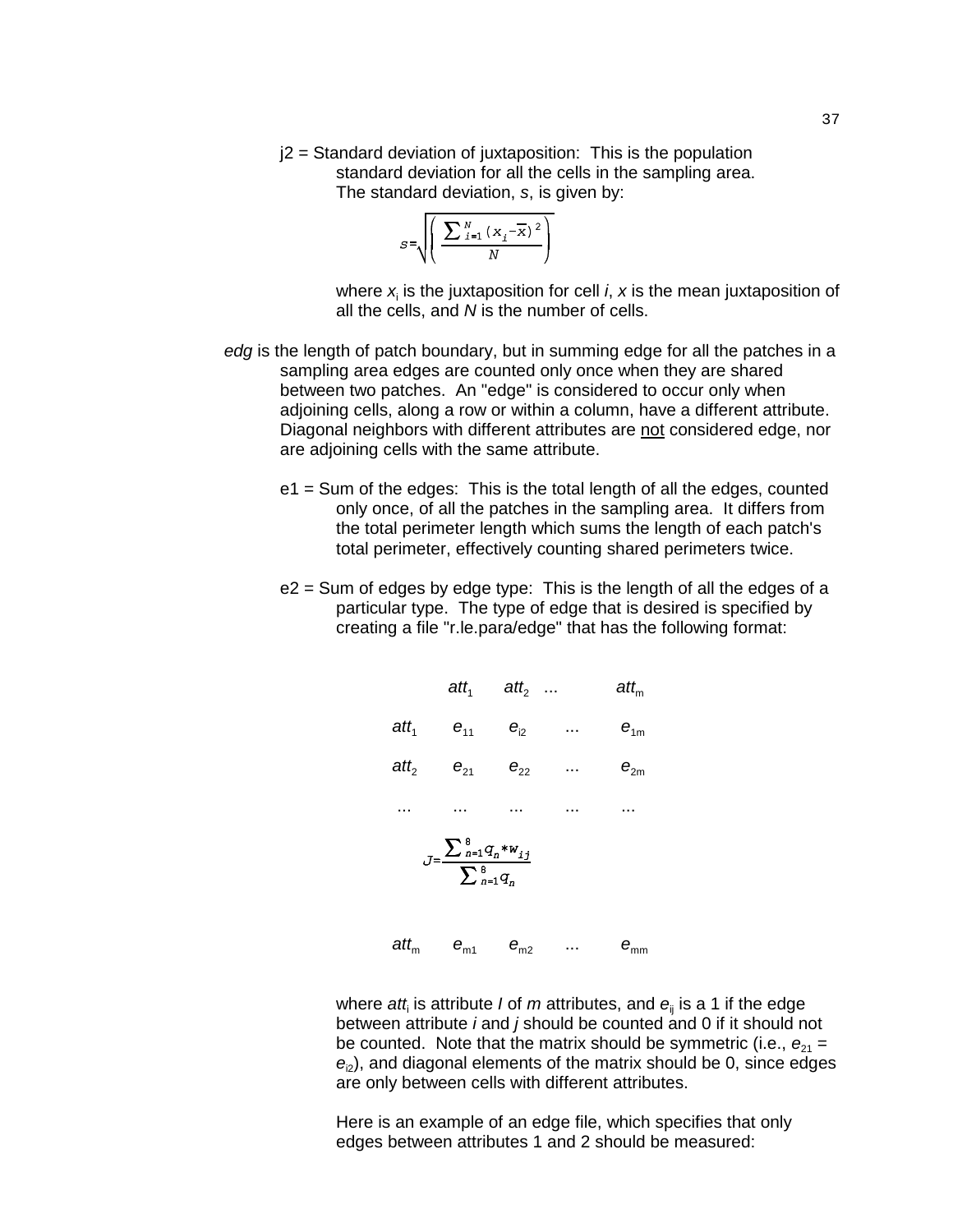|                |   | 2 | 3 |
|----------------|---|---|---|
| 1              | 0 | 1 | 0 |
| $\overline{2}$ |   | 0 | 0 |
| 3              | 0 | 0 | 0 |

#### 2.7.2. Examples of the use of the r.le.pixel program

EXAMPLE 1: Use a 3-cell by 3-cell moving window to produce a new map of the richness of cell types in raster map "example1". First start r.le.setup and click on MOVING WINDOW at the main menu. Answer "n" to the question "Use mouse to define the moving window?" Then at the prompt "Enter COLUMNS & ROWS of the window" enter "3 3" to get a 3 x 3 moving window. Then answer "n" to not refresh the screen. Finally, click on EXIT-SAVE at the main menu to exit and save the moving window parameters in the "r.le.para/move wind" file. You can look at this file by typing "more r.le.para/move\_wind" to make sure the setup worked. Now, to complete the analysis, type:

r.le.pixel map=example1 sam=m div=d1

The program will show the progress of moving windows and the expected completion time. When it is done, the program will produce a new map called "d1" in your current mapset. Use "g.list rast" to see if it is there and "d.rast d1" to display it. The map in Figure 3 was produced using the above procedure and analysis.

EXAMPLE 2: Measure the amount of edge between attributes 1 and 2 in raster map "example2" and produce a new map showing where these types of edges occur. Assume that the map has only 4 attributes. To do this, first use a text editor to make a file "r.le.para/edge" as follows:

|                | 1 | 2 | 3 | 4 |
|----------------|---|---|---|---|
| 1              | 0 | 1 | 0 | 0 |
| $\frac{1}{2}$  | 1 | 0 | 0 | 0 |
| $\overline{3}$ | 0 | 0 | 0 | 0 |
| 4              | 0 | 0 | 0 | 0 |

This file has a "1" to indicate that edges between attributes 1 and 2 should be counted. Now, to complete the analysis, type:

r.le.pixel map=example2 -e edg=e2

The -e flag requests a new map of the edges between attributes 1 and 2. This new map will be created in your current mapset, and it will be called "edge". You can see if the map is there by typing "g.list rast" and use "d.rast edge" to display it. The length of edge between attributes 1 and 2 will be reported in file "r.le.out/e2.out". You can look at this file by typing "more r.le.out/e2.out".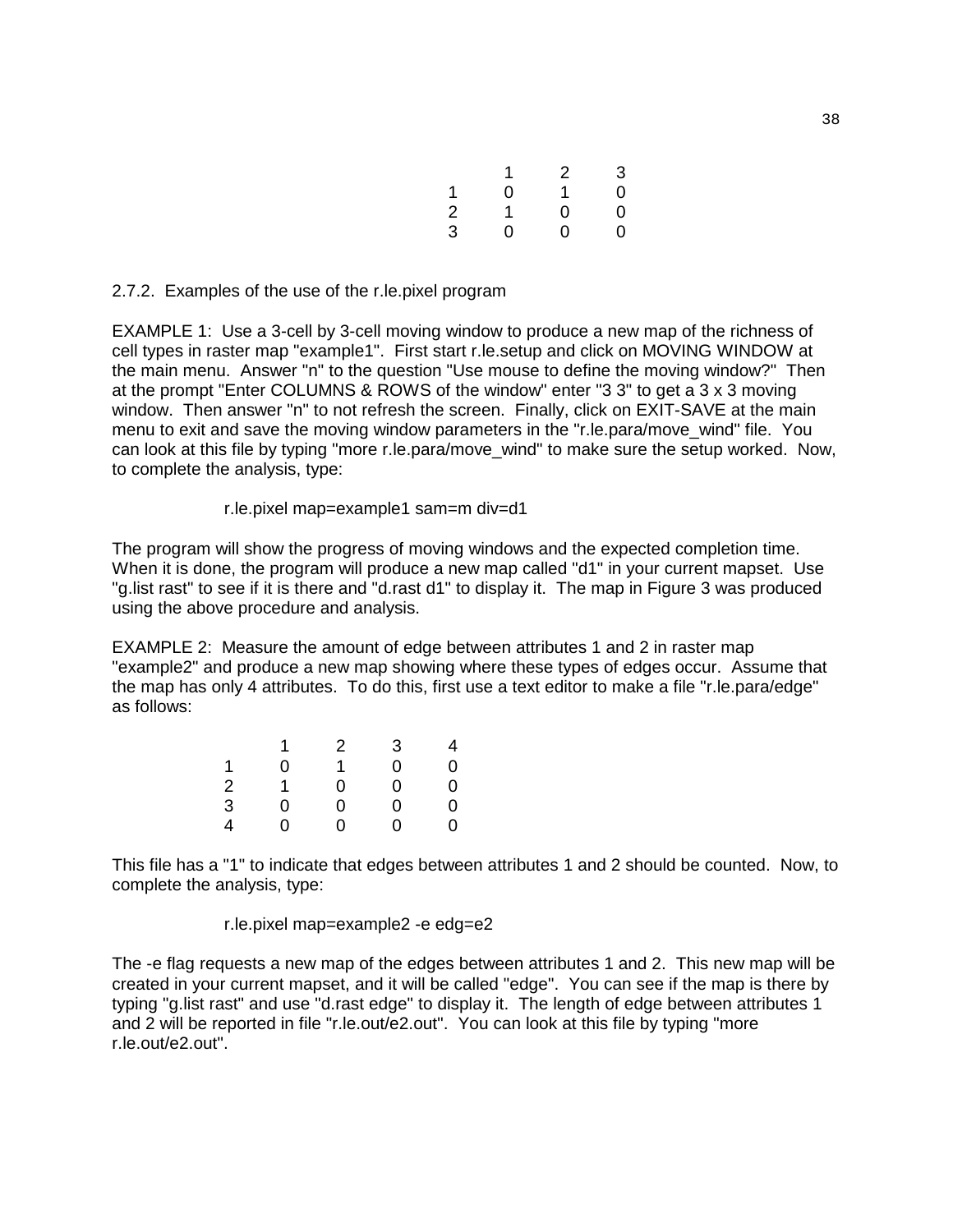#### 2.8 The r.le.trace program

This is a program designed to quickly get some basic information (e.g., area, perimeter) about a particular patch or a set of patches. When sampling the whole map, the r.le.trace program can be used to do three things: (1) show patch numbers on the display; (2) display the attribute, area, perimeter, shape indices, and twist indices for each patch, and (3) save these data in an output file. The syntax for the command-line version and the parameters for both interactive and command-line versions are as follows:

*r.le.trace [-pt] map*=name [*out*=name]

where:

*-p* is a flag to request including the sampling area boundary as perimeter when calculating the amount of perimeter -*t* is a flag to request 4 neighbor tracing. The default is to use all the 8 neighbors as potential members of a patch when tracing brackets [] indicate optional parameters or values *map* is the name of the raster map whose patches are to be traced *out* is the name of an output file to be created in the current directory to store output data; if the file exists, the program will overwrite it without first warning about the overwrite.

After r.le.trace is invoked, the program begins tracing and the message "R.LE.TRACE IS WORKING ..." is displayed, along with a running count of the number of traced patches. When tracing is done, the user is asked:

"Show patch numbers on the display? (y/n) [y]".

Patch numbers can be used to obtain data for a particular patch in the next step. The patch number is generated sequentially by the r.le.trace program as it goes through the map and traces the patches. If the answer to the above question is "n" then the program goes to the next question. If the answer is "y" then the program will print the patch number on the display near the center of the patch. Numbers may not show for patches on the margin of the display. Next the program asks:

"Show data for a patch, identified by number? (y/n) [y]"

If the answer Is "n" then the program will go to the next question. If the answer is "y", then the user is prompted: "Which patch number? Enter zero to continue." If the user enters a patch number, then the program displays the patch attribute, area, perimeter, shape indices, and the twist number and omega index for the patch. The user can repeatedly enter patch numbers to obtain this information about other patches. When done with this, the user can enter a "0" to go to the next question, which is:

> "Show data for some patches in sequence (y) or show data for all patches (n)? (y/n) [y]"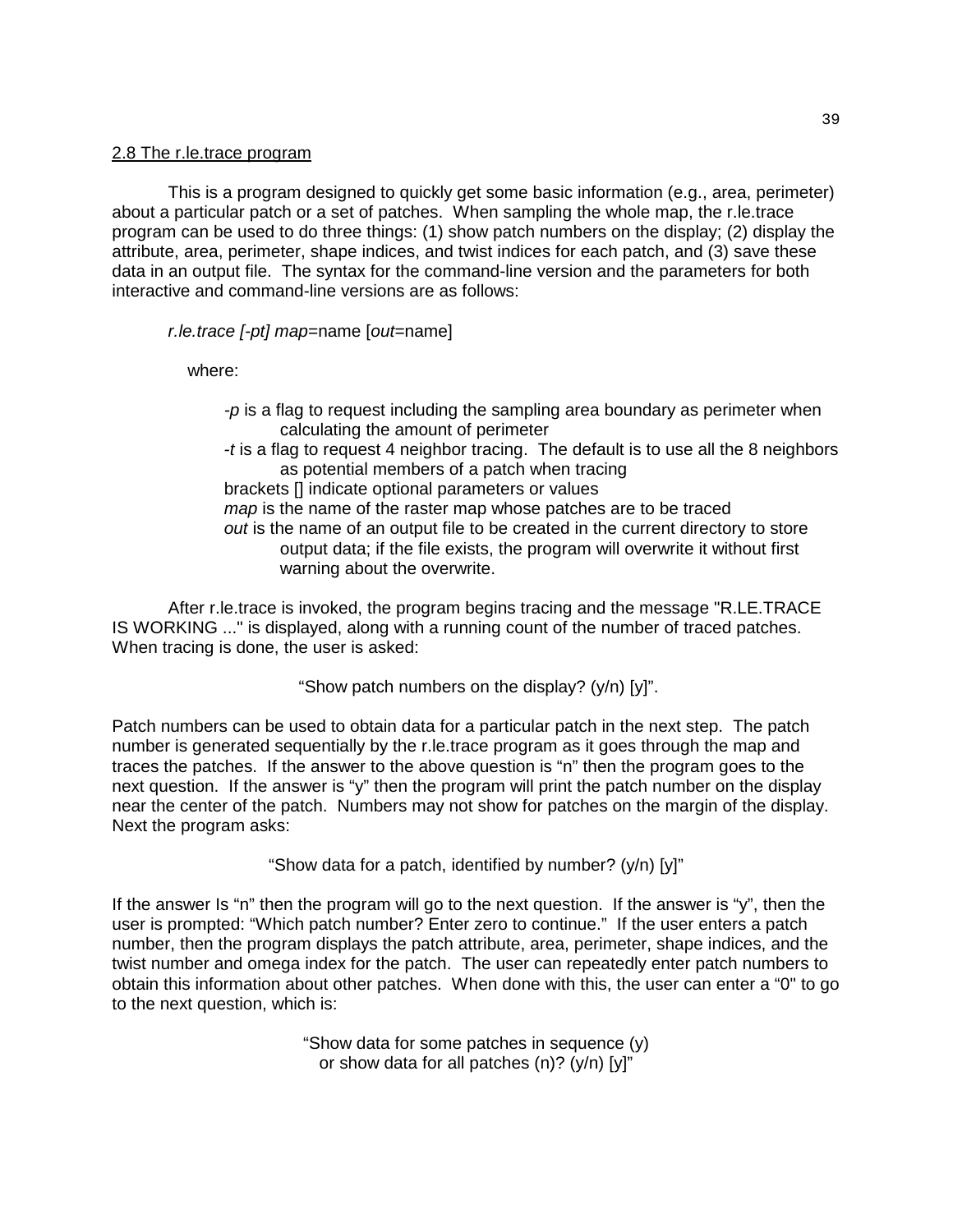If the user answers "y", then the user is given the following options:

<CR> - Show next patch; don't refresh display

- n Show next patch and refresh display
- s Skip one patch and refresh display
- q Quit

<CR> begins displaying the patch data starting with patch #1. If the *out* parameter was specified, then the attribute, area, perimeter, shape indices, and twist indices for each patch are saved in this file automatically. The n and s parameters allow the user to see the patch more easily, as the other patch numbers are erased. When done, the program must be left, using "q".

If the user answers "n", then the user is asked the next question:

"Output data for all patches on screen (y) or just to the output file  $(n)$ ?  $(y/n)$   $[y]$ "

This question is provided so the user can avoid printing all the patch data to the screen, useful when there are many patches. No matter which answer is selected, the data for all patches is written to the output file specified by the "out" parameter.

## **ACKNOWLEDGMENTS**

I appreciate the assistance of the GRASS Developer's group, particularly Markus Neteler and Eric Miller. For assistance in implementing the twist number statistics, I thank Jan Bogaert. Jochen Jaeger helped implement the measures of landscape division, and effective mesh size and number.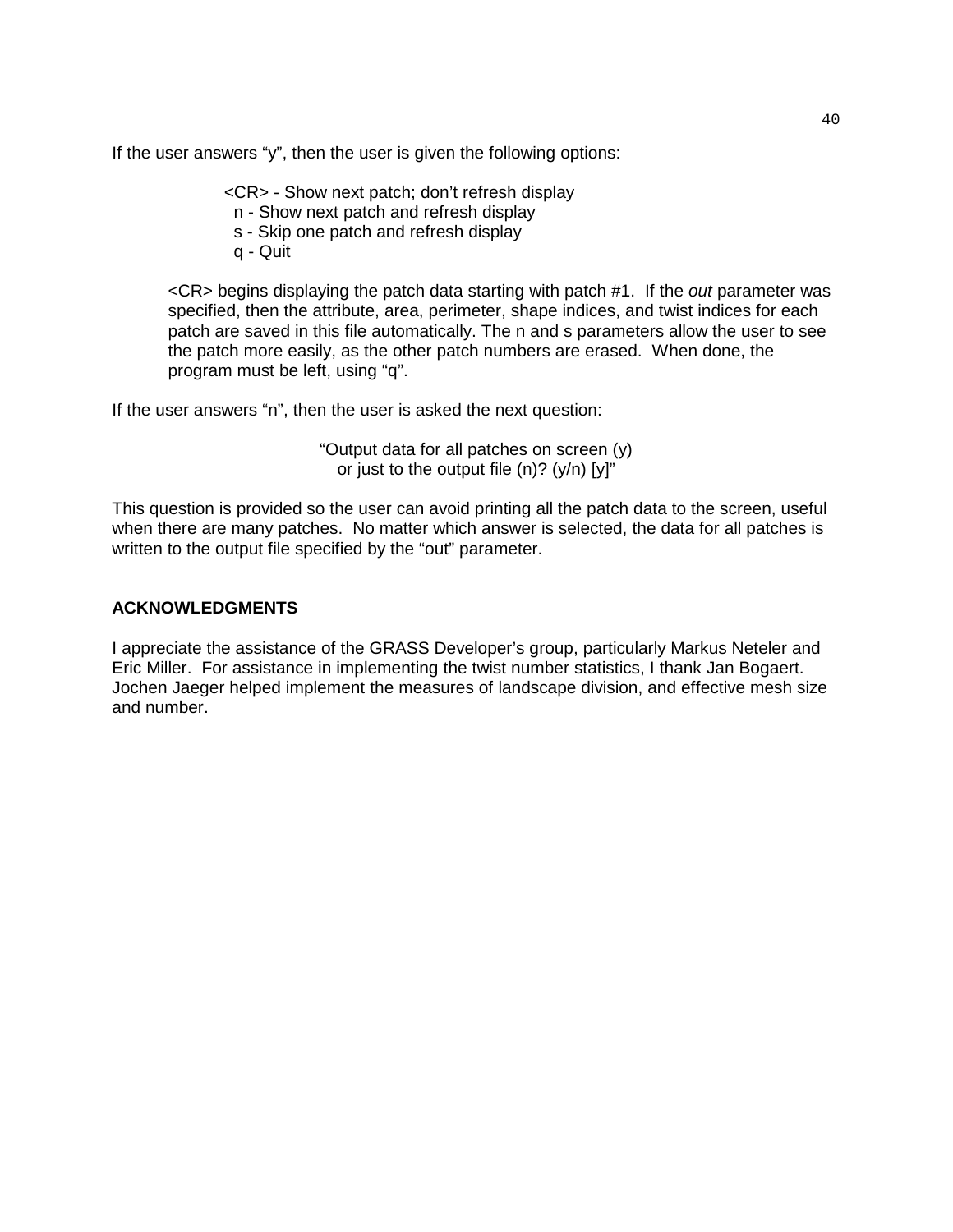## **3. GLOSSARY**

Attribute: One of several values that are possible for the cells in a GRASS cell file, or a polygon in a GRASS vector file.

Class: see "Index class"

Element type: a part (element) of the landscape that has been classified as belonging to a group of similar elements. For example, barns and houses are elements that might be classified as members of the "buildings" element type.

- GRASS raster map: a two-dimensional raster array of integer values representing a geographic area. A GRASS raster map actually consists of the cell file itself plus several supporting files. Of these, the most important is the cell header file which contains information on the number of rows and columns in the cell file and the geographic area it covers. Other supporting files include the cell category file, the cell color table file, the cell history file, and the cell range file. These files are normally handled automatically in GRASS whenever a raster map is manipulated. (Refer to the GRASS User's Guide and the GRASS Programmer's Manual for further information.)
- GRASS vector map: a polygonal representation of a geographic area,

where the polygons are formed by points and line segments (also known as nodes and arcs). GRASS vector maps consist of an arc-node file (a "dig" file) and several supporting files. The arc-node file contains a header section, which includes the geographic location of the layer, and a list of arcs and their defining points and nodes. The vector index and pointer file ("dig\_plus" file) contains the polygon topology, i.e., information on which arcs and nodes comprise which polygons. The vector category attribute file ("dig\_att" file) lists the category, or attribute, for each polygon, while the vector category label file ("dig\_cat" file) lists labels for the categories, if they have been supplied by the user. Although in most cases, the supporting files are handled automatically by GRASS, the user must in some cases deal with them separately. For example, when performing a raster to vector conversion, it is necessary to first create the arc-node file and then the topology file. (Refer to the GRASS User's Guide and the GRASS Programmer's Manual for further information.)

- Group: a reclassing of related attributes into a single unit or "group." For example all patches that have not been disturbed in 1, 5, 6, or 9 years might be grouped into a 0-10 year age group.
- Index class: the values of many of the indices may be reported in index classes in order to display the distribution of index values.
- Moving window: a square sampling area, with odd dimensions (e.g. 3 cells wide by 3 cells high), that is moved cell-by-cell across the rows in a map layer. At each location the center cell is assigned the value for a particular structural measure calculated for the part of the map layer corresponding to the window area.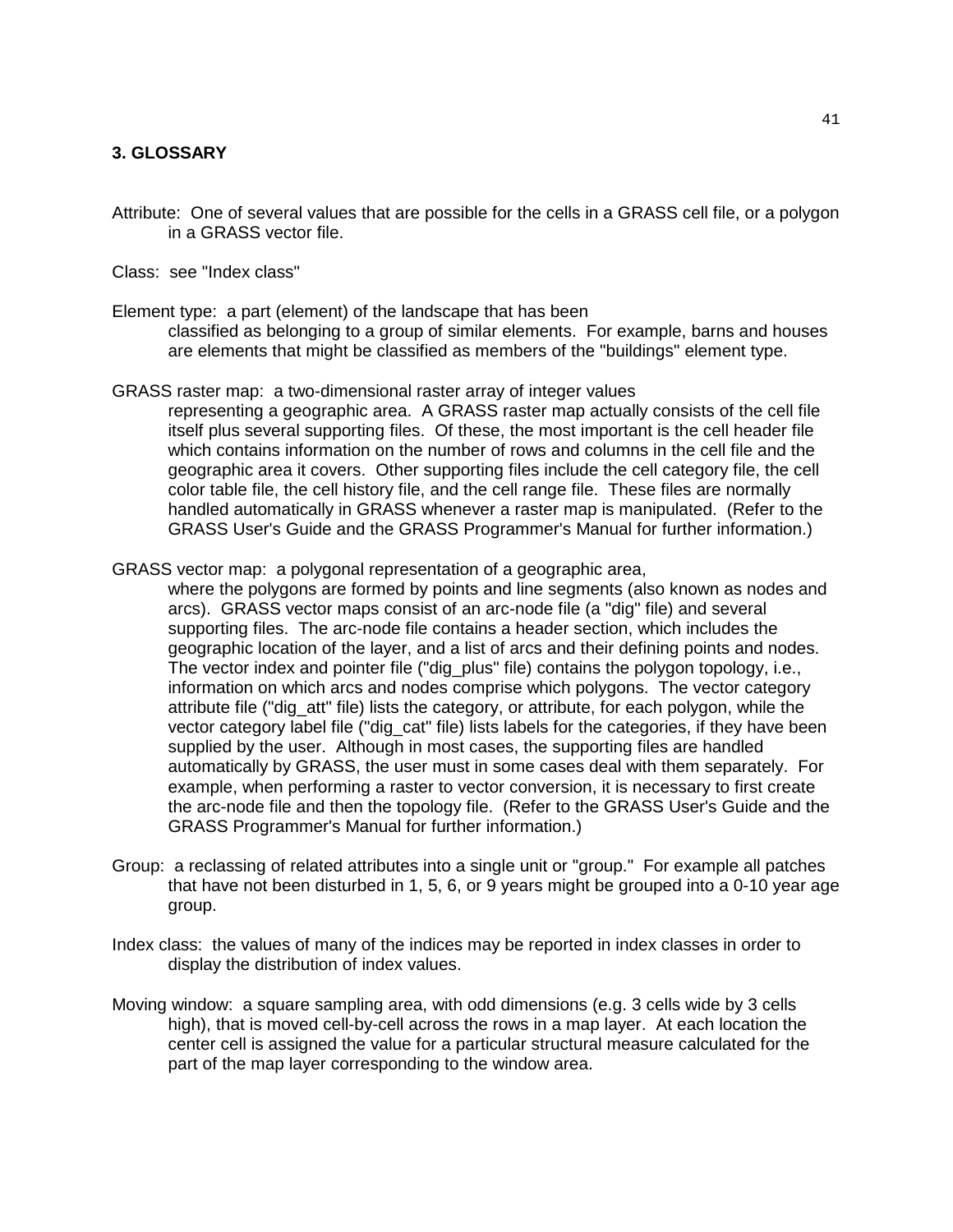Sampling area: a polygon, with a certain size and shape, that identifies the area on a map layer that is to be used in calculating the r.le measures.

Sampling frame: a rectangular area drawn to enclose part or all of the currently displayed region of a raster map. The sampling frame is used in subsequent analyses as the area within which sampling units or a moving window will be distributed.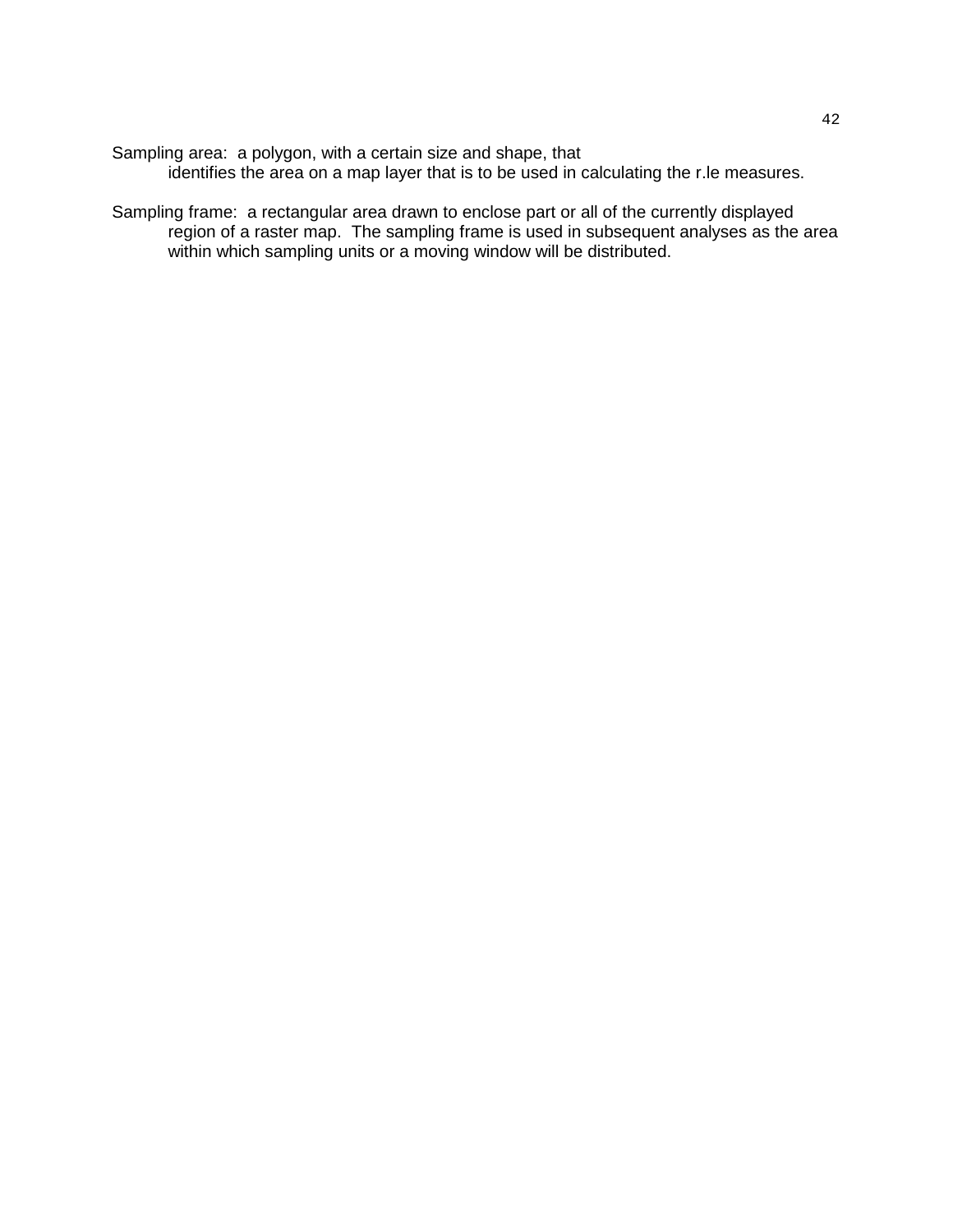#### **4. BIBLIOGRAPHY**

- Anselin, L. 1989. Spatial regression analysis on the PC: spatial econometrics using GAUSS. Draft manual, Department of Geography and Department of Economics, University of California, Santa Barbara, Calif. 97 pp.
- Austin, R.F. 1984. Measuring and comparing two-dimensional shapes. p. 293-312 in Gaile, G.L. and C.J. Willmott (eds.) Spatial Statistics and Models. D. Reidel Publ. Co., Boston.
- Baker, W.L. 2000. Measuring and analyzing forest fragmentation in the Rocky Mountains and Western United States. Pages 55-94 In: Knight, R.L., F.W. Smith, S.W. Buskirk, W.H. Romme, and W.L. Baker (eds.) Forest fragmentation in the Southern Rocky Mountains. University Press of Colorado, Boulder.
- Baker, W.L. and Y. Cai. 1992. The r.le programs for multiscale analysis of landscape structure using the GRASS geographical information system. Landscape Ecology 7(4):291-302.
- Baraldi, A. and F. Parmiggiani. 1995. An investigation of the textural characteristics associated with gray level cooccurrence matrix statistical parameters. IEEE Transactions on Geoscience and Remote Sensing 33(2):293-304.
- Bogaert, J., P. Van Hecke, R. Moermans, and I. Impens. 1999. Twist number statistics as an additional measure of habitat perimeter irregularity. Environmental and Ecological Statistics 6:275-290.
- Ford, E.D. and E. Renshaw. 1984. The interpretation of process from pattern using twodimensional spectral analysis: modelling single species patterns in vegetation. Vegetatio 56:113-123.
- Forman, R.T.T. 1995. Land Mosaics: The Ecology of Landscapes and Regions. Cambridge University Press, Cambridge. 632 pp.
- Forman, R.T.T. and M. Godron. 1986. Landscape Ecology. John Wiley and Sons, New York. 619 pp.
- Frohn, R.C. 1998. Remote sensing for landscape ecology: New metric indicators for monitoring, modeling, and assessment of ecosystems. Lewis Publishers, Boca Raton, Florida. 99 pp.
- Gardner, R.H., B.T. Milne, M.G. Turner, and R.V. O'Neill. 1987. Neutral models for the analysis of broad-scale landscape pattern. Landscape Ecology 1:19-28.
- Griffiths, D.A. 1987. Spatial Autocorrelation: A Primer. Resource Publications in Geography, Association of American Geographers, Washington, D.C. 86 pp.
- Griffiths, D.A. 1989. Spatial regression analysis on the PC. Institute of Mathematical Geography, Syracuse University, Discussion Paper No. 1. 84 pp.

Gustafson, E.J. and G.R. Parker. 1992. Relationships between landcover proportion and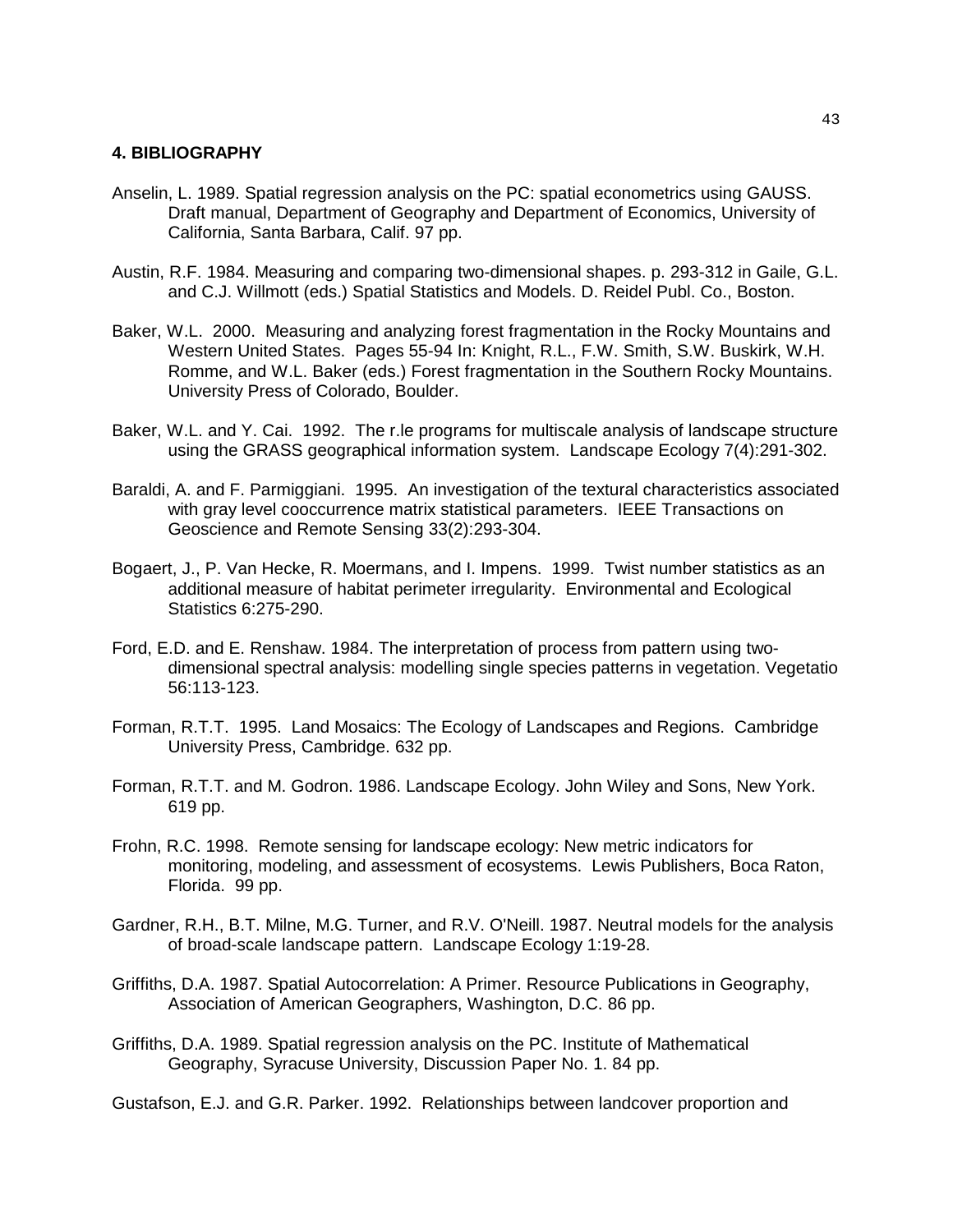indices of landscape spatial pattern. Landscape Ecology 7:101-110.

- Haralick, R.M. 1975. Statistical and structural approaches to texture. Proceedings of the IEEE 67:786-804.
- Haralick, R.M., K. Shanmugam, and I. Dinstein. 1973. Textural features for image classification. IEEE Transactions on Systems, Man, and Cybernetics SMC-3:610-621.
- Heinen, J. and G.H. Cross. 1983. An approach to measure interspersion, juxtaposition, and spatial diversity from cover-type maps. Wildlife Society Bulletin 11:232-237.
- Jaeger, Jochen A.G. 2000. Landscape division, splitting index, and effective mesh size: new measures of landscape fragmentation. Landscape Ecology 15:115-130.
- Kennedy, S.K. and W.-H. Lin. 1986. FRACT-a FORTRAN subroutine to calculate the variables necessary to determine the fractal dimension of closed forms. Computers & Geosciences 12:705-712.
- Krummel, J.R., R.H. Gardner, G. Sugihara, R.V. O'Neill, and P.R. Coleman. 1987. Landscape patterns in a disturbed environment. Oikos 48:321-324.
- L.A.S., Inc. 1997. GRASSLAND user's guide. Logiciels et Applications Scientifiques (L.A.S.) Inc., Laval, Quebec, Canada.
- MacEachren, A.M. 1985. Compactness of geographic shape: Comparison and evaluation of measures. Geografiska Annaler 67B:53-67.
- McGarigal, K. and B.J. Marks. 1995. FRAGSTATS: spatial pattern analysis program for quantifying landscape structure. USDA Forest Service General Technical Report PNW-GTR-351, Pacific Northwest Research Station, Portland, Oregon 122 pp.
- Mead, R.A., T.L. Sharik, S.P. Prisley, and J.T. Heinen. 1981. A computerized spatial analysis system for assessing wildlife habitat from vegetation maps. Canadian Journal of Remote Sensing 7:34-40.
- Milne, B.T. 1988. Measuring the fractal geometry of landscapes. Applied Mathematics and Computation 27:67-79.
- Mulla, D.J. 1988. Using geostatistics and spectral analysis to study spatial patterns in the topography of southeastern Washington state, U.S.A. Earth Surface Processes and Landforms 13:389-405.
- Musick, H.B. and H.D. Grover. 1990. Image textural measures as indices of landscape pattern. p. 77-103 in Turner, M.G. and R.H. Gardner (eds.) Quantitative methods in landscape ecology. Springer-Verlag, New York.
- Odlund, J. 1988. Spatial Autocorrelation. Sage Publications, Beverly Hills, California. 87 pp.

Oliver, M., R. Webster, and J. Gerrard. 1989a. Geostatistics in physical geography. Part 1: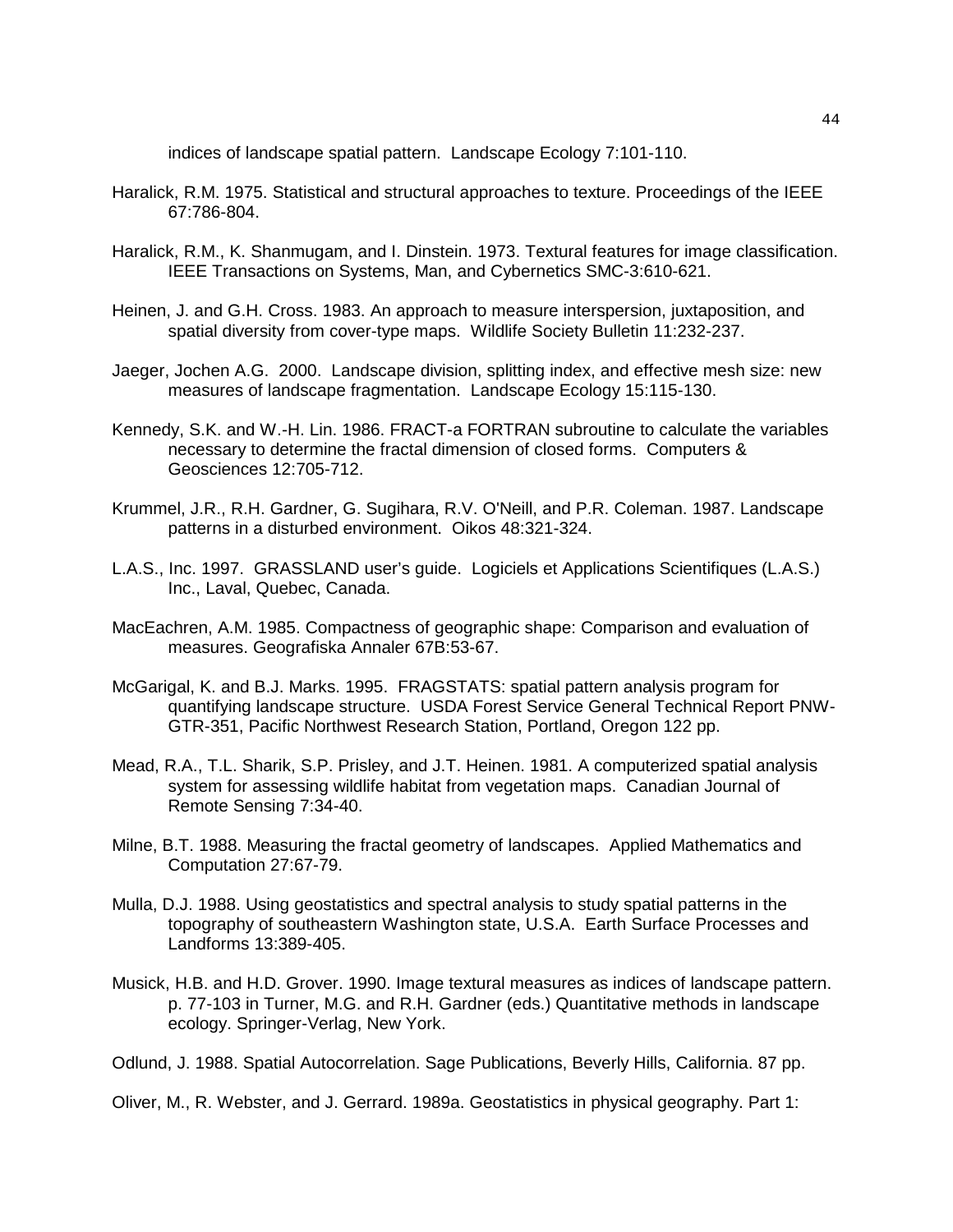theory. Transactions of the Institute of British Geographers 14:259-269.

- Oliver, M., R. Webster, and J. Gerrard. 1989b. Geostatistics in physical geography. Part 2: applications. Transactions of the Institute of British Geographers 14:270-286.
- O'Neill, R.V., J.R. Krummel, R.H. Gardner, G. Sugihara, B. Jackson, D.L. Angeles, B.T. Milne, M.G. Turner, B. Zygmunt, S.W. Christensen, V.H. Dale, and R.L. Graham. 1988. Indices of landscape pattern. Landscape Ecology 1:153-162.
- Peet, R.K. 1974. The measurement of species diversity. Annual Review of Ecology and Systematics 5:285-307.
- Renshaw, E. and E.D. Ford. 1984. The description of spatial pattern using two-dimensional spectral analysis. Vegetatio 56:75-85.
- Risser, P.G., J.R. Karr, and R.T.T. Forman. 1984. Landscape ecology: directions and approaches. Illinois Natural History Survey Special Publication No. 2, Champaign, Illinois. 18 pp.
- Robertson, G.P. 1987. Geostatistics in ecology: interpolating with known variance. Ecology 68:744-748.
- Turner, M.G. 1990. Spatial and temporal analysis of landscape patterns. Landscape Ecology 4:21-30.
- Urban, D.L., R.V. O'Neill, and H.H. Shugart, Jr. 1987. Landscape ecology: a hierarchical perspective can help scientists understand spatial patterns. BioScience 37:119-127.
- USA-CERL. 1993. GRASS 4.1 Reference Manual. United States Army Corps of Engineers Construction Engineering Research Laboratory, Champaign, Illinois.
- Woodcock, C.E., A.H. Strahler, and D.L.B. Jupp. 1988. The use of variograms in remote sensing: II. Real digital images. Remote Sensing of Environment 25:349-379.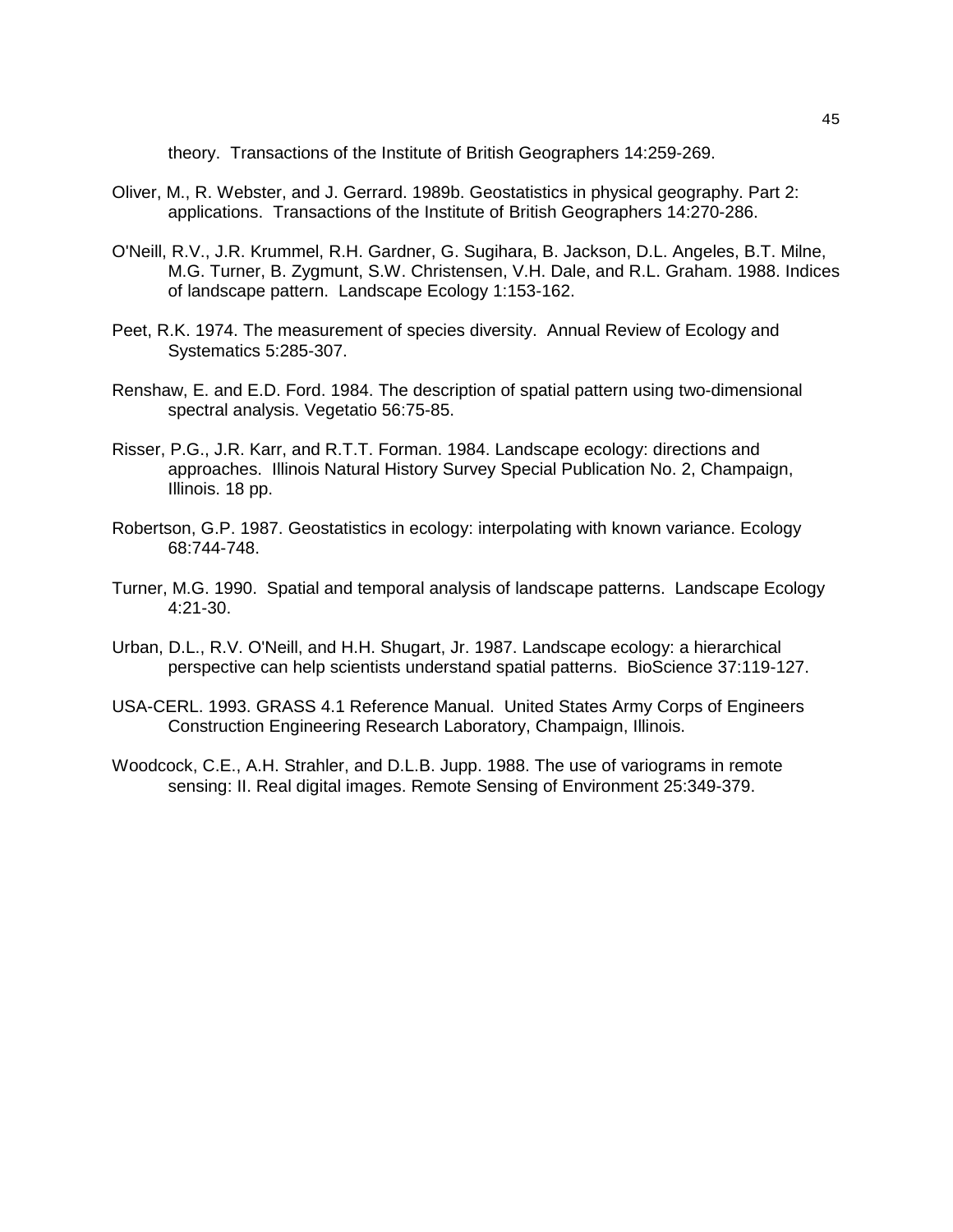TABLE 1. Measures that can be calculated by the r.le programs. gp=attribute group, CC=center-to-center distance, CE=center-to-edge distance, EE=edge-to-edge distance.

#### **r.le.dist**

#### MEASURES:

Mean distance Standard deviation distance Mean distance by gp Standard deviation distance by gp Number of distances by distance class Number of distances by distance class by gp

#### METHODS:

Each patch to all adjacent neighbors CC Each patch to all adjacent neighbors CE Each patch to nearest patch of same gp CC Each patch to nearest patch of same gp CE Each patch to nearest patch of same gp EE Each patch to nearest patch of different gp CC Each patch to nearest patch of different gp CE Patches of 1 gp to nearest of specific gp CC Patches of 1 gp to nearest of specific gp CE Patches of 1 gp to nearest of specific gp EE

## **r.le.patch**

#### ATTRIBUTE:

Mean pixel attribute Standard deviation pixel attribute Mean patch attribute Standard deviation patch attribute Cover by gp Density by gp Total density Effective mesh number

#### PATCH SIZE:

Mean patch size Standard deviation patch size Mean patch size by gp Standard deviation patch size by gp Number by patch size class Number by patch size class by gp Effective mesh size Degree of landscape division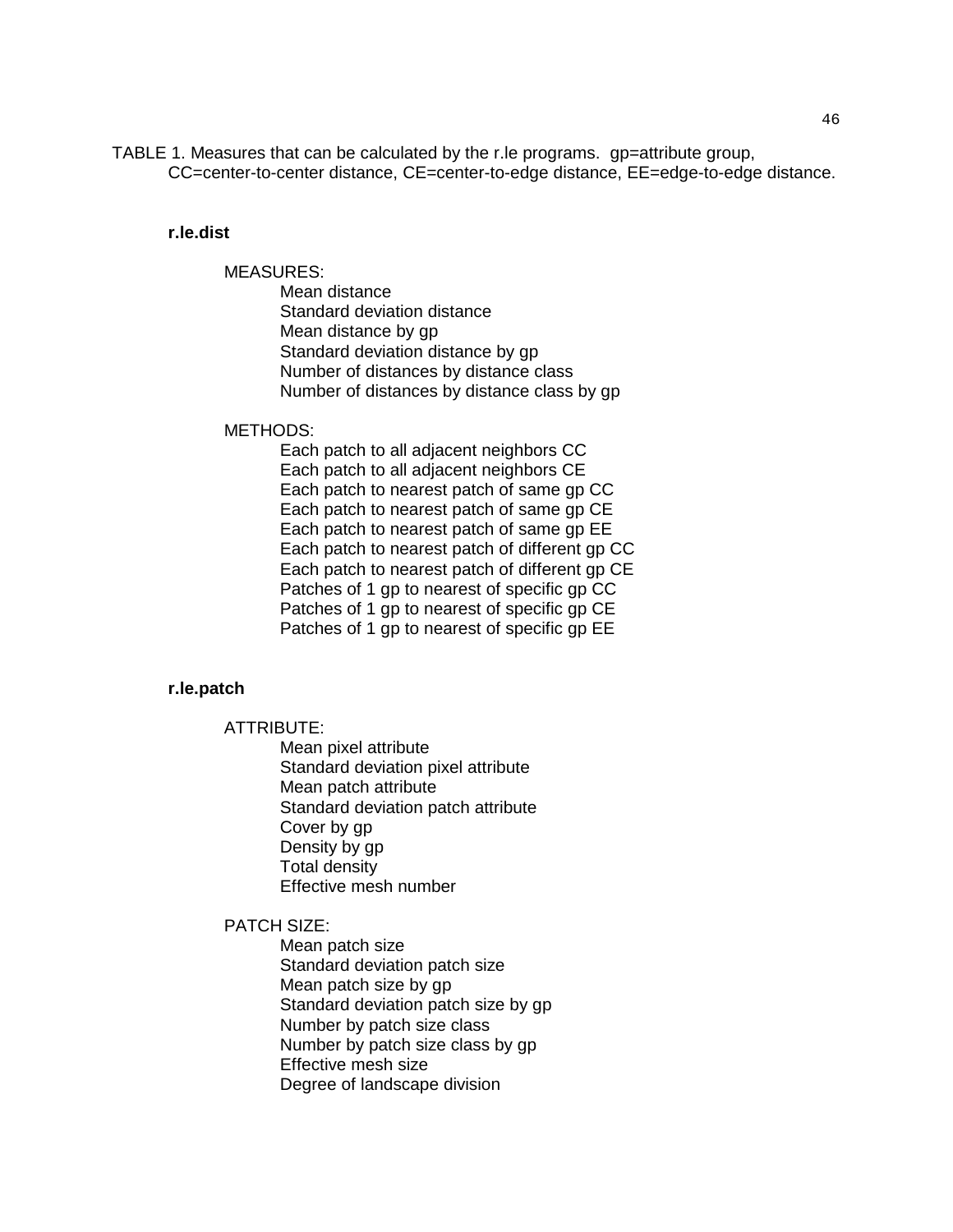Table 1. Continued.

CORE SIZE:

Mean core size Standard deviation core size Mean edge size Standard deviation edge size Mean core size by gp Standard deviation core size by gp Mean edge size by gp Standard deviation edge size by gp Number by core size class Number by edge size class Number by core size class by gp Number by edge size class by gp

#### SHAPE:

Indices:

Corrected perimeter/area Perimeter/area Related circumscribing circle

Measures:

Mean patch shape Standard deviation shape Mean patch shape by gp Standard deviation shape by gp Number by shape class Number by shape class by gp

# BOUNDARY COMPLEXITY

Mean twist number Standard deviation of twist number Mean omega index Standard deviation of omega index

#### PERIMETER

Sum of perimeters Sum of perimeters by gp Mean perimeter length Mean perimeter length by gp Standard deviation perimeter length Standard deviation perimeter length by gp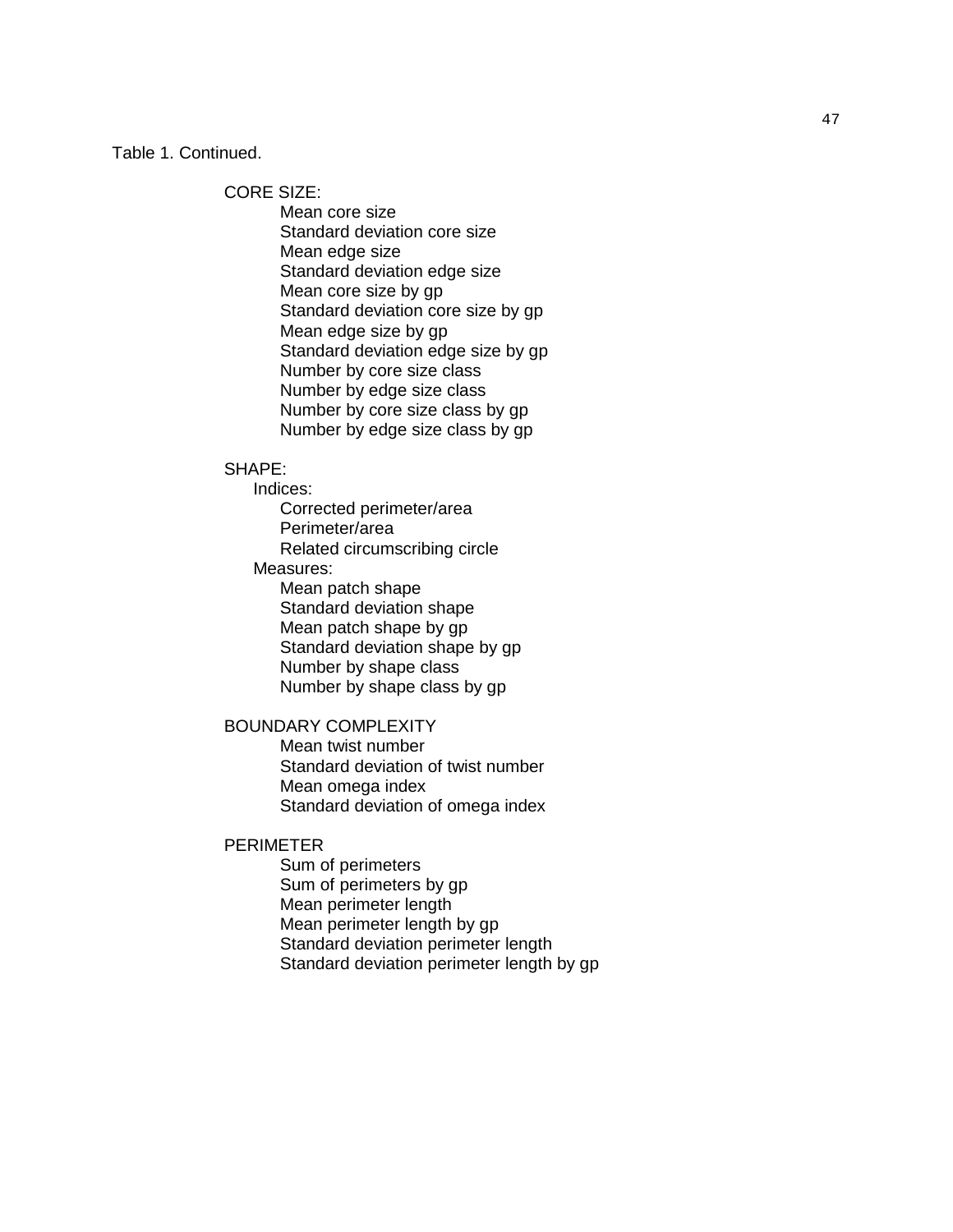Table 1. Continued.

#### **r.le.pixel**

#### **DIVERSITY** Richness

**Shannon** Dominance Inverse Simpson's

## **TEXTURE**

- **Measures** Contagion (C) Angular second moment (ASM) Inverse difference moment (IDM) Entropy (ENT) Contrast (CON) **Methods** 2-neighbor: horizontal (2N-H) 2-neighbor: 45 degrees (2N-45) 2-neighbor: vertical (2N-V) 2-neighbor: 135 degrees (2N-135) 4-neighbor: horizontal/vertical (4N-HV) 4-neighbor: diagonal (4N-DIAG) 8-neighbor: (8N)
- 

# JUXTAPOSITION

Mean juxtaposition Standard deviation juxtaposition

## EDGE

Sum of edges Sum of edges by type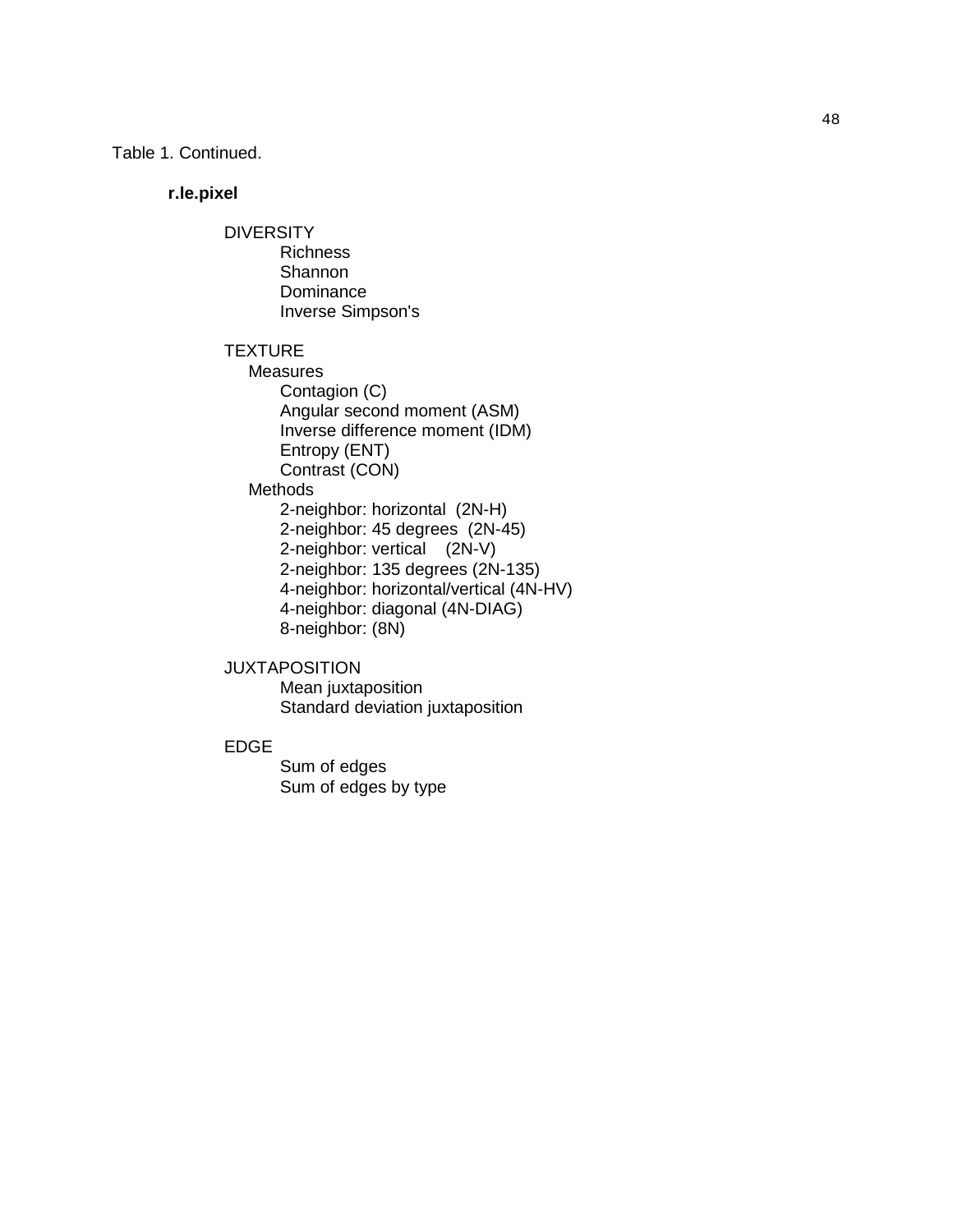APPENDICES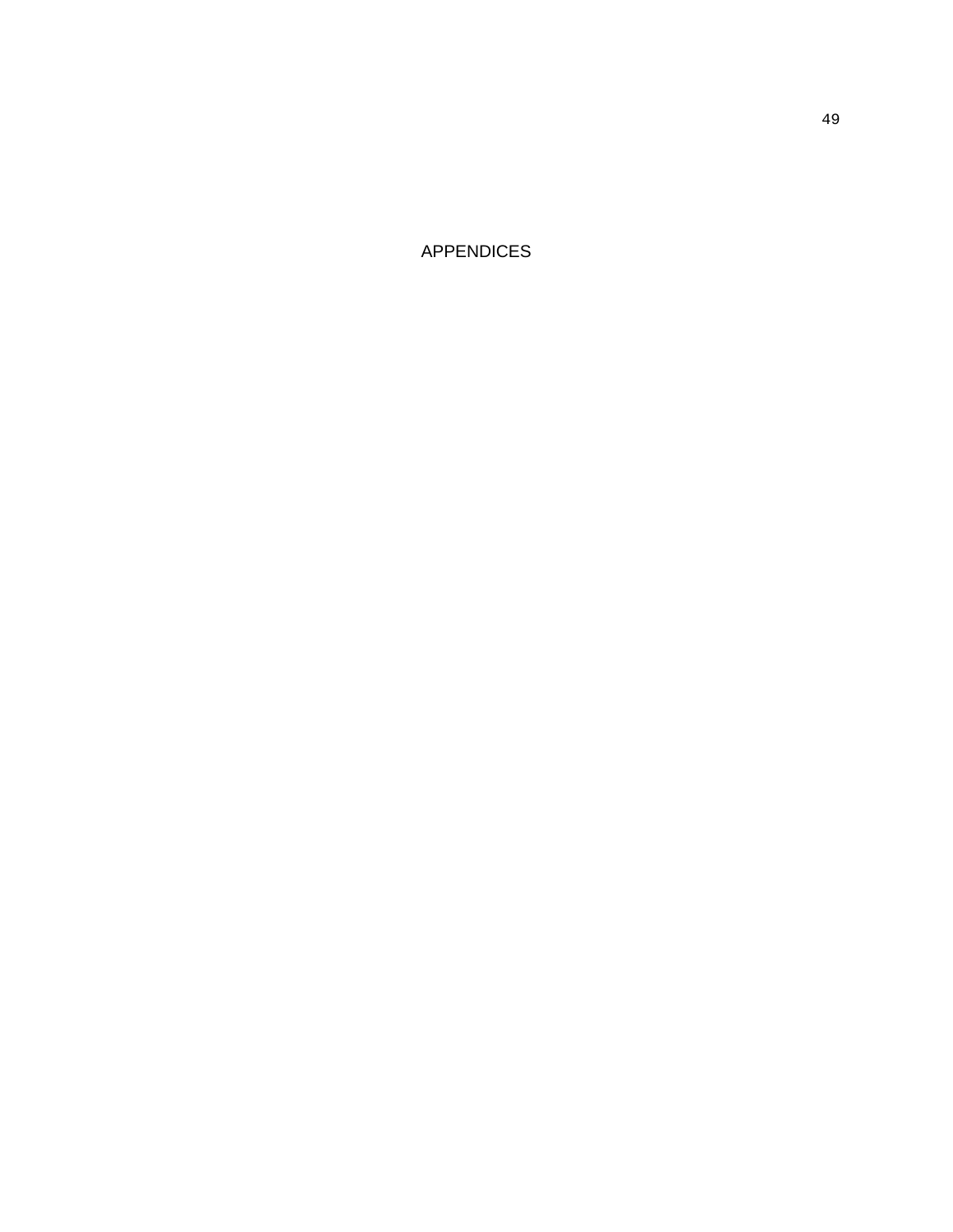#### APPENDIX 1 - LIMITS

A number of limits are embedded in the code. Exceeding these limits may produce unexpected outcomes.

Number of attributes (only a limit in r.le. pixel)  $= 800$ 

This number can be changed by editing the r.le.pixel.h file and changing the value of "MAX" However, the larger this number the slower the program and the more memory will be required. I have successfully run the program with MAX=5000, but it is slow. Number of attribute groups  $= 25$ 

Number of index classes  $= 25$ 

Number of scales that can be used simultaneously  $= 15$ Number of sites when sampling units are centered over sites  $= 200$ Number of patches:

> The number of patches that can be analyzed in any one map is dependent on the amount of memory (RAM) in the machine. The r.le.patch program is particularly memory demanding, as the characteristics of each patch (including the location of every boundary point) must be saved in a "patch list." We have found that r.le.patch can now analyze about 1 million small patches with 64 Mb of RAM. The r.le.dist program can do more patches with the same amount of memory.

## Size of map:

The size of map that can be analyzed is also dependent on the amount of memory (RAM) in the machine. We have found that all three analysis programs (r.le.dist, r.le.patch, r.le.pixel) can now be used to analyze maps that are several thousand rows by several thousand columns. However, analyses with this size map may be timeconsuming. See appendix 2.

## Size of patches:

The size of an individual patch is unlimited, but when the patch is a large, matrix-forming patch, this may produce slow results, and the program may run out of memory. A matrix patch occurs when there is a background with a single attribute (e.g., 0) in which are embedded numerous, smaller patches with different attributes.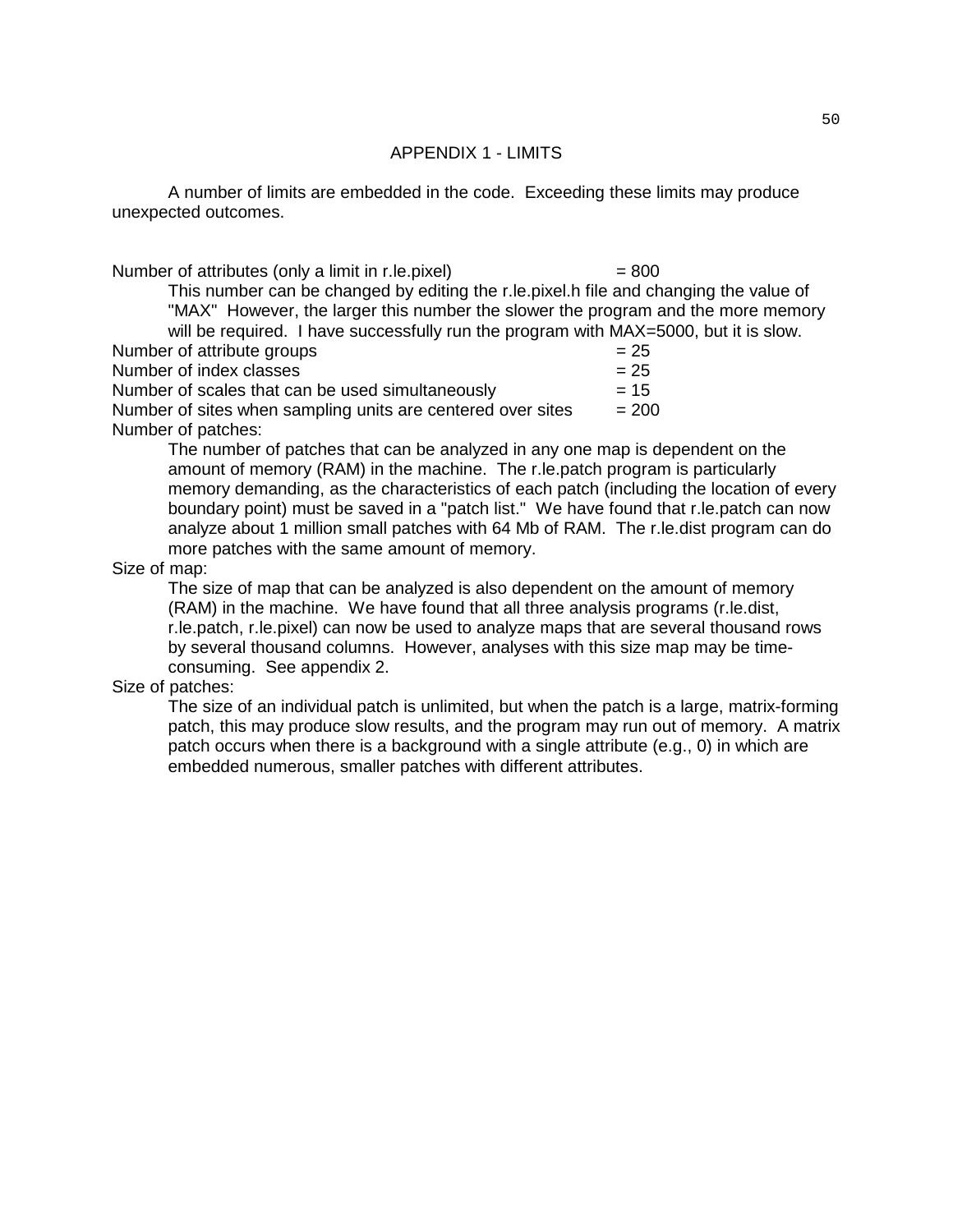#### APPENDIX 2 - TIME NEEDED TO COMPLETE ANALYSES WITH THE R.LE PROGRAMS

The r.le programs may require seconds, minutes or hours to complete a particular analysis. The amount of time required varies only with the size of the map in the case of r.le.pixel. In the case of r.le.dist and r.le.patch the amount of time varies with the size of the map and its complexity (number of patches, size of patches). With the r.le.dist and r.le.patch programs much of the execution time is spent tracing the patches rather than completing measurement calculations. Thus, increasing the number of measures that you select will not dramatically increase the required execution time. On a Pentium III 600 Mhz machine running Linux it takes approximately 1 second to use r.le.patch with all the measurement options to analyze a 200 X 200 cell map (sam=W) with 100 patches. The r.le.dist program required about 1 second to analyze the same map. The r.le.pixel program required only 2 seconds for this map. However, it required about 20 minutes to analyze part of a classified Landsat scene (about 4000 columns by 3000 rows) containing 24,000 patches using r.le.patch.

Moving window analyses can be extremely time consuming, particularly with r.le.dist and r.le.patch, where the patches must be traced inside each window. For these two programs, the time required approximately doubles as the length of a side of the window doubles. Thus a 10 X 10 window requires about twice as much time as a 5 X 5 window. On a Pentium III running Linux r.le.pixel required 15 seconds to complete a 5 X 5 moving window analysis of a 200 X 200 pixel map, while r.le.patch required approximately 15 seconds for the same window and map, and r.le.dist required about 8 seconds. Obviously, very large maps will require hours or days to complete using the moving window. The amount of time required for a moving window analysis can be determined by starting the analysis and observing the expected completion time, which will be printed on screen while the program runs. The expected completion time is updated as the window moves, so allow it to run for awhile to get the best estimate. Most important, don't forget that you can produce up to 25 maps (25 different measure choices) from a single run of the moving window. Just list all the choices on the command line when you run the program. The needed execution time is not affected very much by the number of output maps requested.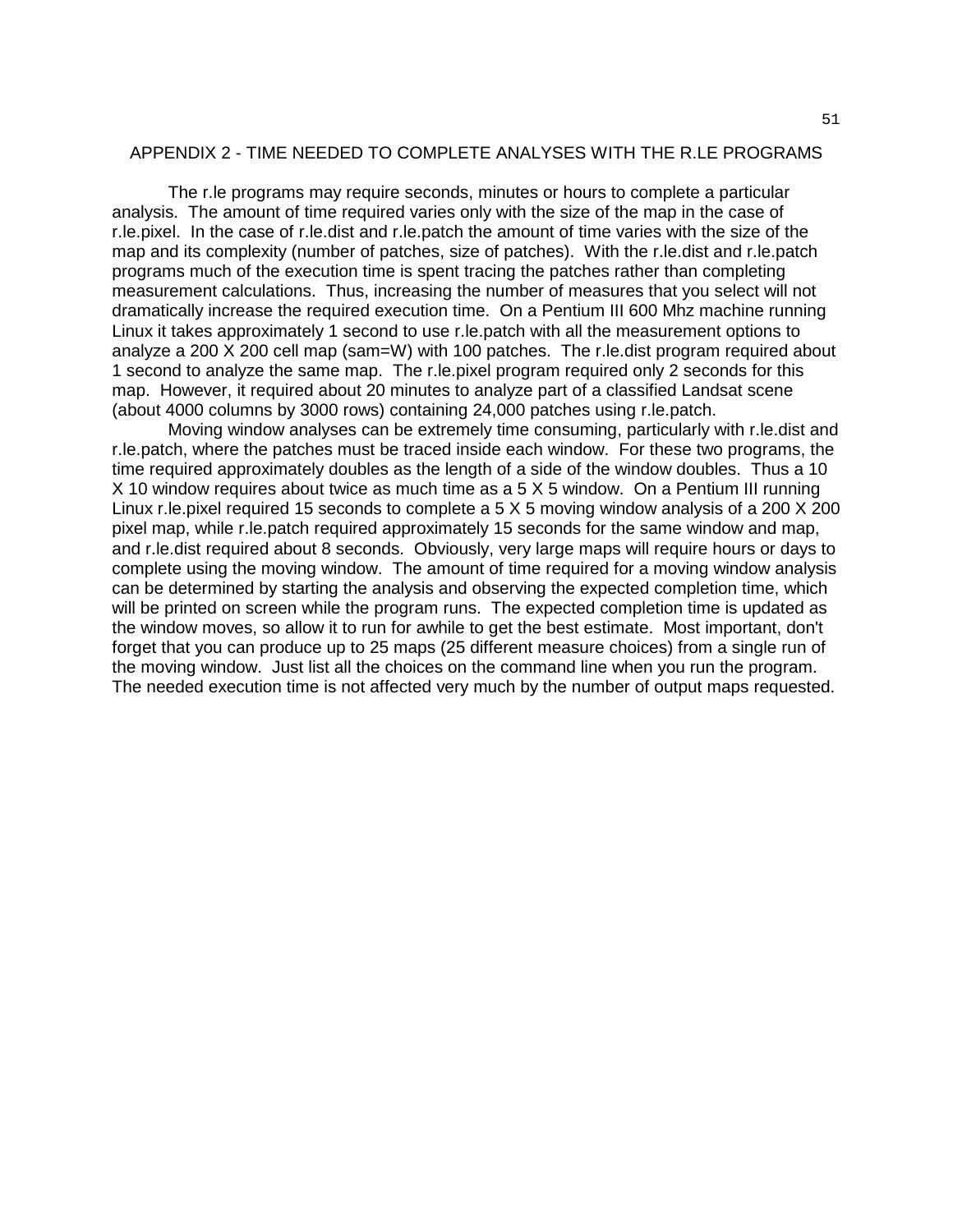## APPENDIX 3 - EXAMPLES OF R.LE.SETUP FILES

Moving window - file "r.le.para/move\_wind"

| -3. | -3- | u_w u_l: CELL                    |
|-----|-----|----------------------------------|
|     |     | radius of circular moving window |
| 83  | -73 | w w w I                          |
|     | -3- | x0, y0                           |

This particular version of the move\_wind file will produce a 3 cell by 3 cell square moving window which will move over a sampling frame that is 83 columns wide and has 73 rows starting in column 1 and row 3. Rows begin with row 0 as the top row and columns begin with column 0 as the leftmost column.

Sampling units - file "r.le.para/units"

| 2              |    | # of scales                  |
|----------------|----|------------------------------|
| 2              |    | # of units of scale 1.       |
| 9              |    | u_w, u_l of units in scale 1 |
| 4.5            |    | radius of circles in scale 1 |
| $\overline{2}$ | 2  | left, top of unit[1]         |
| 26             | 14 | left, top of unit[2]         |
| 3              |    | # of units of scale 2.       |
| 20             | 25 | u_w, u_l of units in scale 2 |
|                |    | radius of circles in scale 2 |
| 1              | 1  | left, top of unit[1]         |
| 16             |    | left, top of unit[2]         |
| 12             | 25 | left, top of unit[3]         |

This particular version of the units file will have two circular sampling units with a radius of 4.5 cells in scale 1 and three 20 column X 25 row rectangular sampling units in scale 2.

Attribute groups - file "r.le.para/recl\_tb"

1 3 thru  $6 = 1$  $7920 = 2$ end

This particular version of the recl tb file will produce two groups, one containing the attributes 1, 3, 4, 5, 6 and the second with attributes 7, 9, 20.

Size classes - file "r.le.para/size"

0.00 100.00 200.00 400.00 1000.00 -999 - lower limits

This particular version of the size file will have five size classes (0.0-99.99, 100.00-199.99,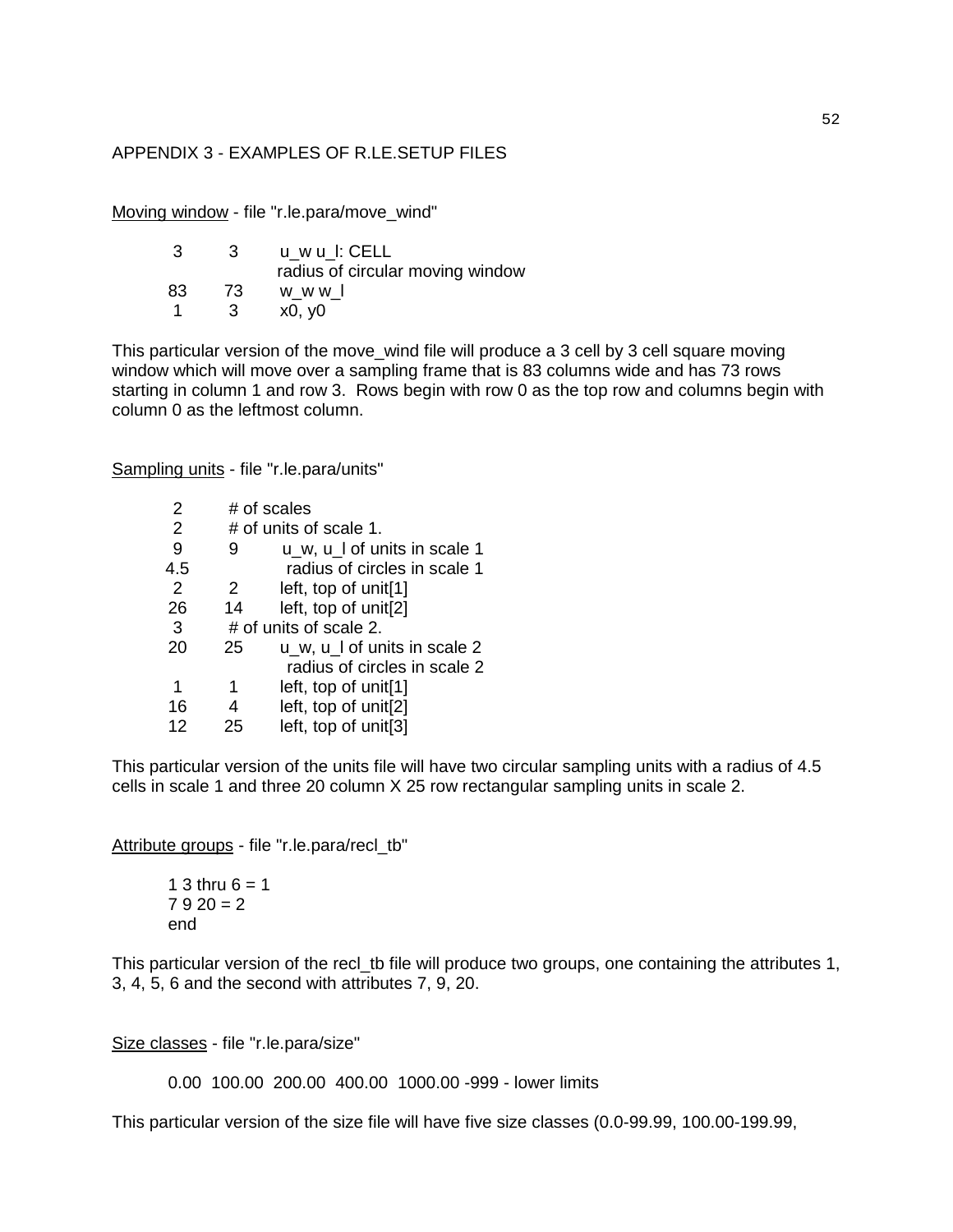200.00-399.99, 400.00-999.99, and 1000.00+). The units here are cells.

Shape index classes - files "r.le.para/shape\_PA," "r.le.para/shape\_CPA," or "r.le.para/shape RCC" depending on which shape index was chosen. All three files have the same format:

0.00 0.50 1.00 1.50 2.00 -999 - lower limits

This particular version of the shape index files will have five shape index classes (0.00-0.49, 0.50-0.99, 1.00-1.49, 1.50-1.99, and 2.00+). The units here are the values of the shape indices. The perimeter/area and corrected perimeter/area indices can vary between 0 and infinity, but most often are in the range of 0-3 or occasionally up to 5. The related circumscribing circle index varies between 0-1, so it makes no sense to use index classes outside this range.

Distance classes - files "r.le.para/dist\_cc," "r.le.para/dist\_ce," or "r.le.para/dist\_ee" depending on which method of measuring distance is used. All three files have the same format:

0.00 50.00 100.00 -999 - lower limits

This particular version of the distance class file will have three distance classes (0.00-49.99, 50.00-99.99, and 100.00+). The units are cells.

Distances from and to particular groups - file "r.le.para/from to" This file is needed when using distance methods m7, m8, or m9 where distance is measured from patches of one group to patches of another group. The format is:

2 0 end 4 0 end

The "0 end" part is always the same. The "0" is a zero. The from

group is on line 1 (in this case it is group 2) and the to group is on line 2 (in this case it is group 4). The attribute groups must have already been setup (see above) so that groups 2 and 4 are identified in the r.le.para/recl\_tb file.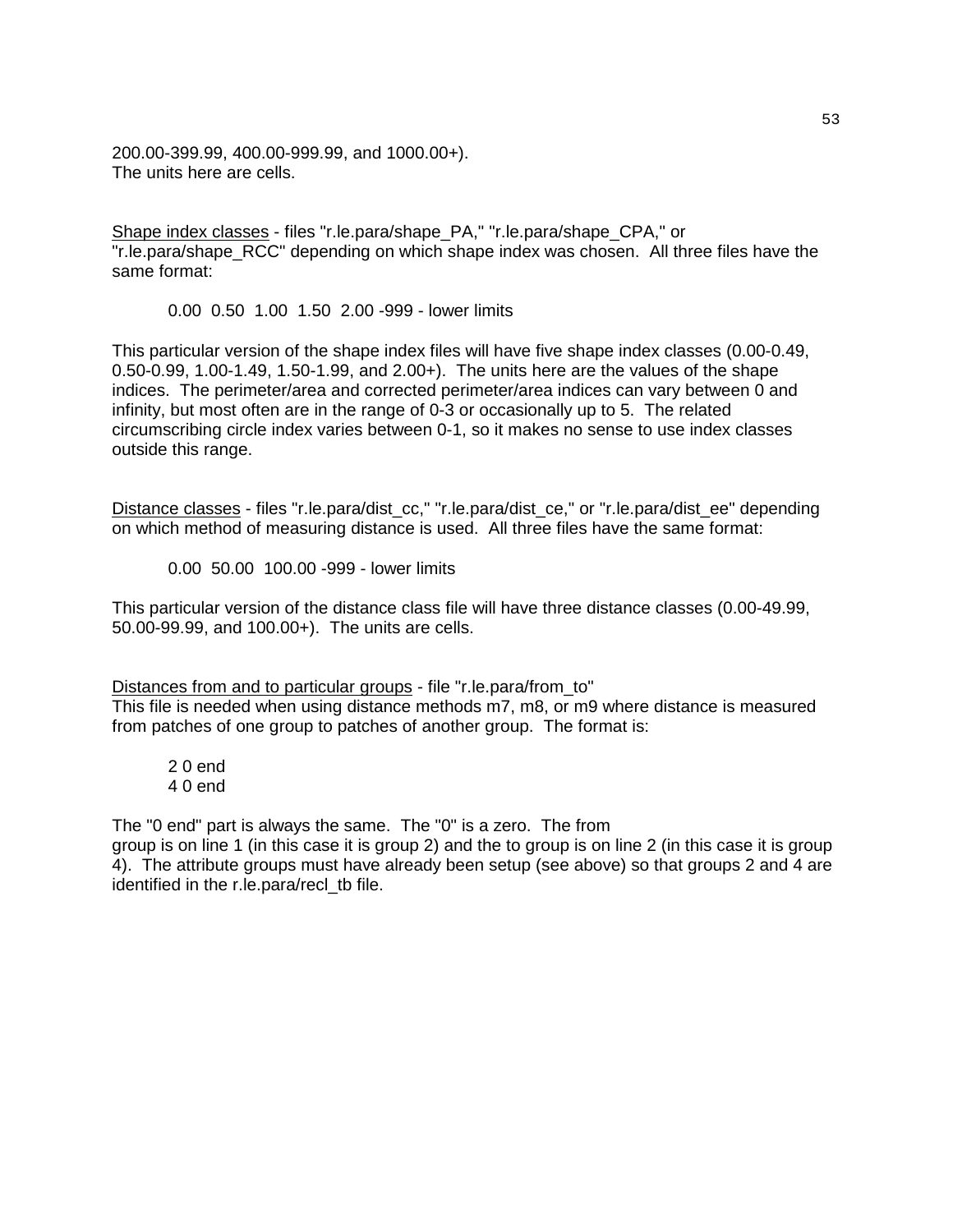# APPENDIX 4- HELP MENUS FOR THE R.LE PROGRAMS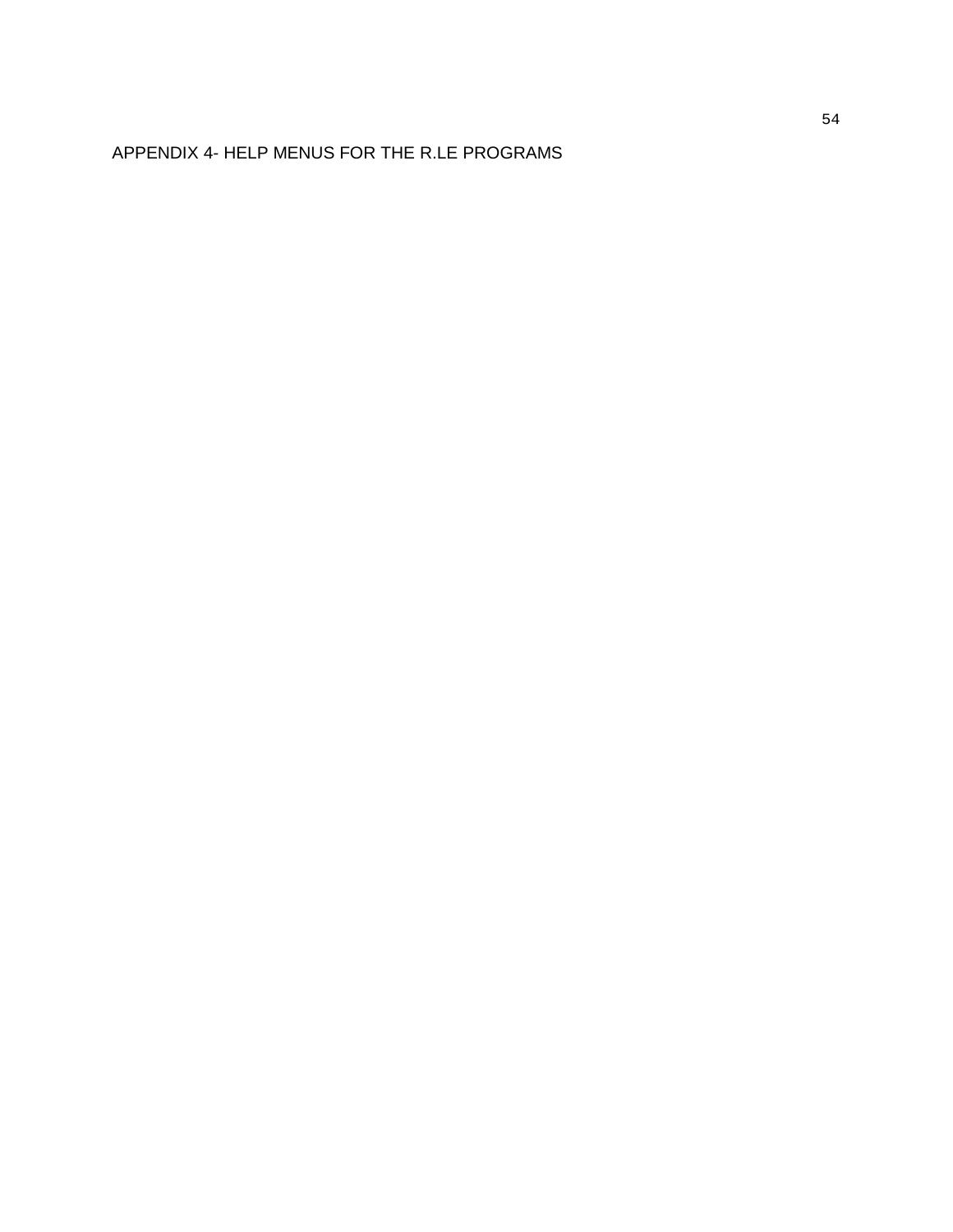Usage:

 r.le.dist [-bntu] map=name [sam=name] [reg=name] [ski=value] [can=value] [di1=name[,name,...]] [di2=name[,name,...]] [out=name]

## Flags:

- -n Output map 'num' with patch numbers
- -t Use 4 neighbor tracing instead of 8 neighbor
- -u Output maps 'units\_x' with sampling units for each scale x

Parameters:

- map Raster map to be analyzed
- sam Sampling method (choose only 1 method):

 w=whole map, u=units, m=moving window, r=regions options: w,u,m,r

default: w

- reg Name of regions map, only when sam  $= r$ ; omit otherwise
- ski Skip m boundary cells to speed up nearest neighbor search options: 0-10

default: 0

- can Use only 'can' candidate patches for faster nearest neighbor search options: 1-30
	- default: 30
- di1 Distance methods (Choose only 1 method):

 (CC=Center-Center, EE=Edge-Edge, CE=Center-Edge):  $m0 =$  each patch to all adjacent neighbors CC

- $m1$  = each patch to all adjacent neighbors CE
- $m2$  = each patch to nearest patch of same gp CC
- $m3$  = each patch to nearest patch of same gp CE
- $m4$  = each patch to nearest patch of same gp EE
- $m5$  = each patch to nearest patch of any diff. gp CC
- m6 = each patch to nearest patch of any diff. gp CE
- $m7$  = patches of 1 gp to nearest of specific gp CC
- $m8$  = patches of 1 gp to nearest of specific gp CE
- $mg =$  patches of 1 gp to nearest of specific gp EE

```
 options: m0,m1,m2,m3,m4,m5,m6,m7,m8,m9
```

```
 di2 Distance measures:
```

```
n1 = mean dist. n2 = st. dev. dist.
```
 $n3$  = mean dist. by gp  $n4$  = st. dev. dist. by gp

- $n5$  = no. of dist. by dist. class
	-
- $n6$  = no. of dist. by dist. class by qp
- options: n1,n2,n3,n4,n5,n6
- out Name of output file for individual patch measures, when sam=w,u,r; if out=head, then column headings will be printed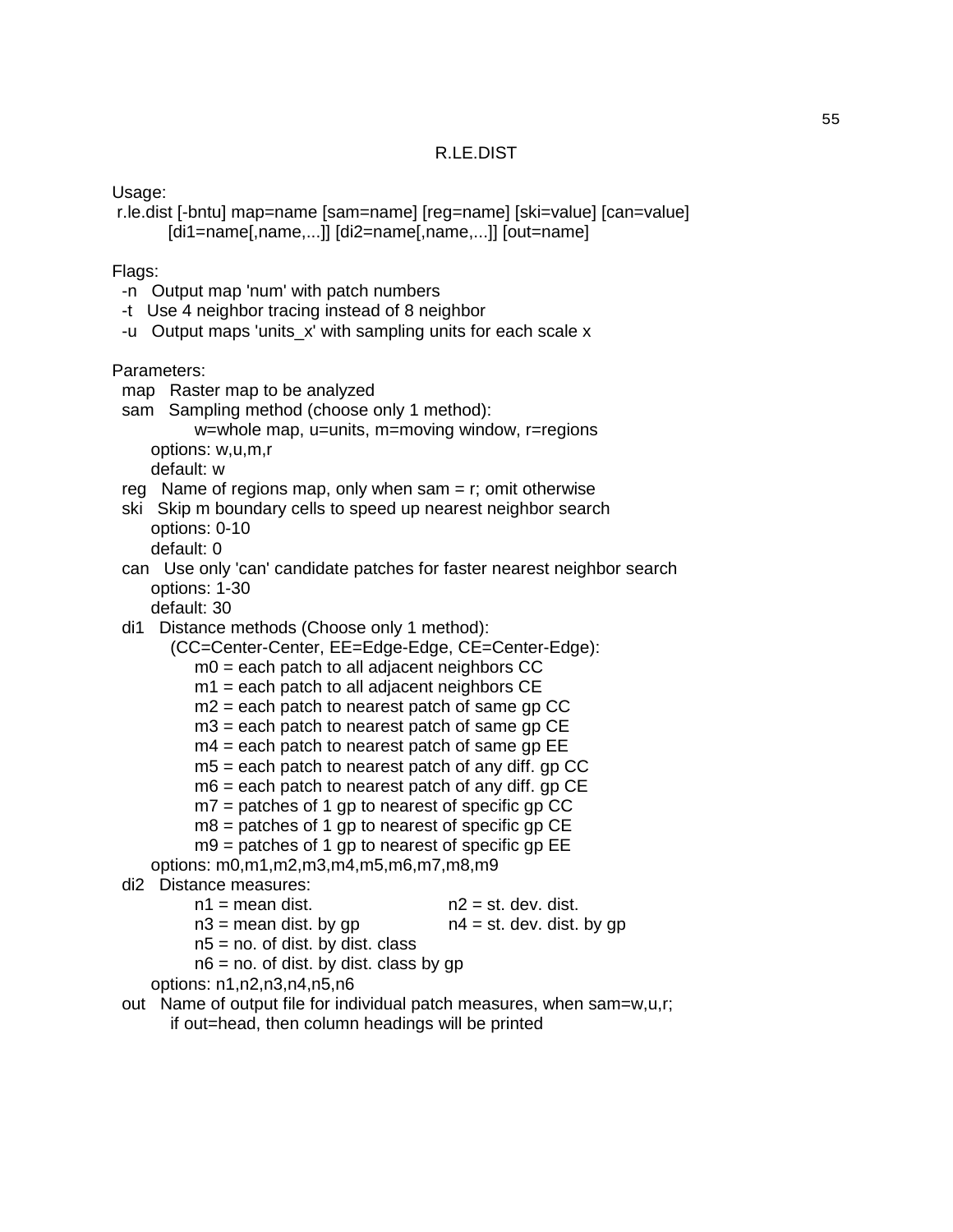#### R.LE.PATCH

Usage: r.le.patch [-cnptu] map=name [sam=name] [reg=name] [att=name[,name,...]] [siz=name[,name,...]] [co1=value]  $[co2 = name[,name, ...]] [sh1 = name] [sh2 = name[,name, ...]]$ [bnd=name[,name,...]] [per=name[,name,...]] [out=name] Flags: -c Output map 'interior' with patch cores (specify co1 & co2) -n Output map 'num' with patch numbers -p Include sampling area boundary as perimeter -t Use 4 neighbor instead of 8 neighbor tracing -u Output maps 'units\_x' with sampling units for each scale x Parameters: map Raster map to be analyzed sam Sampling method (choose only 1 method):  $w =$  whole map  $u =$  units  $m =$  moving window  $r =$  regions default: w reg Name of regions map, only when sam = r; omit otherwise att a1 = mn. pixel att. a2 = s.d. pixel att.  $a3 = mn$ . patch att.  $a4 = s.d$ . patch att.  $a5 = cover by gp$   $a6 = density by gp$ <br> $a7 = total density$   $a8 = eff. mesh num$  $a8 = eff$ . mesh number options: a1,a2,a3,a4,a5,a6,a7,a8  $\text{size}$  s1 = mm. patch size  $\text{size}$  s2 = s.d. patch size  $s3 = mn$ . patch size by gp  $s4 = s.d$ . patch size by gp  $s5 = no$ . by size class by g s5 = no. by size class s6 = no. by size class by gp<br>s7 = eff. mesh size s8 = deg. landsc. division  $s8 = deg.$  landsc. division options: s1,s2,s3,s4,s5,s6,s7,s8 co1 Depth-of-edge-influence in pixels (integer) for use with co2 Core size measures (required if col was specified):  $c1$  = mn. core size  $c2$  = s.d. core size  $c3 = mn$ . edge size  $c4 = s.d$ . edge size<br> $c5 = mn$ . core size by gp  $c6 = s.d$ . core size  $c6 = s.d.$  core size by  $gp$  $c7 = mn$ . edge size by gp  $c8 = s.d$ . edge size by gp  $c9 = no$ . by size class by  $c10$  = no. by size class by gp options: c1,c2,c3,c4,c5,c6,c7,c8,c9,c10 sh1 Shape index (choose only 1 index): m1 = per./area m2 = corr. per./area m3 = rel. circum. circle sh2 Shape measures (required if sh1 was specified): h1 = mn. patch shape h2 = s.d. patch shape h3 = mn. patch shape by gp h4 = s.d. patch shape by gp h5 = no. by shape class h6 = no. by shape class by gp options: h1,h2,h3,h4,h5,h6 bnd n1 = mn. twist number n2 = s.d. twist number n3 = mn. omega index n4 = s.d. omega index options: n1,n2,n3,n4 per  $p1 = sum of perims.$   $p4 = sum of perims.$  by qp  $p2 = mn. per.$ <br>  $p3 = s.d. per.$ <br>  $p4 = s.d. per. by gr  
p6 = s.d. per. by gr$  $p6 = s.d. per. by gp$ options: p1,p2,p3,p4,p5,p6 out Name of output file for individual patch measures, when  $sam=w, u, ri$ if out=head, then column headings will be printed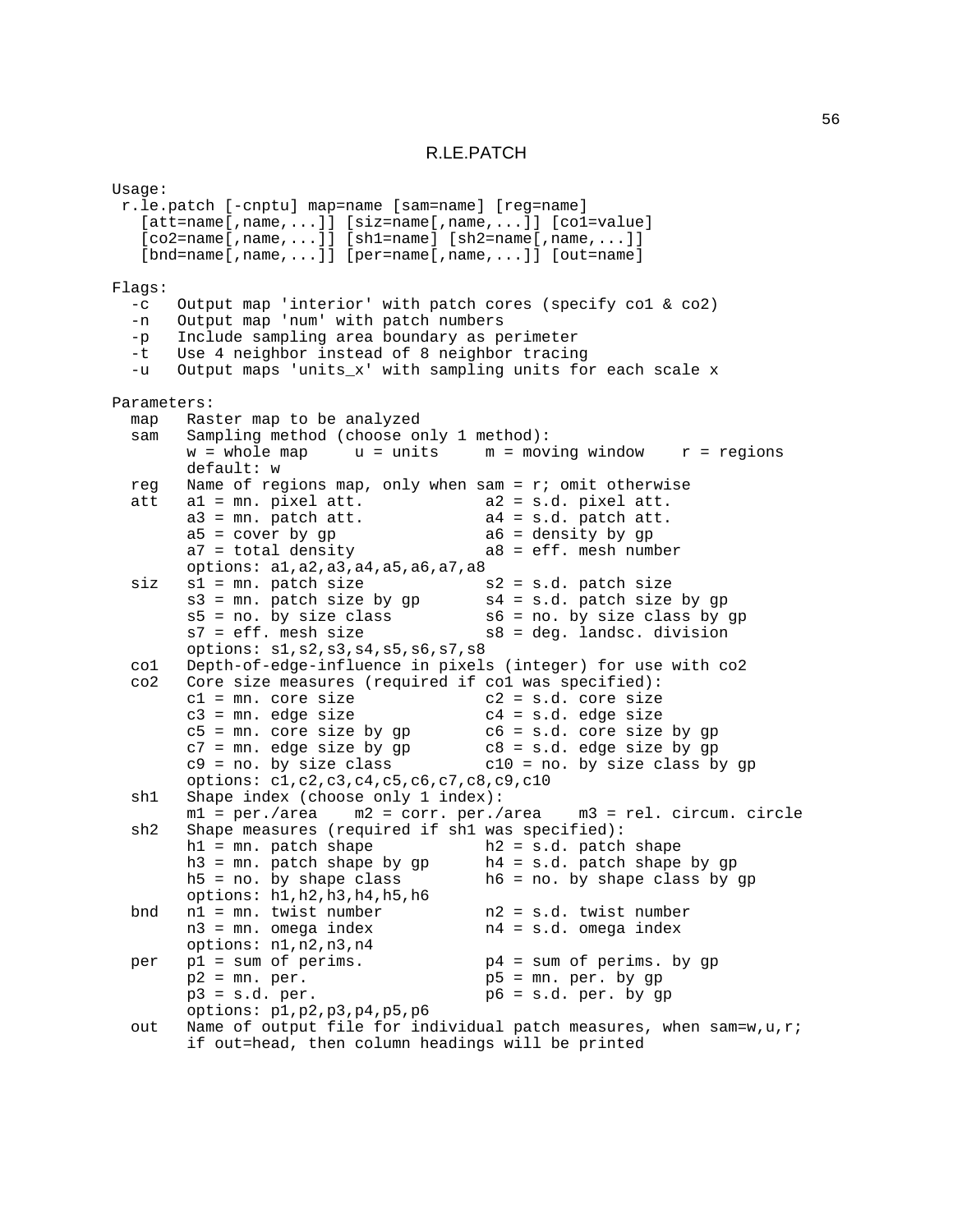#### R.LE.PIXEL

Usage: r.le.pixel [-euz] map=name [sam=name] [reg=name]  $[$ att=name $[$ ,name,...]]  $[div=$ name $[$ ,name,...]]  $[$ te1=name] [te2=name[,name,...]] [jux=name[,name,...]] [edg=name[,name,...]] Flags: -e Output map 'edge' of edges given a '1' in r.le.para/edge file -u Output maps 'units\_x' with sampling units for each scale x<br>-z Output map 'zscores' with standardized scores Output map 'zscores' with standardized scores Parameters: map Raster map to be analyzed sam Sampling method (choose only 1 method):<br> $w =$  whole map  $u =$  units  $m =$  $m = moving window$   $r = regions$ default: w reg Name of regions map, only when sam =  $r$ ; omit otherwise att b1 = mn. pixel att. b2 = s.d. pixel att b1 = mn. pixel att. b2 = s.d. pixel att.<br>
b3 = min. pixel att. b4 = max. pixel att.  $b4 = max.$  pixel att. options:  $b1, b2, b3, b4$ <br>d1 = richness d2 = Shannon div d1 = richness d2 = Shannon d3 = dominance d4 = inv. Simpson options: d1,d2,d3,d4 te1 Texture method (choose only 1 method):<br> $m1 = 2N-H$   $m2 = 2N-45$   $m3 = 2N-V$ m1 =  $2N-H$  m2 =  $2N-45$  m3 =  $2N-V$  m4 =  $2N-135$ <br>m5 =  $4N-HV$  m6 =  $4N-DIAG$  m7 =  $8N$  $m6 = 4N-DIAG$ options: m1,m2,m3,m4,m5,m6,m7 te2 Texture measures (required if te1 was specified):<br>t1 = contagion t2 = ang. sec. mom. t1 = contagion t2 = ang. sec. mom. t3 = inv. diff. mom.<br>t4 = entropy t5 = contrast  $t5 =$  contrast options: t1,t2,t3,t4,t5 jux Juxtaposition measures (weight file in r.le.para needed): j1 = mn. juxtaposition j2 = s.d. juxtaposition options: j1,j2 edg e1 = sum of edges e2 = sum of edges by type (need edge file: r.le.para) options: e1,e2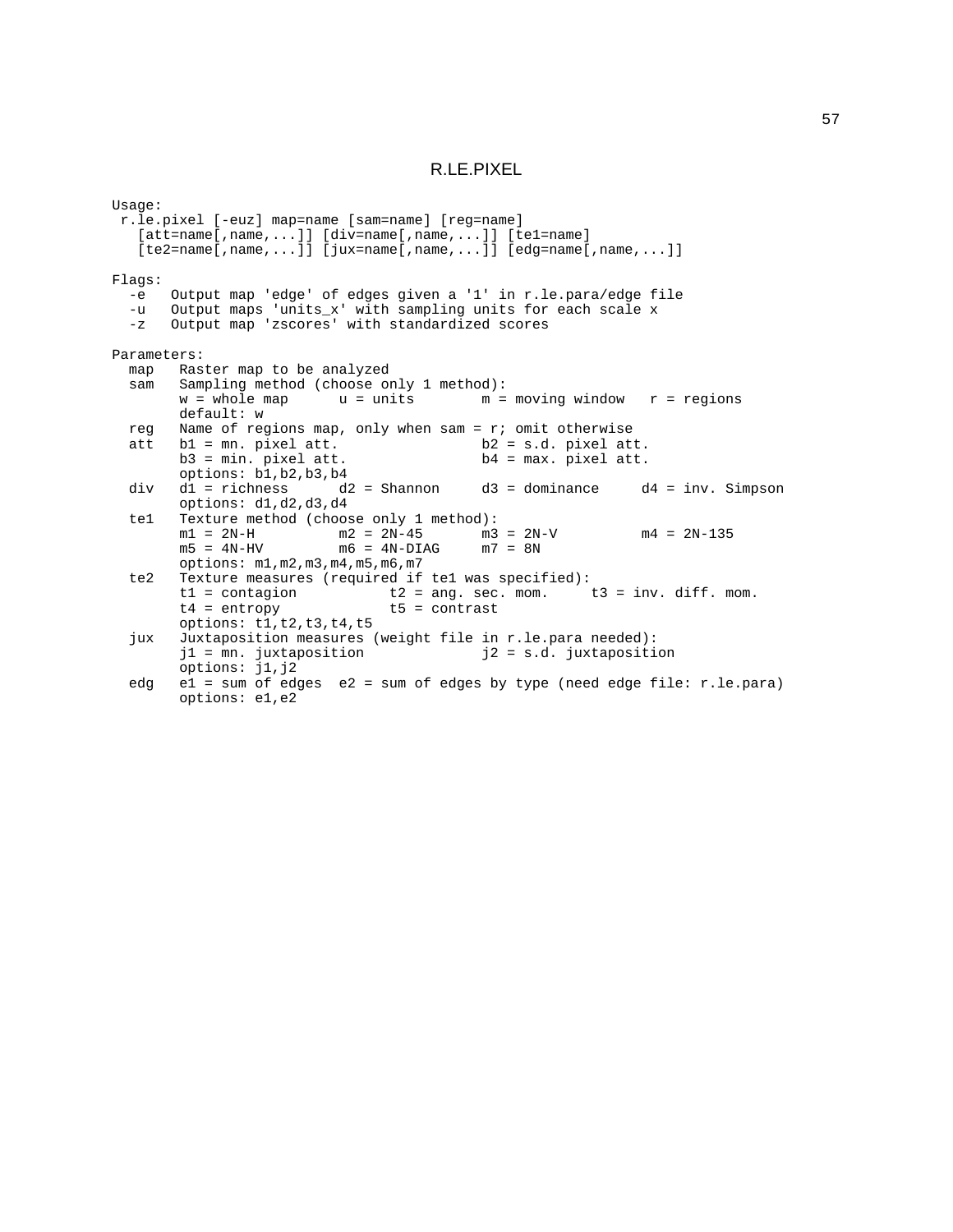# R.LE.SETUP

Usage:

r.le.setup

(This command must be run interactively)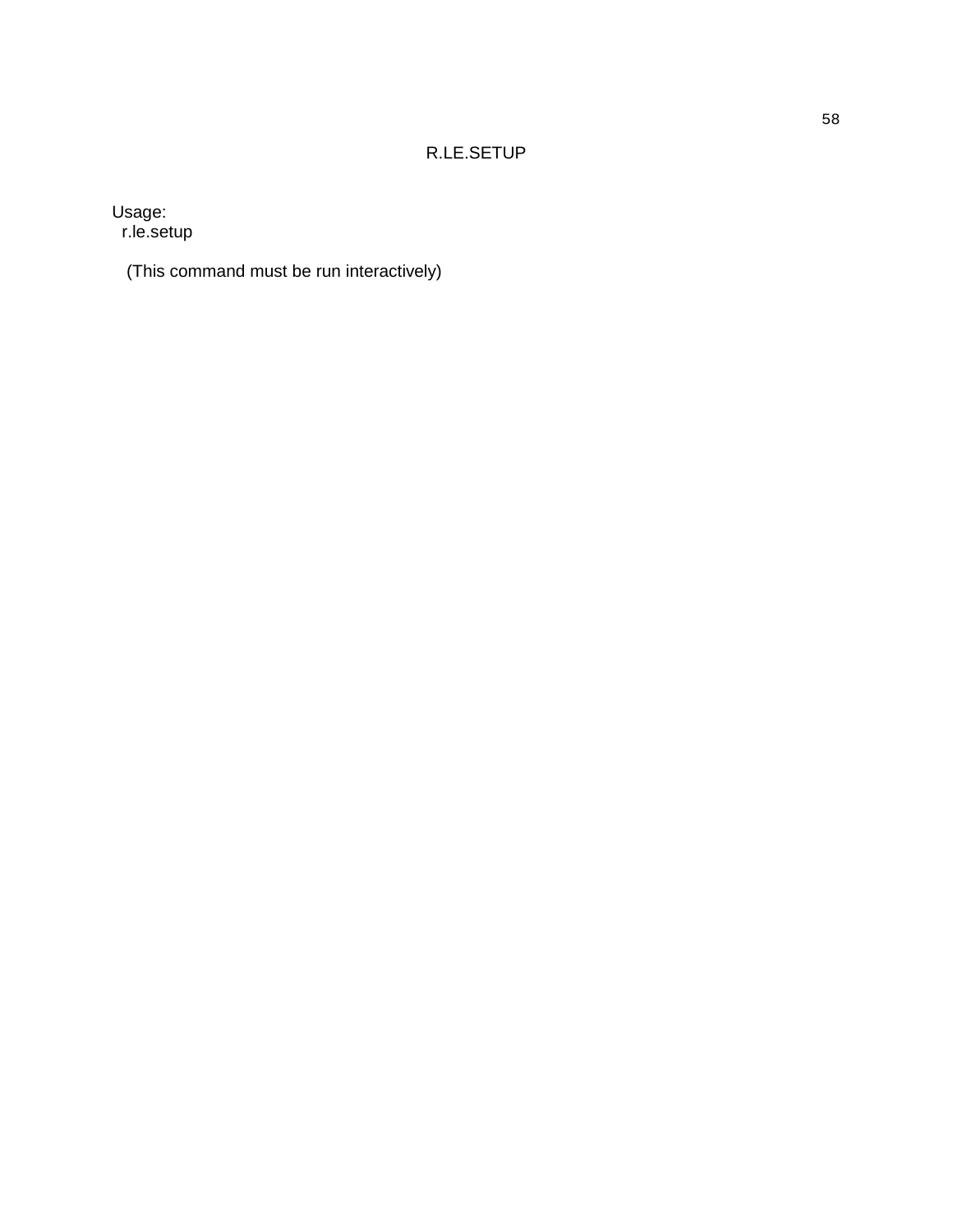# R.LE.TRACE

Usage: r.le.trace [-pt] map=name [out=name]

Flags:

- -p Include sampling area boundary as perimeter
- -t Use 4 neighbor tracing instead of 8 neighbor

Parameters:

- map Raster map to be analyzed
- out Name of output file to store patch data